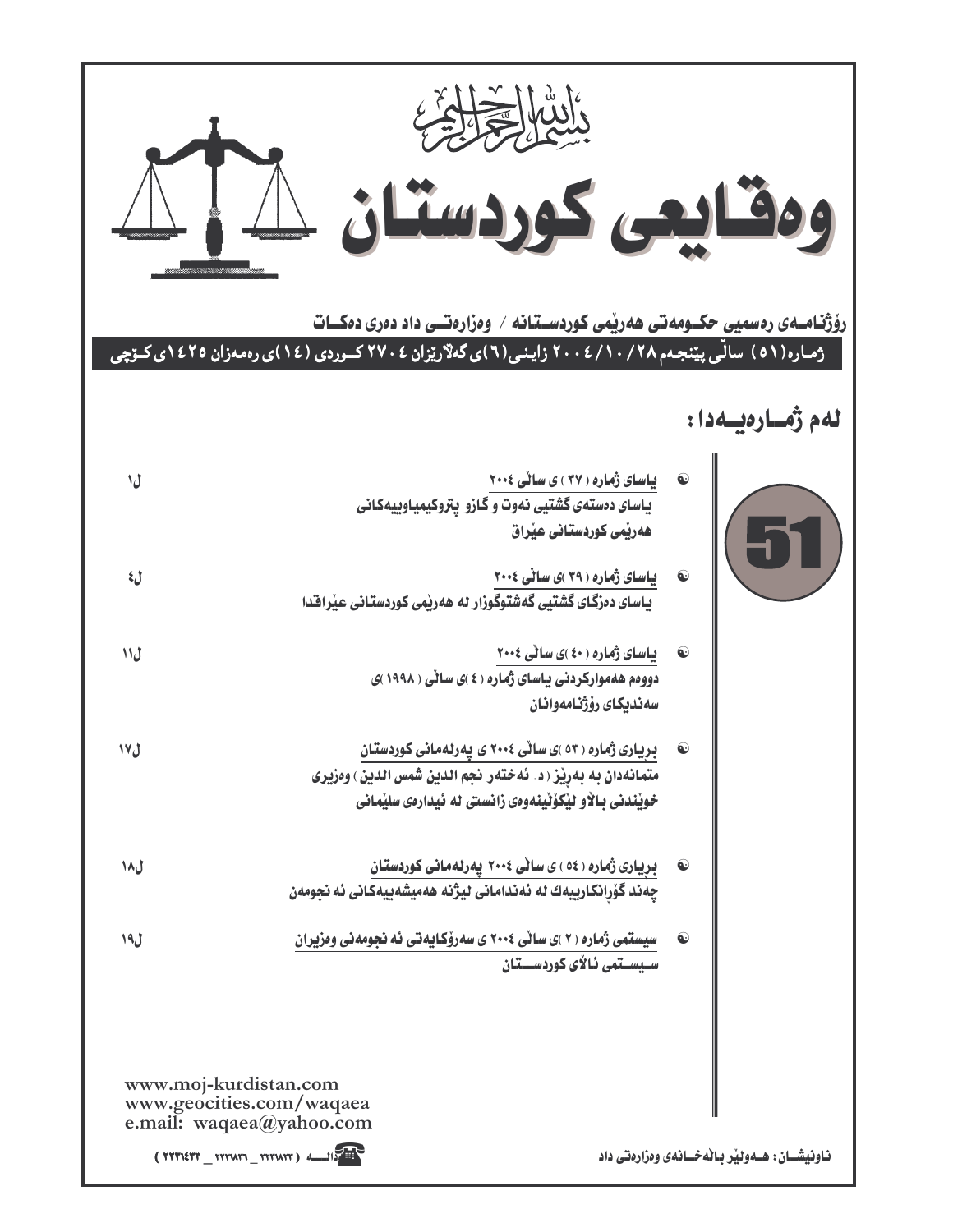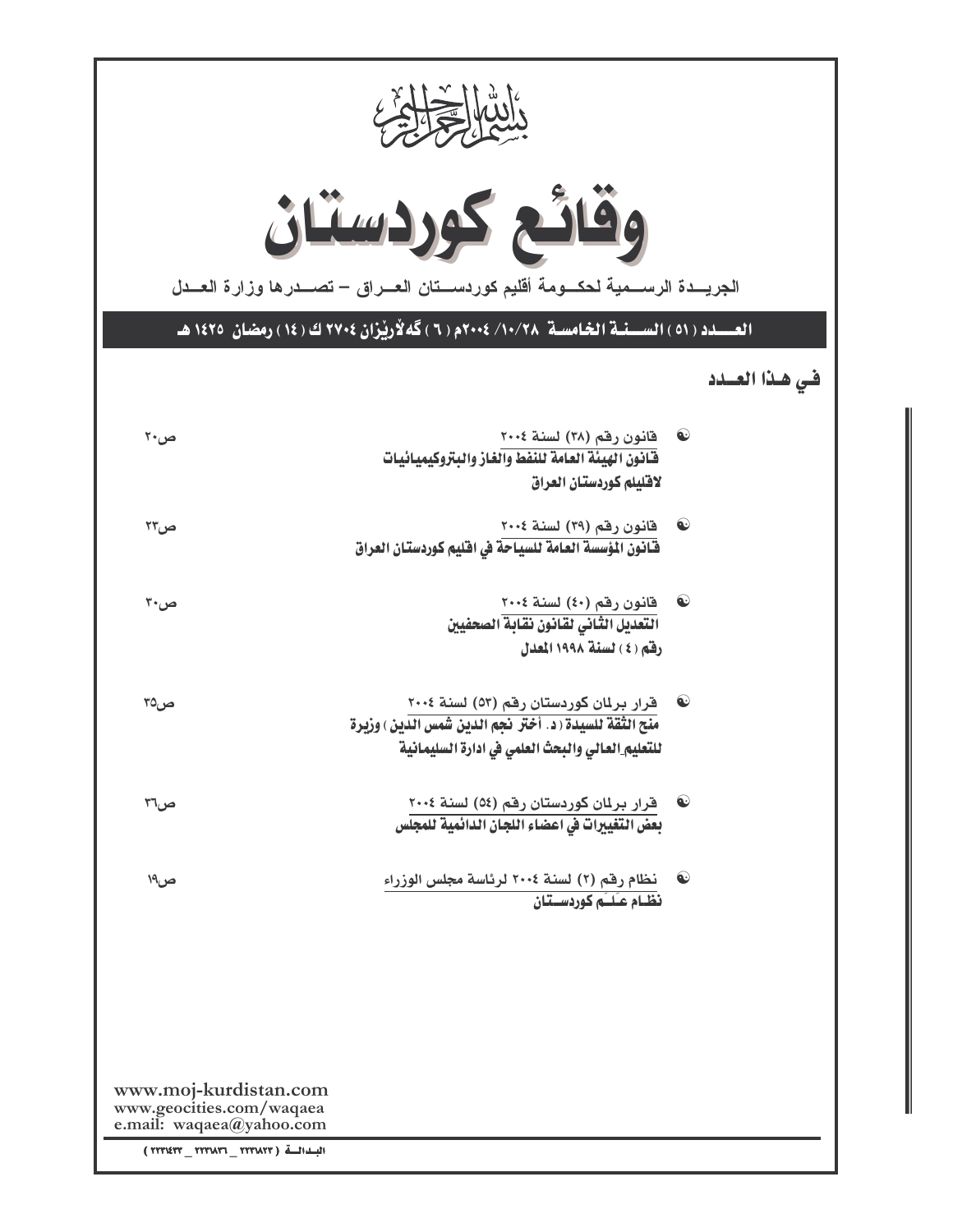بهذاوى خواي به خشندهو ميهرهبان بەناوي گەلەوە ئه نجومهني نيشتمانيي كوردستاني عيراق ژمارەي دەرھىننان : ،۳۸ رۆژى دەرھىنان : ٢٩/٩/٢٩

پشت به حوکمی برگه (۱)ی ماددهی (٥٦)وماددهی(٥٣) له پاسای ژماره (۱)ی ههموارکراوی سـالّی (١٩٩٢) و، لەسپەر داواي ئەنجوميەنى وەزيىران و، ئىەو ياسىاكارىيەش كىە ئەنجوميەنى نيىشتمانيى کوردسـتاني عــراق لــه دانيــشتني ژمـاره (٤٨)ي رۆژي (٢٠٠٤/٩/٢٨)يـدا ئــهـنجامي داوهو، بــهيييّ ئــهو دهسه لاتهش که برگه(۳)ی ماددهی دووهمی باسای ژماره (۱۰)ی سالی (۱۹۹۷) بینمانی داوه، بریاری دەرھێنانى ئەم باسابەي خوارەوەمان دا:

## بیاسای ژماره( ۳۸ )ی سانی ۲۰۰۶ ياساى دەستەى گشتيى نەوت وگازو يترۆكيمياييەكانى هەريمى كوردستانى عيراق

بەشى يەكەم ييناسهكان

مــاددەى بــەكــەم : مەبەست لەم دەستەواژانەي خوارەوە، لەم ياسايەدا، ماناكانى بەرمبەريانە: ۱) ه**ــەرێـم**: هەرێمى كوردستانى <sup>—</sup>عيراق. ۲) **ئــهنـجومــهنــي وەزيـــران**: ئـهنجومهنـي وەزيرانـي هـهريمـي كوردستانـي عيراق. ۳) دهستـه: دهستهى گشتيى نهوت وگازو پترۆكيمياييهكان. ٤) **سـەرۆكـى دەسـتــە**: سەرۆكى دەستەي گشتيى نەوت وگازو يترۆكيمياييەكان. مــاددەي دووەم : له هەرپىمدا، دەستەپەكى گشىتى بە ناوى دەستەي گشتىيى نەوت وگازو پترۆكپمپاييەكان دادەمەزرىّ و به سەرۆكاپەتيى ئەنجومەنى وەزيرانەوە دەبەسىترىّ وفرمانبـەرێك بـە پلەپـەكى تايبـەت سـەرۆكاپەتيى دهکا، لهلايەن سەرۆکى ئەنجومەنى وەزيرانەوە دادەمـەزرىّ بـه مـەرجىّ شـارەزاييەكى تـەواوى لـە نـەوت وگازو پترۆكيمياييەكاندا ھەبىؒ و، لە كەمپيش بروانامەي خوێندنى زانكۆيى ھەبىؒ· مساددەى سىبىسەم : ئەم دەستەيە بوجەي سەربەخۆى تايبەت بە خۆى ھەيە. مـاددەى چــوارەم: ئامانحگەل وئیشەكانى: رهخساندني هەلومەرجى لە بار بۆ راكێشان و دنەدان وچاودێرى كردنـي كۆمپانيـاو دامودەزگاگـەلى محەللي وبياني تا دارايي خۆيان لەم بوارو پرۆژانەي خوارەوەدا وەبەربھێنن: **وردستان** ١–دۆرپتەرەر بەرەرچاكترېردنى كېلگەكانى ئەرت وگاز. .. ---<br>۲–گواستنهوهي نهوتي خاووگازي سروشتي.<br>۲–گواستنهوهي که ۱۹ ک www.mo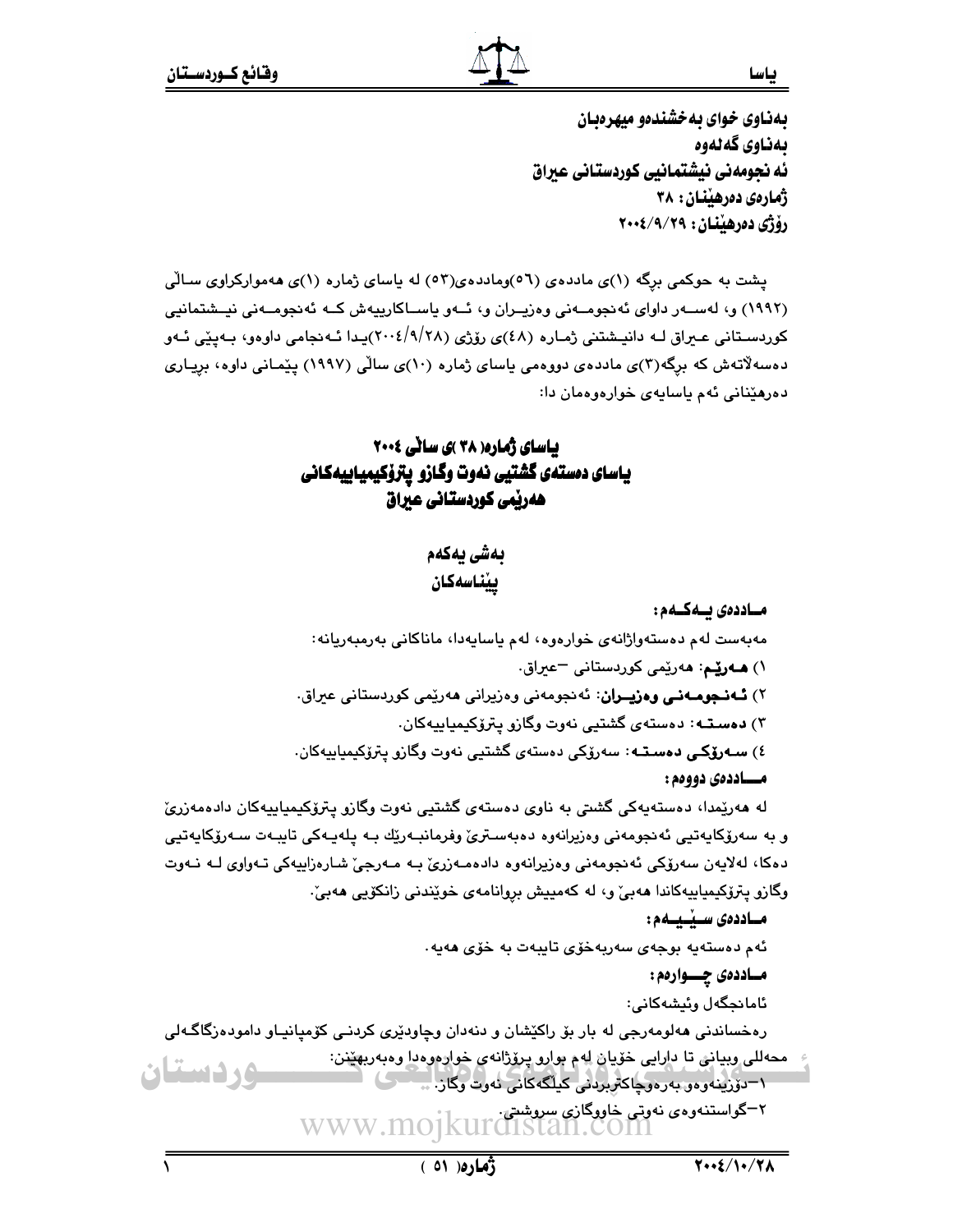٣–ڀالاوتني نهوتي خاووگاز.

٤– گواستنەوەو دابەشكردن و وەبازارگەياندنى بەروپووومى نەوتىن وگاز.

<sup>0</sup>–فراژوکردنی کەرتی خزمەتگوزاریی نەوت وگاز.

مـاددەى پـێـنـجــەم:

ئەرك وفەرمانى دەستە:

۱–کاروبـاری تایبــهت بــه بوارگــهل ویـرۆژهکـانـی ماددهکــهی ســهرهوه، بـههاودهنگی لــه گـهالٌ کوْميانيـاو دامودەزگای محەللی وبیانی وئەوانەشیان کە حەز بە ھاوکۆمەکی دەکەن یان ھەر لە ھەرپىدا ئىش دەکەن، سازبدرێن وبەرەوپىريانەوە بچن ودانوستاندنيان لەگەلّدا بكەن و،يێكهاتن وكرێبەستيان لەگەلّدا مۆربكـەن، يـان سەريەرشتييان بكەن، يان تا جێبەجێكردنيان بەدووياندا بچن و، كاروبارەكانيش بە ھاودەنگى لە گـەلّ لايەنى يەيوەندىدارويسىۆرى مەركەزيى فىدرالىشدا رێك بخەن.

۲–مۆرکردنی گرێبەستیی نەوت و گازو موشتەققاتی دیکە، دوای رەزامەندیی سـەرۆکی ئەنجومـەنی وەزيران .

۳–بەركارخــستن و سەرپەرشــتيكردنى ئــەو گرێبەســتييە نەوتيانـــەى كــە بــۆ وەبــەرھێنان و سوودلێوەرگرتنى سامانى پەترۆل لەگەل كۆمپانپاكانى نەوتى جېھانىدا مۆركراون.

٤–کۆکردنـــەوەی ھـــەموو ئـــەو زانيـــاری وبەياننامـــە ولێکۆلێنـــەوە جيۆلــۆجى و جيۆفيزيـــايى وجيۆكيمياييانه كه تايبەتن بە گواستنەوەو يالاوتنى نەوتى خاوو بە سـەنعەتكردنى گـازو گواسـتنەوەو دابەشكردنى بەروپومى نەوت ويترۆكيميايى ھەرێم، ھـﻪروەھا ئەوانـﻪش كـﻪ بەشىێوەيەكى ناراسـتەوخۆ پەيوەندىيان بـﻪ ھەرێمـﻪوە ھەيە،يێويستيـشە تـﻪبويب بكـرێن وتاقـت بكـرێن و بيـارێزرێن بەوشـێوازە پٽشكەوتووانەي لــه ســەنعەتى نــەوتى جيھانيـدا بــەركارخراون ، تــا سووديـشيان لــىٰ وەربگـيرىٰ لــه پرۆژەگەل و ئېش وكارى ھەرێمدا وېشپارێزرێن.

٥–دووباره هەڵسەنگاندنى يەدەگى نەوت و گاز لە ھەرێمدا، لەبەر رۆشنايى سەرھەلّداوى نوىّ تيۆر( بيردۆز) وشێوازگەلى تازە.

٦–دانـــاني پلانێِکـــي ســـتراتيژيي دوورخايـــهن و پهکديتهواوکـــهر(متکامـــل) بـــۆ دامهزرانـــدن و بەرەوچاكترېردنى سەنعەتى گازۆپتروكيمياييەكان لە ھەرێمدا.

٧–ڀالْيشتي وڃـاودێريكردني فرمـاني لێكۆلْينــهوەي زانـستي زەوي وخـاك وســهنعهتي نــهوت وگـاز ويترۆكيمياييەكان لە زانكۆ ويەيمانگاكانى ھەرێمدا، ھەروەھا ، بابەتى لێكۆلێنەوەو ئەوەلـەويياتيان بـۆ فەراھەم بكرىّ.

۸–کۆشش بۆ ئەفراندنى کادېرگەلى يىسپۆر لـه بـوارى نـەوت وگـاز و پترۆکيمياييەکانـدا، ھـەروەھا مەشقدان و بەرەوچاكتر بردنيان لەناوەوەو لە دەرەوەي ھەرێمدا.

٩–بــهدوا داچـــووني يێـــشهڨهچوون وســـهرههڵداو ی نـــویّ ومونجـــهزات لـــه بـــواری نـــهوت وگازويترۆكيمياييەكانداو، فێربوون وگواستنەوەي وەستايى و شارەزايى و تـﻪكنۆلۆژياي ھاوچـﻪرخ ولـﻪ بار بۆ ھەرپە.

مـاددەى شـەشـەم:

رێِکخستەی پەپکەرەکەی: ئەم دەستەپە لەم بەرێوەبەراتپەگشتېيانەی خوارەوە پێکدێت:

١–بەريوەبەراپيەتى گىشتىي كىۆلىن: لــه بەشىي ئەنىدازەي كىۆلىن وجيۆلۆجپياو ئەنىدازەي نىەوت (حەشارگاكان) وحاسىيبە ئەلكترۆنيەكان يێك دێت.

-<br>٢–بەرپولەبەرايەتى كىشتىي غەمەلىيات: لە بەشكى پەنبومانىن(الانتاج)و وەبازارگەيانىدى وكۆنترۆل وتەركىزو ويستگەكانى دابركردنى گازو لوولوكان وويستەگەكانى پالذان (الضخ) وخەزنكردن پيّك ديّت. ww.mojkurdistan.com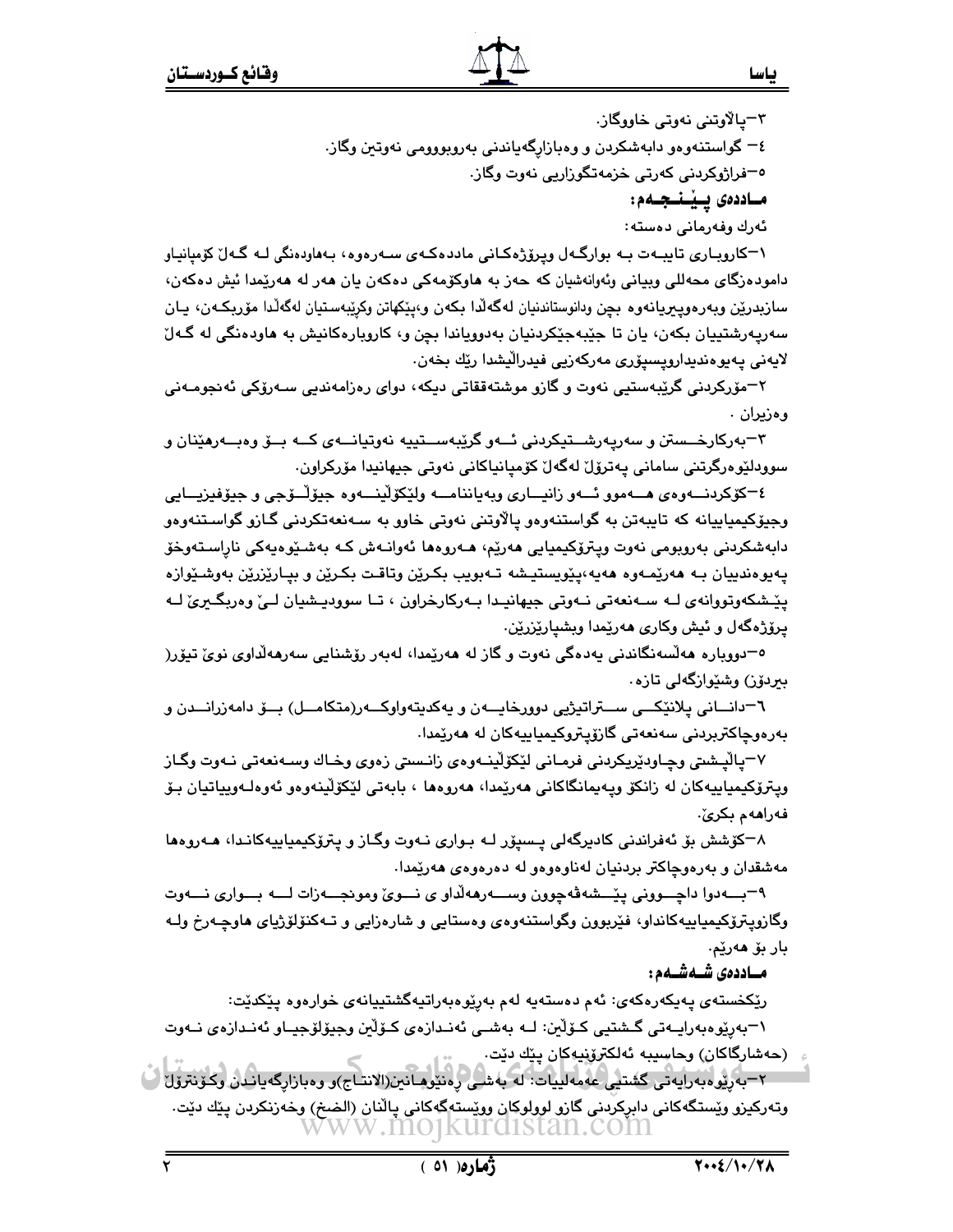۳– بەرێوبەراپەتى گشتيى كاروپارى ئەندازەيى: لـﻪ بەشـﻪكانى كارگـﻪكانى مەركـﻪزى ونـﻪقلييات و وەرشە مىكانىكىيەكان وئەندازەي يەيوەندىكردن وئامێرى وردو دياريكردنى ئامێروئامرازو كۆنترۆل يێك دێت.

٤–بەرێوەبەرايـەتى گـشتيى كاروبـارى ئيـدارى: لــە بەشــەكانى تايبــەت بــە ئيـدارەى فرمانبــەران وكاروباري ياسايي ونيشتهجێكردن يێك دێت.

۱–بەرێوەبەرايەتى گشتيى كاروبارى دارايى وبوجە: لە بەشەكانى حاسىبە وبوجـەو كۆگـاو كۆنترۆل ومشتەرەپاتى دەرەوەو ناوەوەو تەدقىق يێك دێت.

۲–بەرپوبەرايەتى گشتيى يۆليسى ياراستنى نەوت: لە بەشەكانى تايبەت بە ياراستنى دامودەزگـاي نەوت وئەفرادو مولك ومالّى دەستەكە يێك دێت.

#### مـاددەي جـەوتـەم:

سەرۆكى دەستە بۆي ھەيە كادىرگەلى وەزىفى دابمەزرينى، تـەنيا راويىژكارو بەريوەبەرەگشتيەكان نەبىؒ كە سەرەك وەزيران داياندەمەزرێنێ.

#### مـاددەي ھـەشـتـەم:

تەشكيلاتى كاروبارى نەوت وگاز لە وەزارەتى پيشەسازى وكارەبـا دادەبردرێت وبـەم دەسـتەپەوە دەبەسترىٰ.

#### مــاددەى ئــۆيــەم:

سـﻪرۆكايەتى ئەنجومـﻪنى وەزيـﺮان بـۆي ھەيـﻪ رێنماييگـﻪلى يێويـست بـۆ سـانا بەركارخـستنى حوكمەكانى ئەم ياسايە دەريھێنىٚ.

مساددەى دەئسسەم :

يٽويسته ئەنجومەنى وەزيران حوكمەكانى ئەم ياسايە بخاتەبەركار. مـاددەى يـــازدە:

ئهم ياسايه له رۆژي بلاوكردنهوهي له (وهقايعي كوردستان)دا، دهخريته بەركار.

د.كـمال عبدالكـريـم فـؤاد سـەرۆكــى ئــە نجــومــەنى نيــشــتمـانيــى كــوردســتـانى ــ علّــراق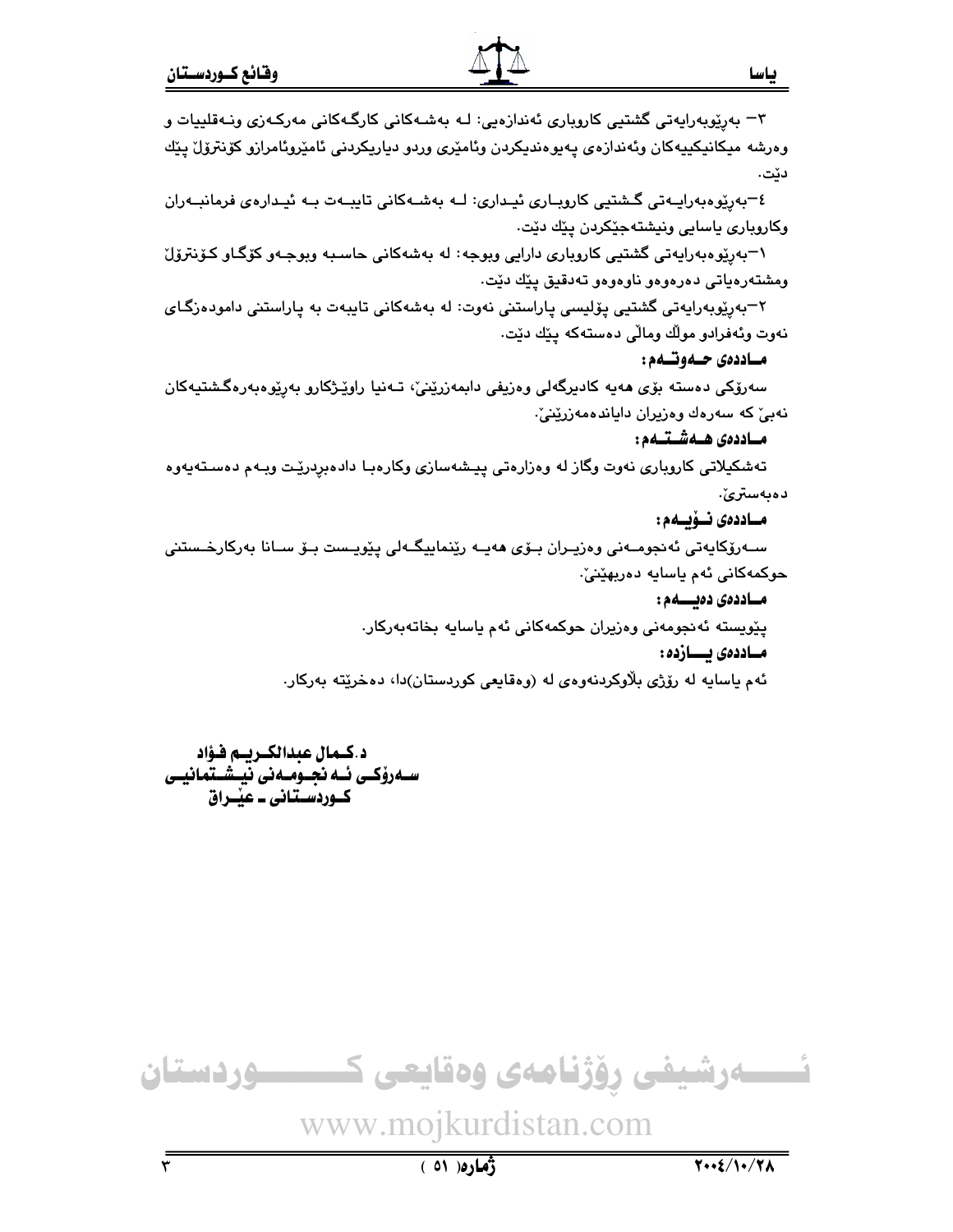بهذاوی خوای به خشندهو میهرهبان ىمناوى گەنەوە ئه نحومەنى نېشتمانيى كوردستاني عبراق ژمارەي دەرھىنان :٣٩ رۆژى دەرھىنان : ٢٩/٩/٢٩

یشت به حوکمی برگه (۱)ی ماددهی (۵٦)وماددهی(۵۲) له باسای ژماره (۱)ی ههموارکراوی سـالّی (۱۹۹۲) و، لهسـهر داوای ئهنجومـهنی وهزیـران و، ئـهو یاسـاکارپیهش کـه ئهنجومـهنی نیـشتمانیی کوردستانی- عێراق، له دانیشتنی ژماره(٤٨)ی رۆژی (٢٠٠٤/٩/٢٨)یدا ئـهنجامی داوهو، بـهیپی ئـهو سهلاحیپاتهش که برگه(۳)ی ماددهی دووهمی یاسای ژماره(۱۰)ی سـالّی ۱۹۹۷ پیّمـانی داوه، بریـاری دەرھێنانى ئەم ياسايەي خوارەوەمان دا:

باسای ژماره( ۳۹ )ی سالی ۲۰۰٤ باســـای دەزگـای گشـــــتیی گەشـــتوگوزار له هەربمى كوردسـتانى عىراقدا

ىەشـى يەكەم ييناسهكان

مــاددەى بــەكــەم :

مەبەست لەم دەسەولژانەي خوارەوە، بۆ ئەم ياسايە، ماناكانى بەرامبەريانە: \**'''هەرێم**: ھەرێمى كوردستانى عبراق.

۲**–ئەنجومەنى وەزيران**: ئەنجومەنى وەزيرانى ھەرپمى كوردستانى ع<del>ى</del>راق.

۳–**دەزگا**: دەزگاي گشتيي گەشتوگوزار لە ھەرپمى كوردستانى عىراقدا.

٤<mark>–سەرۆكى، دەزگا</mark>: سەرۆكى ئېدارەي دەزگاي گشتېي گەشتوگوزار لە ھەرپمى كوردستانى ع<del>ى</del>راقدا.

<sup>ە—</sup>م**ەبەستى گەشتوگوزار**: مەبەست: چەوانەوەيە، بووژانەوەيـە: وەرزشـە، گەشـتە، دلكردىنەوەيـە، راوەو دېتنى جێگا دێرینەكانى مێژوو ئاسەوارو دیمەنى سروشت و، بزاڤى رابواردنى دېكەيە .

٦**–لانهی گهشتوگوزار**: ئهو شوینانهن که مهبهستی گهشتوگوزاری تێدا مهیِسهر دهبیّ، بـه نموونـه، وهك: ئوتێل، خواردنگه، گازینۆو، مەنزلگەو جێگای رابواردنی دیکه.

۷**–ناوچهی گهشتوگوزار**: ئهو جێگایانهیه کـه یـارای ئـهوهن بزاڤـی گهشـتوگوزاریان تێدا بکـریّ و مەبەستى گەشتوگوزاريان تێدا بێتەدى.

#### بـدشـي دووهم دامـهزرانــدن و ئــامــا نجــهكــان

مــاددەي دووەم :

بەيێى ئـﻪم ياسـايە ھەوارگايـﻪكى گـﺸﯩﺘﻰ ﺑـﯚ ﮔﻪﺷـﺘﻮﮔﻮﺯﺍﺭ ﺩﺍﺩﻩﻣـﻪﺯﺭﻯ٘ ﻭ ﻳﻴّﯩﻲ ﺩﻩﮔـﻮﺗﺮﻯٚ (ﺩﻩﺯﮔـﺎﻱ گشتیی گەشتوگوزاری مـەرێمی کوردسـتانی عـیراق)و فرمانبـەرێك بـە پـلەپـەکی تايبـەت سـەرۆکايەتيى دهکا. ئـهم دهزگايـه بـه ئهنجومـهني وهزيرانـهوه يـهيوهسـتهو، کارمهندهکانيـشي بـه بريـاري سـهرهك مديران وادمقه ريزين والأفسا وصادى وحقابيهي <u>سور دستان</u> مساددەى سىيىسلەم:

ئەم دەرگايە شەخسىيەتى مەعنەرى ۋ سەربەخۆيى دارايى و ئېدارىي چۆى ھەيە .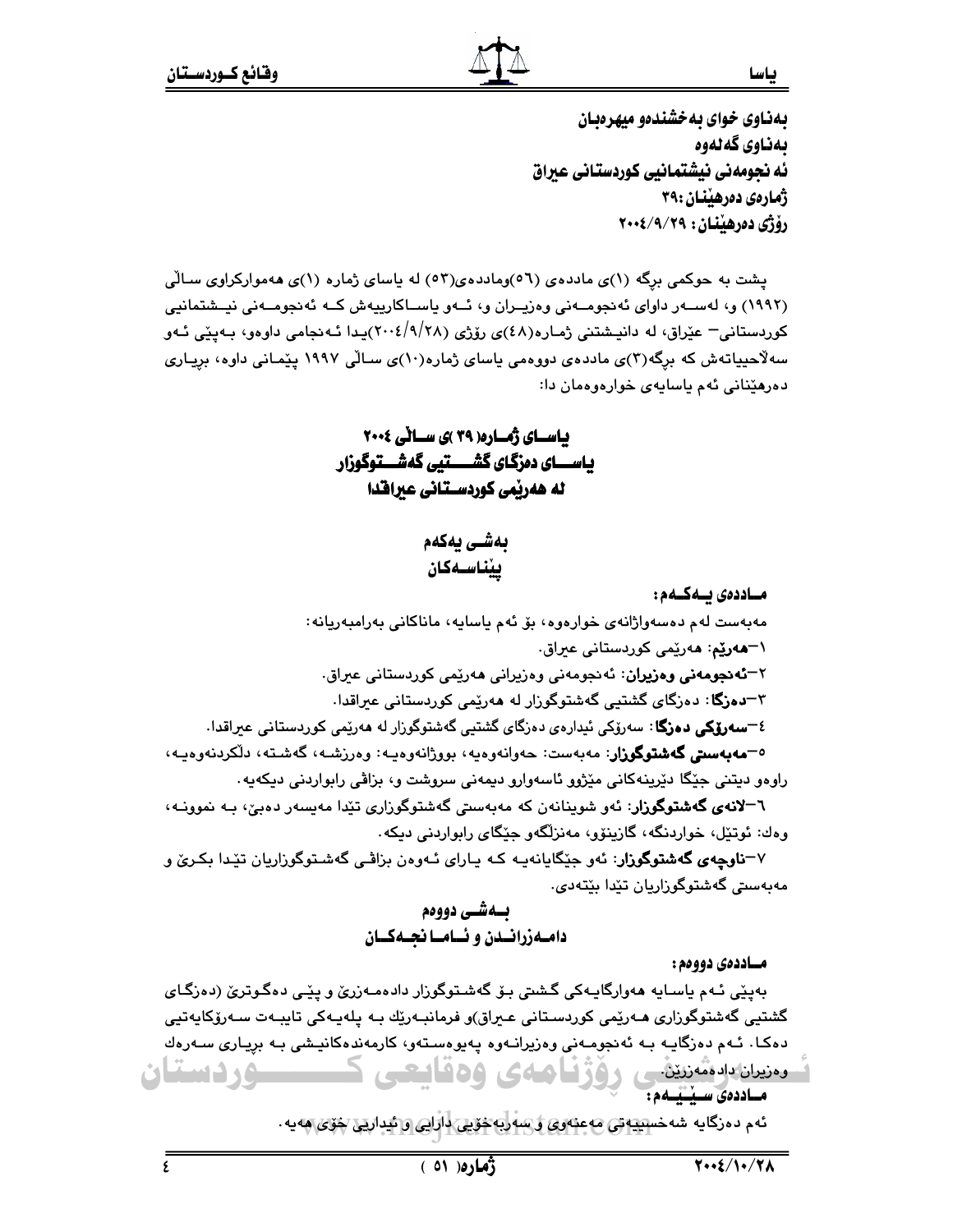مــاددەى چـــوارەم :

ئەم دەزگايە بۆ وەدىھێنانى ئەمانەي خوارەوە ھەولْ دەدات:

۱–دنـﻪدانی بزاڤـی گەشـتوگوزار، چـونکە گەشـتوگوزار سەرچـاوەيەکی گرنگـﻪ ﻟـﻪ ﺳﻪﺭﭼـﺎﻭﻩﮐﺎﻧﻰ سامانى نەتەرەپى ھەرێم.

۲–بــهرفراوانکردنی بزاڤــی گهشــتوگوزار لــه ههرێمـداو، بايهخــدان بــه ناوچــه جۆربــهجۆرەکانی گەشتوگوزارو، وەبەرھێنانيان بۆ مەبەستى گەشتوگوزار.

۳–بەرزکردنەوەي سەويەي گەشتوگوزار لە لانە جۆربەجۆرەكانى گەشتوگوزارى ھەرێمدا، بەجۆرێ، که باشترین خزمهتی مهوارمهلّدان و ماتوچۆی نێوان ناوچـه گهشـتوگوزاریهکان بـۆ گهشـتکاران دابـین ىكات.

٤–بەرەو باشتربردنى بزاڤي گەشتوگوزار لە ھەرێمدا، چونكە لە ھەمان كاتدا، بزاڤێكى راگەيانـدن و رۆشـنبېری و شارسـتانيپەو بـه جـۆرێکی ئـهوتۆش کـه زۆرتـرین گەشـتکار لـه ولاتـه جۆربـهجۆرەکانی جیهانهوه رابکێشێ و چاویان به که له پوورو شارستانیهتی گـهلی کوردسـتان بکـهوێ و، قوربانیـدان و خەباتى ئەم گەلەي تێدا پېشان بدرێ كە لە رێگاي ئازادىي خۆپدا بەخشىوێتى.

#### مـاددەى يـێـنـجـەم:

دەزگا تێدەكۆشى، لەم رێگايانەي خوارەوە، ئامانچەكانى خۆي بهێنێتەدى:

۱–هەوڵ دەدات چاوگە سروشتپپەكانى، وەك، چياو تاڤگەو كەنارى رووبارو دەرياچەكان و كانپـاوە کانزاییهکان له ههریمدا وهسوود بهیننی و بهرهو باشتریان ببات بهجوّریّ که مهبهستهکانی گهشـتوگوزار بێنێتەدى.

۲–وهېهرهێنان و بهرهوچاکتر گۆرینی جێگا مێـژوويی و ئاسـهوارهکان، بـههاودهنگی لهگـهڵ لایهنـه يێۣۅەندىدارەكاندا٠

۳–دامەزراندنى كۆمەلگەو ئوتێلى گەشتوگوزارو جێگاى رابواردن و باخچەو شىتى دىكەى بەسوود بۆ گەشتوگورار.

٤–دنهدان و پشتگرتنی کـهرتی تایبـهت بـه شـێوازی جۆربـهجۆر لـه پێنـاوی وهگهرخـستنی بزاڤـی گەشتوگوزار له هەرێمدا به نموونه، وەك ئەوەي، زەوى وزار بدرێ بـه هاوولاتيـان، لانـەي جۆربـەجۆرى گەشـتوگوزاری لەسـەر دابمـەزرێنن بـەيێی شەرتوشـرووتی ئـەو رێنماييانـەی كـە ئەنجومـەنی وەزيـران دەريدەھێنێ٠

<sup>ہ—</sup>پەكرێدان وپەكرێ گرتنى لانە جۆرپەچۆرەكانى گەشتوگورار.

٦−دامەزراندنى شىركەتى جۆربەجۆرى گەشتوگوزار.

۷–ئاسانکردنی خزمەتگوزاریی بانك لە ناوچەكانی گەشتوگوزاردا.

۸–دنهدانی کۆمیانیا بیـانی و وهبهرهێنـهره بیانیـهکان تـا وهبـهرهێنان لـه بـواری گهشـتوگوزار لـه ھەرێمدا بخەنەكار.

۹–کردنەوەی خولی مەشقدادان بۆ بەرەو چاکتر گۆرپنی لێهاتوویی کادبرەکانی گەشتوگوزار.

۱۰–کردنهوهی نووسینگهو وهکالاتی گهشتوگوزار له ناوهوهو دهرهوهی ههرێمدا بۆ پێشکهشکردنی خزمەتگوزارىي گەشتوگوزار.

۱۱–رێِکخـستنی سـﻪفەری فـﻪردی و بـﻪ کۆمـﻪڵ، بـۆ گەشـتوگوزار لـﻪ ﻫﻪرێمـﻪوه بـۆ دەرەوەو لـﻪ دەولەتانيشەوە بۆ ھەرپە.

۱۲–بەمىرگىردنى مەست راۋىشىنى گەشىتيارى كە ر<u>ى</u>ڭا جۆرارجۆرەكانى راگەياندنـەرەر، دەليلىڭـى تايبەتىش بۆ گەشتياران دابئرێت.

> www.moikur stan.com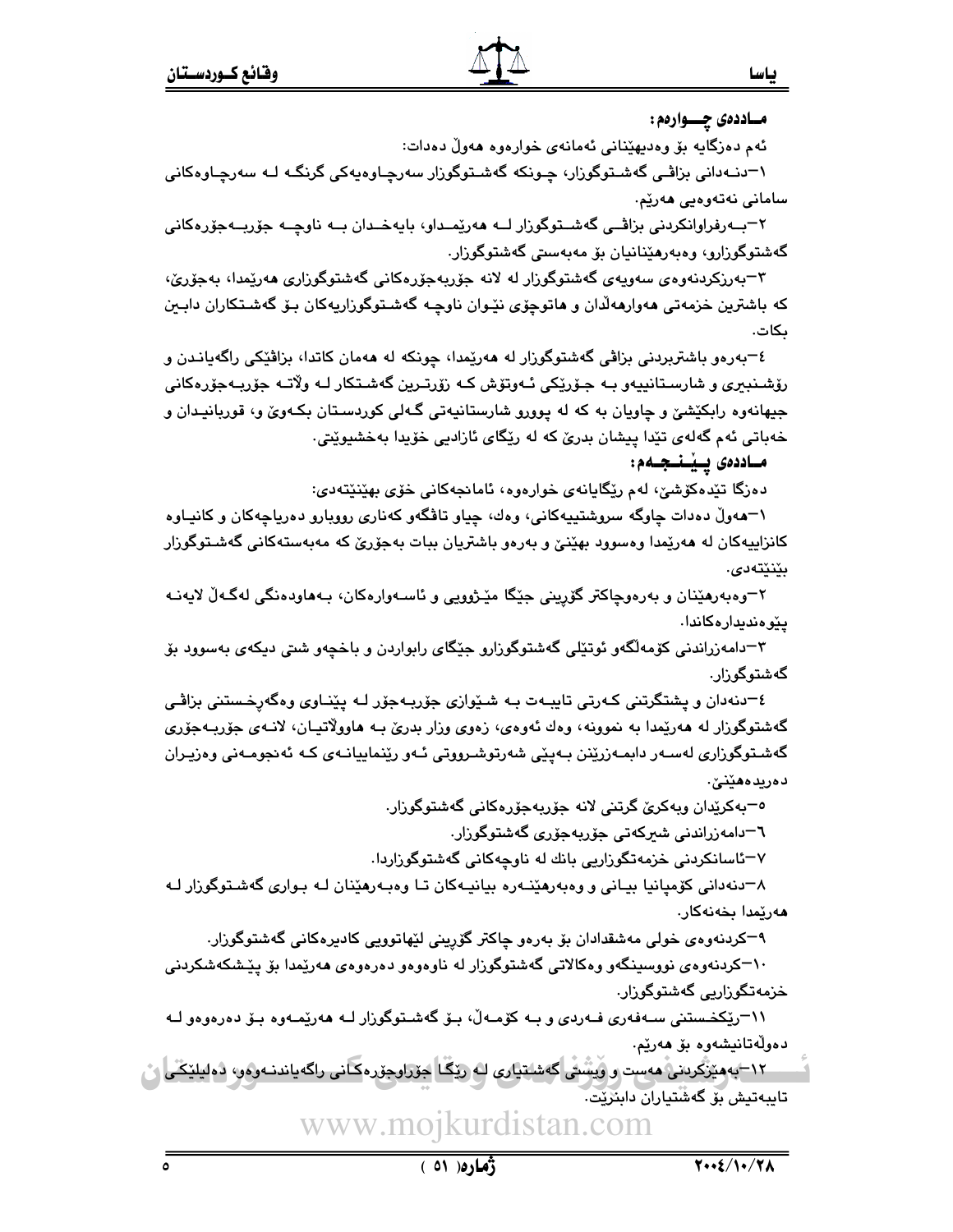مـاددەي شـەشـەم :

سەرۆكى دەزگا: سەرۆكى ئېـدارى و دارايـى دەزگاكەيـەو، مەرجيـشە بږوانامـەى زانكـۆيى ھـەبـێ و، خاوهن ئەزموون و لێوەشاوەبێ و خزمەتپشى لە پازدە ساڵ كەمتر نـەبێ، بـەبريارى سـەرەك وەزيـران دادەمەزرىّ.

جێگری سـهرۆکی دهزگـا: مهرجـه بږوانامـهی زانکـۆیی هـهبێ و، خـاوهن ئـهزموون و لێهاتوبێـت و خزمەتيشى لە دە سالٌ كەمتر نەبىؒ، كاتىؒ سەرۆكى دەزگا ديارنەبیؒ، ئەم جێگاى دەگرێتـەوە، ئـەميش بەبريارى سەرۆكى ئەنجومەنى وەزيران دادەمەزرىّ.

بەرێوەبەرى گشتيى گەشتيارى: مەرجـە بروانامـەي زانكـۆيى ھـەبـێ لـە بـوارى گەشـت وگوزاريـداو، خزمەتى گەشتياريشى لە دە سالٌ كەمتر نەبىؒ، بەبريارى سەرۆكى ئەنجومەنى وەزيران دادەمەزرىؒ.

مـاددەي جـەوتــەم:

سەرۆكى دەزگا لەم سەلاّحيياتەي خوارەوە رادەبىؒ:

۱–بەرێوەبردنى كاروبـارى دەزگـاو، سـەرۆكايەتى كردنـى كۆبوونـەوەكانى و، سەريەرشىتى كردنـى دايەرەكانى.

۲–نواندنی دەزگا لەبەردەم دادگاو دايەرە يێوەندىدارەكاندا.

۳–ئیمزاکردنی ئەو موخابەراتەی لە دەزگاکەوە دەردەجن.

٤– يێشنيازکردنی بوجهی گهشتوگوزارو ئامادهکردنی میلاك و بوجهی سالانهو حساب وحسابکاریی كۆتايى.

٥–بۆ ھەر حالّەتىؒ، بەجيا، موافەقەت دەكات برِيِّ پارە خەرج بكريِّ لە پێنج مليۆن دينار نەترازيّ. مـاددەى ھــەشــتــەم :

سەرۆك

ئەنجومەنى دەزگا لەمانە يێك دێت:

\−سەرۆكى دەزگا

۲–جٽگري سەرۆكى دەزگا ئەندامەو، لە دېارنەبوونى سەرۆكى دەزگادا جٽي دەگريتەوە.

۳–بەرێوەبەرى گشتيى گەشتيارى ئەندامە

٤– بەرێوەبەرى كاروپارى ياسايى دەزگاكە ئەندامە

ه− پسیۆرێك له كاروباری گەشتوگوزارو ئوتێلداریدا ئەندامە ئەندامە

٦– شارەزايەكى ئابو<u>ورى</u>

۷– ئەندامێکی دی، یان زیاتر هی ناوەوە یان دەرەوەی دەزگا کە پىسپۆربن و سـەرۆکی دەزگـا بـە زەروورى بزانى، لە دانيشتنەكانى ئەنجومەندا ئامادەبىن، بەبى ئەوەي ماڧى دەنگدانيان ھەبى،

مـاددەى نــۆيــەم:

ئەنجومەنى دەزگا بەم سەلاّحيياتانەي خوارەوە رادەبىّ: \'=دارشىش و ئىقراركردىنى شياسلىەتى گىشى*ت*ى گەشىتۈگۈزار لــە مەرىمـدا، پــاش مواقەقــُەتكرىنى ا ئەنجومەنى وەزيران.

stan.com www.moikur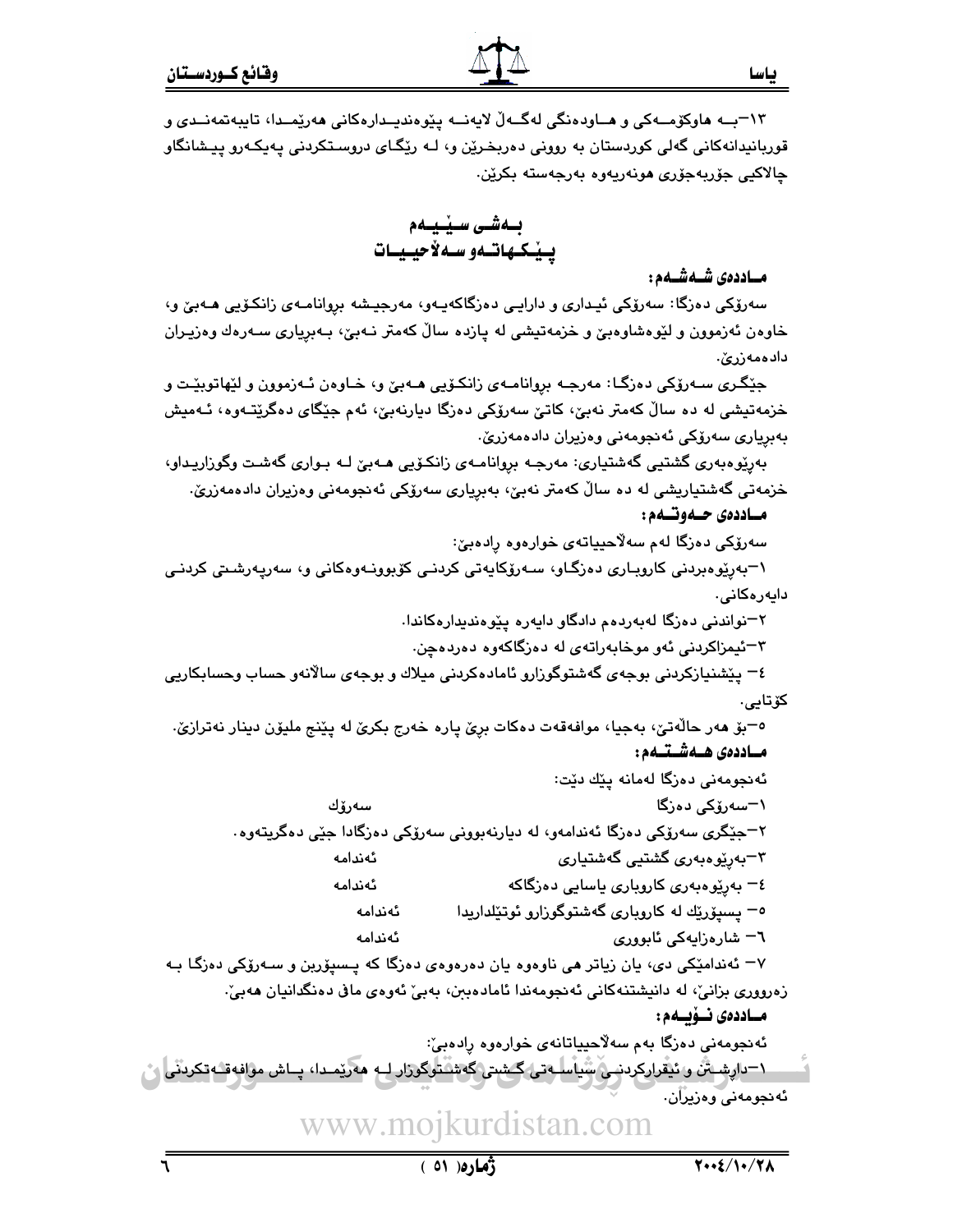۳–تەسدېقكردنى رێكەوتننامەگەلى ھاوكاريى گەشتيارى كە لەگەلْ لايەنەكانى دەرەوەدا بەستراوە، ياش موافەقەتكردنى ئەنجومەنى وەزيران.

٤–تەسـدېقكردنى پـىرۆژەي بوجـەي سـالانەو مـيلاك وحـساب وحـسابكاريى كۆتـايى دەزگاكــەو بەرزكردنەوەيان بۆ لايەنى يەيوەنديدار.

<sup>0–</sup>ئەنجومەنى دەزگا سەلاّحييەتى ھەيە، زەوى وزارێِكى دەولّەت كـە بـۆ گەشىتوگوزار لـە باربێت، بیکات به مولّکی دەزگا، بەخۆرايی، تابتوانیّ ئامانجـەکانی خـۆی بـه زەمانـەت دەسـتەبەربکات، بـەلاّم پێوپسته لـه سـهري بـهيێي پاسـا بـهرکارهکان قـهرهبووي خاوهنـاني مـاڧى تهسـهروف بـه شـێوهپهکي عادیلانه له بوجه تایبهتهکهی خوّی بکاتهوه.

#### مساددەى دەئسەم :

ئەنجومەن، لانى كەم، مانگى جارێك كۆدەبێتەوەو، ھەركاتێكيش بە پێويست بزانرێت لەسـەر داواي سـەرۆكى دەزگـا، (نـصاب) يـش بـە ئامـادەبوونى زۆرينــەي ئەندامـەكانى دێتـەجىٚ و، بريارگـەليش بـە زۆرينەي دەنگەكان دەدرێن. لە كاتى پەكسانبوونى دەنگەكانپشدا، ئەوە، لەو بارەدا دەنگى سەرۆكى دەزگا بۆ چ لايەنىيك بووبىيت،ھى ئەوانە.

## بسپّکهاتـهکانی دهزگـای گـشـتـیی گـهشـت و گـــوزار

مــاددەى يــــازدە :

## بەرێوەبەراپەتى گشتىى گەشتيارى:

#### يەكەم:

بەرێوەبەرايەتى گشتيى گەشتيارى، لەم بەرێوەبەرايەتيانەي خوارەوە يێك دێت: ۱–بەرێوەبەرايەتى كاروبارى گەشتيارى: فرمانبەرىٰ بە پلەى بەرێوەبەر بەرێوەى دەبـا، بروانامـەى پسپۆرى ھەبى وخزمەتپشى لە دە سال كەمتر نەبى .

٢–بەرێوەبەراپـەتى ئېـدارەو دارايـى: فرمانبــەرێ بــە پلــەي بەرێوەبـەر بــەرێوەي دەبا،بروانامــەي پسپۆر*ى* ھەبى، وخزمەتيشى لە دە سال كەمتر نەبى،

- ٣–بەرێوەبەرايەتى پلان وبەدواداچوون: فرمانبەرێ بـﻪ پلـﻪي بەرێوەبـﻪر بـﻪرێوەي دەبا،بروانامـﻪي يسيۆرى ھەبى وخزمەتيشى لە دە سال كەمتر نەبى،
- ٤–بەرێوەبەرايەتى راگەياندن: فرمانبەرێ بە يلەي بەرێوەبەر بەرێوەي دەبا،بروانامەي يسيۆرى لـﻪ راگەياندندا ھەبىؒ و، خزمەتيشى لە دە سالؒ كەمتر نەبىؒ.
- ٥– بەرێوەبەرايــەتى ئەنــدازيارى: فرمانبــەرێ بــە پلــەى بەرێوەبــەر بــەرێوەى دەبا،بروانامــەى بەكالۆريۆسى لە ئەندازياريدا ھەبىؒ و،خزمەتيشى لە دە سالؒ كەمتر نەبىؒ.
- ٦– بەرێوبەراپەتى كاروبـارى ياسـايى: فرمانبـەرێ بـە يـلـەي بەرێوەبـەر بـەرێوەي دەبا،بروانامـەي بەكالۆرپۆسى لە ياسادا ھەبىؒ و،خزمەتپشى لە دە سالؒ كەمتر نەبىؒ.
- ۲– بەرێوەبەراپەتپـەكانى گەشـتيارى لـە يارێزگاكـانى ھەرێمـدا: فرمانبـەرێ بـە يلـەي بەرێوەبـەر بەرێوەي دەبا،بروانامەي يسىۆرى ھەبى و، خزمەتيش لە دە سال كەمتر نەبى.

۰٫۵ دستان معددانسلیمی روژنامهای وهدایتی ئەركوفرمان وپێكهاتەو سەلاھىياتى بەرێومبەرايەتيـەكانى برگـەى(يەكـەم)ى ئـەم ماددەيـە بـەپێى  $\rm{WWW}.$ M $\rm{WW}$ بێڕۆيەكى تايبەت ديارىمكرێن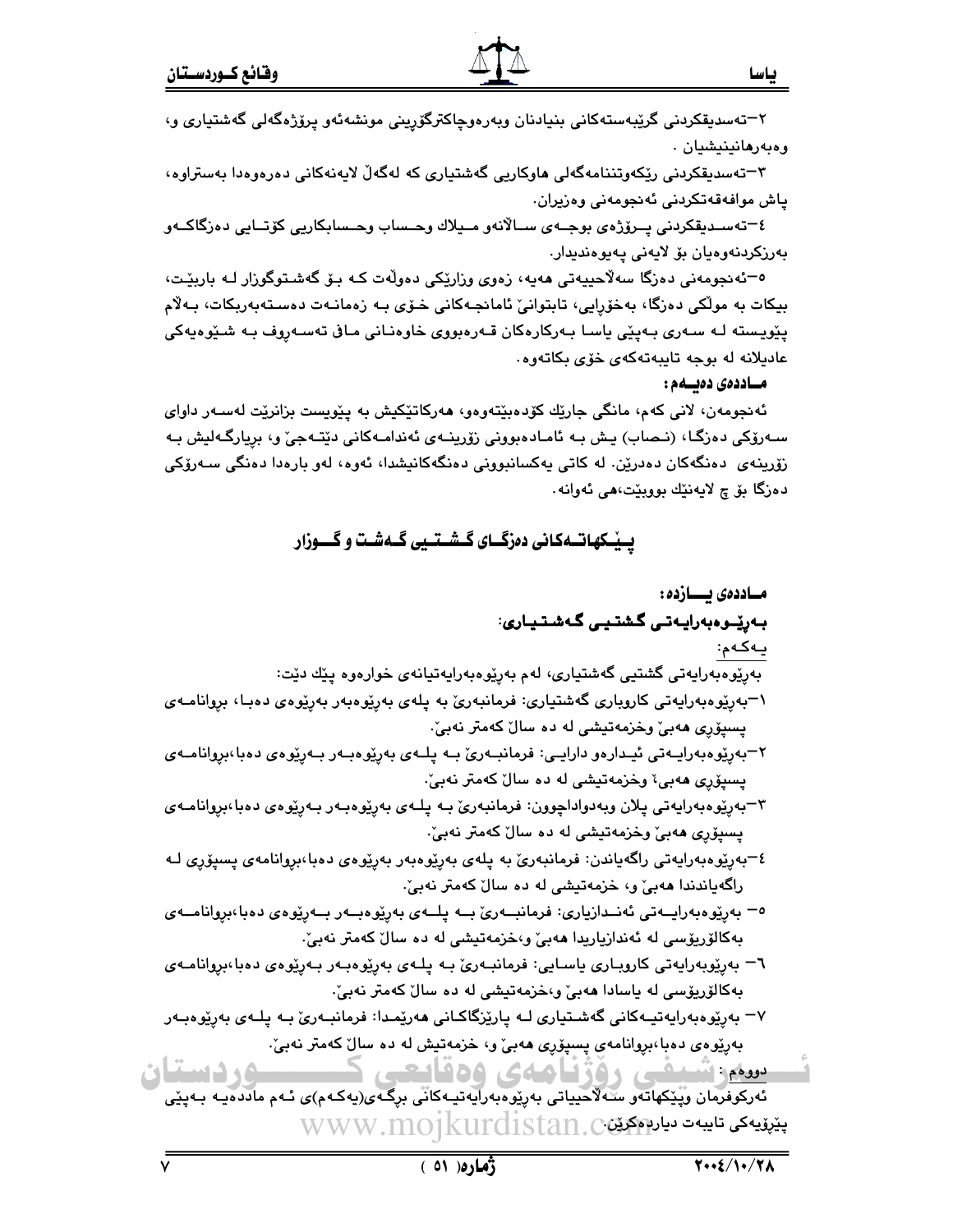## بــهشــی چــــوارهم داهاتهكان

مساددهي دوازده :

داهاتەكانى ئەم دەزگايە لەمانەي خوارەوە يێك دێت:

۱–ئەو مزە(رسوم) وقازانجانەيە كە لە بزاڤەكانيەوە دێنە دەست.

۲–کرێی لانهکانی گهشتیارییه.

۳–ئەو بەخشش و يارمەتى وديارييانەشە كە بەيێى ياساو يێرۆ و رێنماييگەلى بەركار يێشكەش بـە دەزگاكە دەكرێن.

#### مـاددەى سـيــازدە :

بىۆ مـەر ئىجازەيێىدانێكى لانەپـەكى گەشـتيارى پـان تازەكردنـەوەي ئيجازەكـەي بـەيێى ئەمانـەي خوارەوە مزەي سالانەي لىْ دەسەندرىّ:

> ٦٠٠ ۰۰۰ شەش سەد ھەزار دېنار مزى لانەپەكى گەشتوگوزارى دەگمەن. <sup>20</sup>۰۰۰۰ جوار سەدويەنجا ھەزار دېنار مزى لانەيەكى گەشتوگوزارى يلە يەك. ۳۰۰ ۰۰۰ سیّ سهد ههزار دینار مزی لانهیهکی گهشتوگوزاری یله دوو. ۱۵۰ ۰۰۰ سەدويەنجا ھەزار دېنار مزى لانەيەكى گەشتوگوزارى يلە سىّ.

۷۰۰ ۷۰ حەفتاويێنج ھەزار دېنار مزى لانەيەكى گەشتوگوزارى يلە جوار.

... ۳۸ سی وههشت ههزار دینار مزی لانهیهکی گهشتوگوزاری یله یێنج.

#### مــاددەى چـــواردە :

ئەم دەزگايە بوجەي تايبەتى خۆي ھەيە، بـە لانـى كـەم، سـىٰ مـانگ بـەر لـە دەست پێكردنـى سـالّى دارايي پێشکەشی دەکات بە ئەنجومەنی وەزیران، تا لە چوارچێوەی بوجەی ھەرێمدا تەسدىقى بکات.

#### مــاددەى يــــازدە:

ئـهم دهزگايـه لـه هـهموو مزهيــيّ سـهرفرازه، تـهنها مـزهى گـومرگى خــوّراك وخواردنـهوهى لــه دەرەوەھاۋەردەي خۆي نەبىْ.

#### مـاددەى شـــازدە :

له پێناوي دهستهبهرکردنی ئامانجهکانی ئهم دهزگايه که دهقهکانيان لهم ياسايهدا هاتووه، هـهموو پرۆژەو لانەگەشتيارىييە يۆلێنكراوەكان، بەر ئەو عفوه يان بەر بەشىّ لەو عەفوە دەكەون كە بۆ پـرۆژە ىيشەسازىەكان ئىقراركراوە،

## بـەشـى يـێـنجـەم حـوكــمه كـــۆتــابــيــهكان

## مـاددەي جـەڤـدە:

دەزگا، پێویستە لەسەرى رەزامەندىي ئەنجومەنى وەزيران وەربگرێ لەسەر ھەر بزاڤێکى خـۆي لـە دەرەوەي عيراقدا پيادەي بكات.

مــاددەى ھــەژدە :

دەستەي گشتيى گەشـتوگوزارو مـەموو تەشـكيلاتەكانى كـە دەقـەكانيان لـە ياسـاي ژمـارە(١٥)ى سالی(۱۹۹۲)ی وهزارهتی شارهوانی وگهشتوگوزاری هەرپمی کورستانی عیراقـدا هـاتووه، ئیلغـادهکریِّن . و، هەمول مولَّك و مالْيْكى گواسْتَةْتى ۚ وَ ناگواستەنين لـه مُوتشەئات و خَانووبـەرەو لانـەی گەشـتياریؒ و زەوى وزارى تەرخانكراو، بە خانووى گەشتيارى و ئوتتل و شارو گوندو خواردنگەو كۆشكى گەشىتيارى www.mojkurdistan.com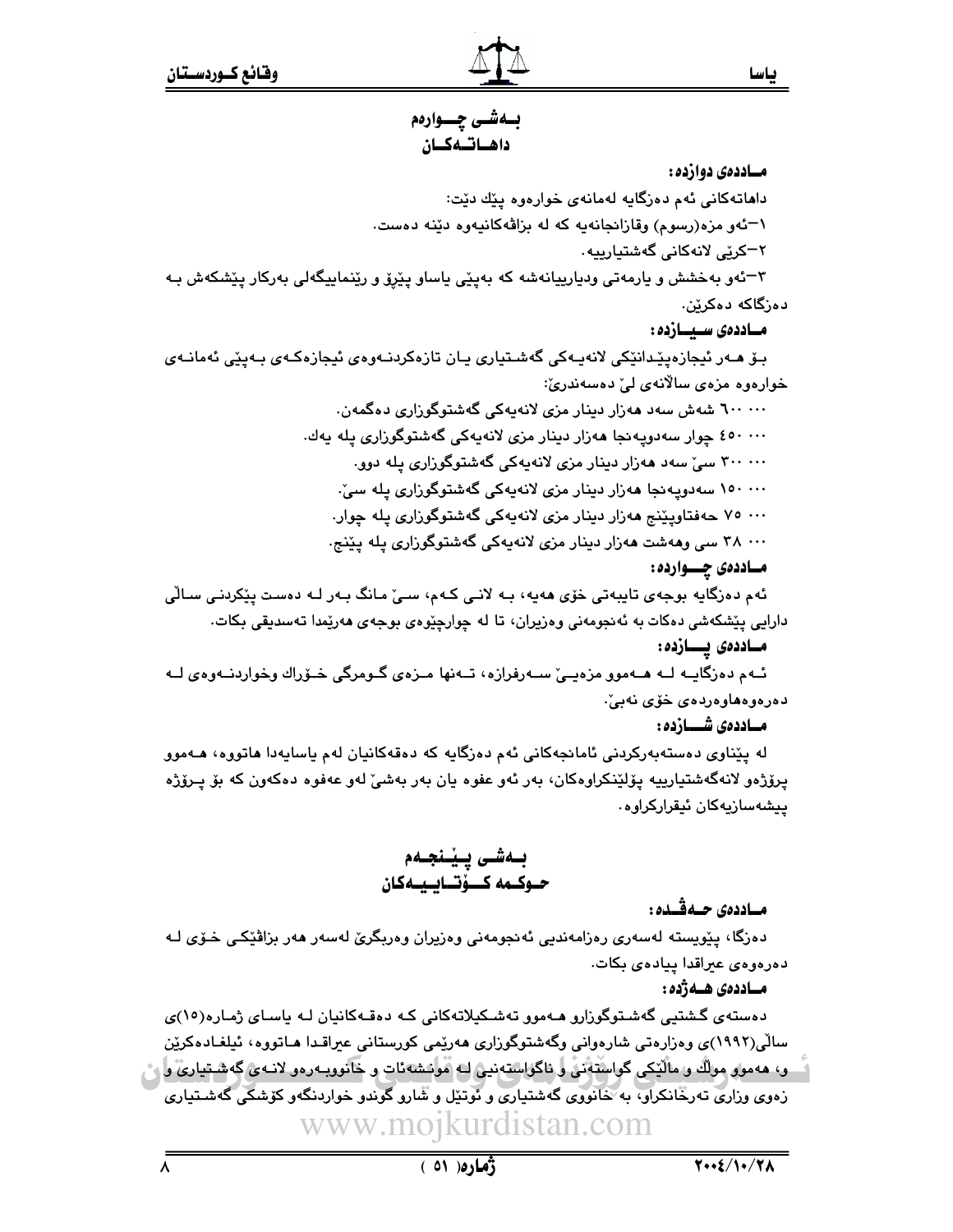و هەر مولّك ومالَّیْکی دیکەشەوە، ھەر ھەمووی، دەبن بە مولّکی دەزگای گشتیی گەشتوگوزارو، بەناوی دەزگاكەوە لە دايەرەي عىقارىدا تۆماردەكرێن.

مـاددەى ئـــۆزدە:

حوکمـــهکانی باســـای ژمـــاره(٤٩)ی ســـالّی ۱۹۷۷ی دهزگـــای گـــشتیی گهشـــتوگوزار، بـــه هەمواركردنەكانيشيەوە، لە ھەرێمى كوردستانى عبراقدا لەكاردەخرێن.

#### مساددەى بسبسست:

ئەنجومەنى دەزگا بۆي ھەيە، بەبىّ ئەوەي يابەندېيّت بـە حوكمـەكانى ياسـاي ژمـارە(٣٢)ى سـالّى ١٩٨٦(پاساي فرۆشتن و بەكرێدانى مولّك ومالّى دەولّەت)ەوە، ھەموو جۆرە زەوي وزارو عيقارێ بەيێى رێنماییگەلیٚ که سەرۆکایەتی ئەنجومەنی وەزیران دەریدەھێنێ بەکرێ بدات و بەکرێ بگـرێ وبیکـرێ و بيفرۆشىؒ.

#### مــاددەي بــيــست وبـــــەك :

تەنيا ئەم دەزگايە بۆي ھەيـە بـەدەر لـە حوكمـەكانى ياسـاي ژمـارە(٢٥)ى سـالّى (١٩٥٩)ى نـاوە بازرگانيەكان، ناو لە ئوتێل و مونشەئە گەشتياريەكانى ھەرێمى كوردسىتانى عـبراق بنێت و، يێويـستە لەسـەر لايەنــە يێوەندىيـدارەكانيش لــە يێـدان و تازەكردنــەوەو ئيلغــاكردنى ئيجازەگــەلى فرۆشــتنى خواردنەوەي سەرمەستيدا موافەقەتى ئەم دەزگايە وەربگرن.

#### مساددهى بسيست ودوو :

نابيّ به پێچەوانەي تەصميمەكانى ئەم دەزگايە كە خۆى لەمەودوا ئامادەيان دەكا، مونشەئەو بينا لەنوێ بنيادبنرێن يان رووكارى ناوچە گەشتياريەكان دەسكارى بكرێن وېگۆردرێن.

#### مـاددەى بـيـست وسـێ:

ناوچەكانى گەشتوگوزار كە بەر حوكمەكانى ئەم ياسايە دەكەون لەلايـەن سـەرۆكايەتى ئەنجومـەنى وەزيرانەوە دىياردەكرێن و لە رۆژنامەي رەسمىيى ھەرێمىشدا بلاودەكرێنەوە.

#### مـاددهى بـيـست وچـــوار:

کەسانىؒ، مـاڧى تــصروفيان لــه زەوى وزارى بــهمولکبوونى دەولّەتـدا ھــەبىؒ، بــەدەر لــه حوکمــەکانى برگە(بەكەم)ى ماددەي دورەمى باساي ژمارە(٥٣)ى سالى ١٩٧٦(باساي بەكخستنى صىنفەكانى زەوي وزاری دەوڵەت)، بۆيـان ھەيـە يـرۆژەي گەشـتيارى وگازينۆگـەلى لەسـەر دروست بكـەن دواي ئـەوەي موافهقهت له سـهرۆکاپەتى ئەنجومـەنى وەزيـران و دايـەرە يـێوەنديـدارەکان وەردەگـرن بەکرێيـەك كـه بەيێى رێنمـايي وەزارەتـي دارايـي وئـابووريي ھـەرێمى كوردسـتان، بـەھاودەنگى لەگـەڵ سـەرۆكايەتى ئەنجومەنى وەزيراندا ديارى دەكات.

#### مـاددەى بـيـست وپـيْــنج:

هەر دەقىّ يێچەوانەي حوكمەكانى ئەم ياسايە بێت، ناخرێتە بەركار.

#### مـاددەي بـيـست وشـەش :

ئەنجومەنى وەزيران بۆى ھەيە رێنمايى پێويست بۆ بەئاسان بەركارخستنى حوكمەكانى ئەم ياسايە دەربھێنێ٠

## شیفی روژنامەی وەقايعی ک مساددهي بسيست وحسموت:

پێویسته ئەنجومەنى وەز*یران* جوكمەكانى ئەم ياسايە بخەنە بەركار، W W

<u>ے ردستان</u>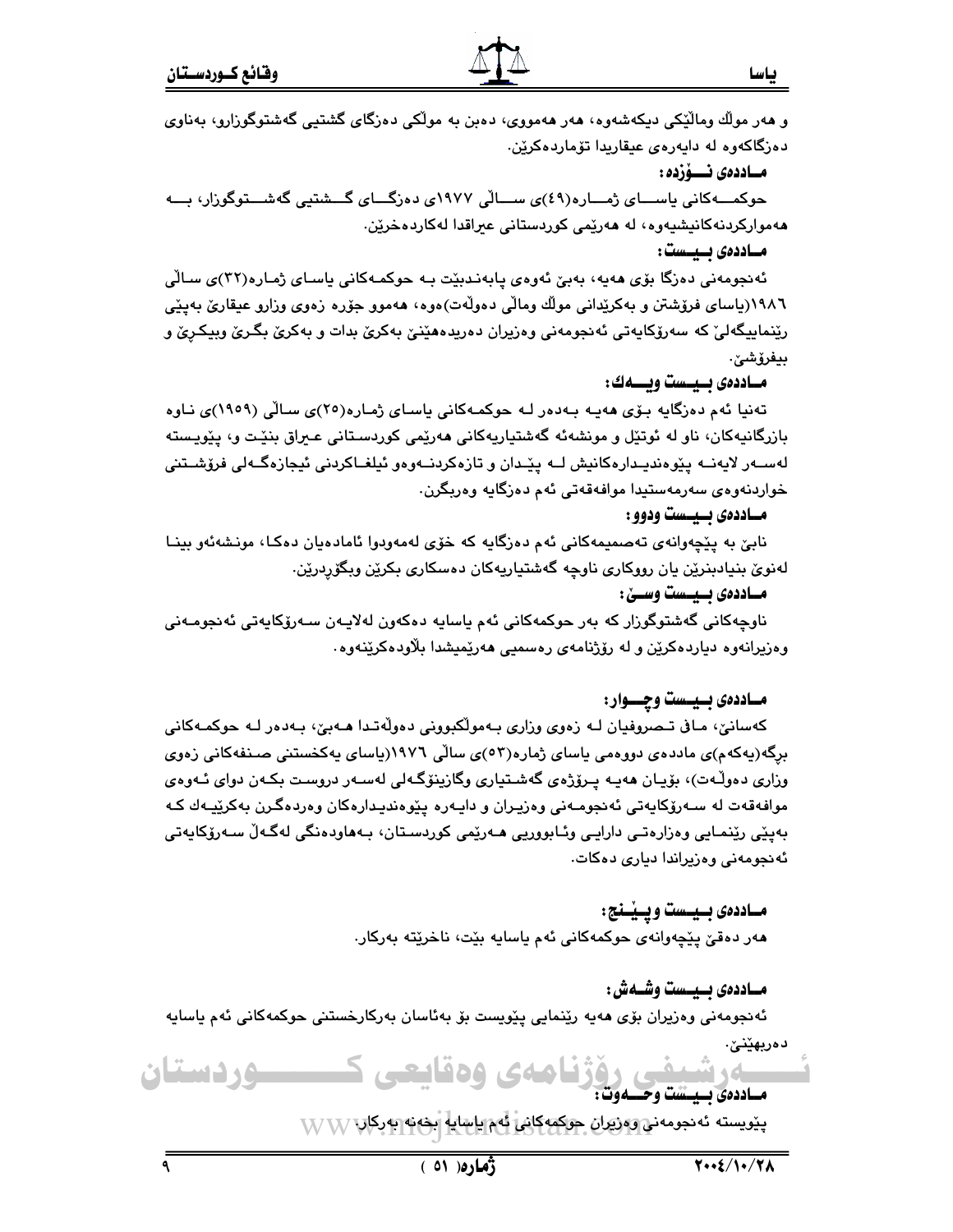مـاددەى بـيـست وهــەشـت:

ئهم ياسايه له رۆژى بلاوكردنهوەي له (وەقايعى كوردستان) دا دەخريته بەركار.

د.كـمال عبدالكـريـم فـؤاد سـهروٰکـی ئــه نجــومــهنی نیــشــتمـانیــی كـوردسـتـانى ـ عَيْــراق

– هـۆكــاره زەروورەكـــان-

لەبـەر ئـەوەي كـە ھـەرێمى كوردسـتانى عـيراق بـۆ گەشـتوگوزار رسـكاوەو ھاوپنەھـەوارو لانـەي گەشتيارى و ناوچەو جێگاى ئاسەوارى مێژوويى و ئاينيى جۆربەجۆرى زۆرى ھەيەو لەبـەر ئـەوەش كـە کەرتى گەشتوگوزار زۆر گرنگەو بە چاوگەپەکى سـەرەکپى سـامانى نيـشتمانى و بـە ئـامرازێکى کـارا*ى* ناساندني کهلهپوورو شارستانيپهتي گهلي کوردستان به گهلاني جيهان دادهخريّ و، له پێناوي دنهداني بزاڨي گەشتياري و راكێشاني گەشتياران كە ئەمەش بە دامەزراندنى دامودەزگاو لانەي گەشتياريى نوێ و هاوچـهرخ لــه هەرێمـدا دێتــهدي و، بـۆ ئــهوهش كــه رۆڵێكــی كــاراو ســهرەكی بـۆ دەزگــای گــشتيی گەشتوگوزار لەو بوارانەدا برەخسىؒ، لەبەر ئەوانە ھەمووى، ئەم ياسايە دانرا.

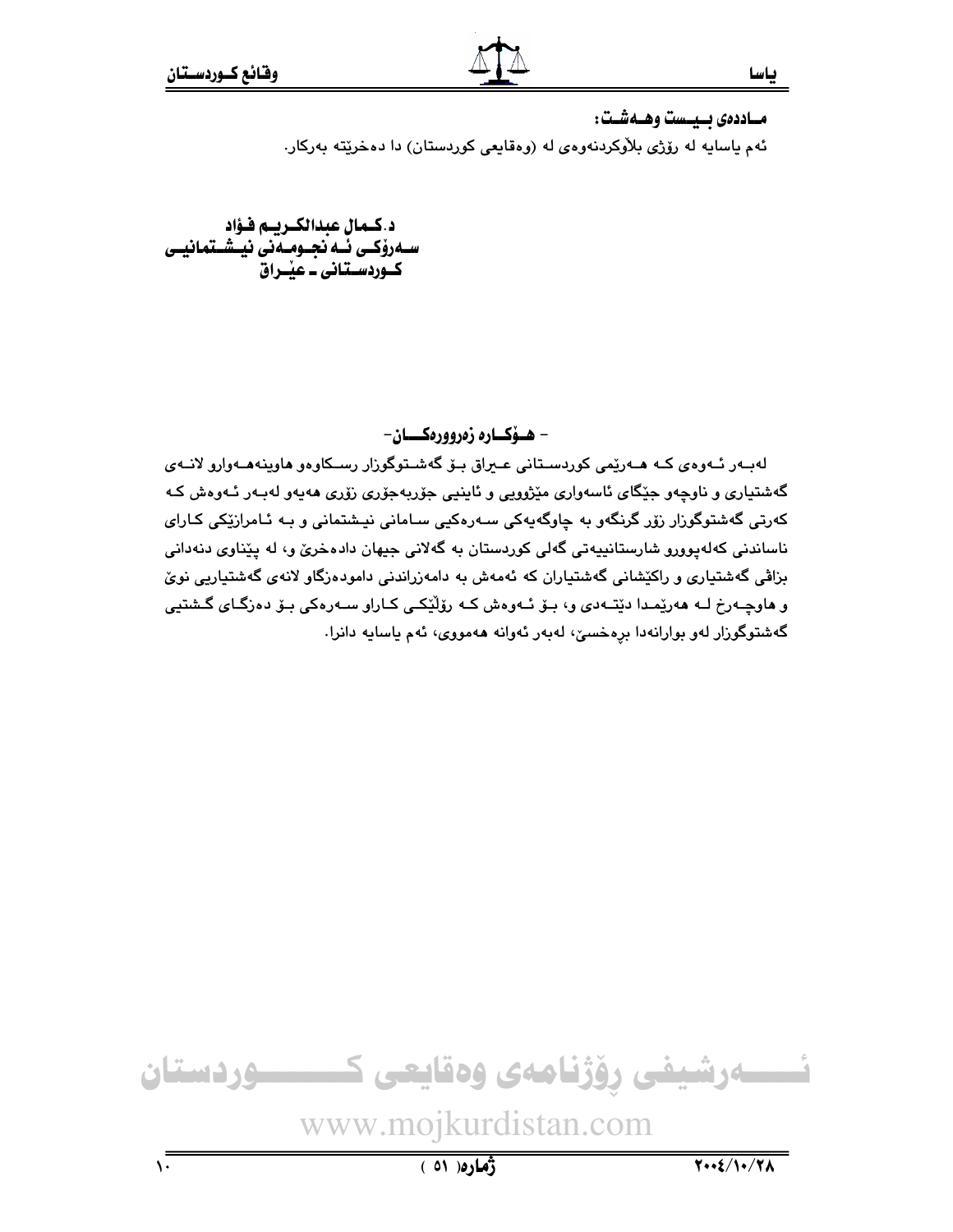ياسا

بهذاوى خواي به خشندهو ميهرهبان ىمناوى گەنەوە ئه نحومهني نيشتمانيي كوردستاني عبراق ژمارەي دەرھێنان: ٤٠ رۆژى دەرھىنان: ١٠/١٠/٦>٠٠٤

یشت به حوکمی برگه (۱)ی ماددهی (۵٦)وماددهی(۵۲) له یاسای ژماره (۱)ی ههموارکراوی سـالّی (۱۹۹۲) و، لهسهر داوای ئهندامانی ئهنجومهنی نیشتمانیی کوردستانی- عیّـراق و، ئـهو یاسـاکارییهش کــه ئەنجومــەن لــه دانيــشتني ژمــارە(٤٩)ي رۆژي (١٠/٥/٥)-يــدا ئــەنجامي داوەو، بــەيێي ئــەو سه لاحیپاتهش که برگه(۳)ی ماددهی دووهمی یاسای ژماره(۱۰)ی سـالّی ۱۹۹۷ پیّمـانی داوه، بریـاری دەرھێنانى ئەم ياسايەي خوارەوەمان دا:

## بساسای ژماره ( ٤٠ ) ی ساٽي ٢٠٠٤ یساسسای دوومہ هسه سوارک ردنسی پساسسای ژماره (٤) ی سسائسی ( ۱۹۹۸) ی سـەنــدیــكــای رۆژنـــامــەوانــان

مــاددەي بــەكــەم:

ههردوو برگهي (د، ه)له ماددهي پهکهم ههمواردهکرێن و بهم شێوهپهي خوارهوه دهخوێندرێنهوه: د¬رۆژنامەوان: ھەر كەسىيّ كـارى رۆژنامـەوانى بكـاو، ئينتيمـاي سـەندىكاكەي كردېـێ و ئيلتيزامـي خۆي بەجىٰ ھێنابىٰ ِ

هـ-رۆژنامه(صحيفة): ئەو چاپكراوەيە كە لە ژێر ناوێكى دپاركراودا ويە زىجىرە ژمارەيەكى رێكوپێك، خولاوخول دەردەچێت و ئامادەدەكرێ بۆ بلاوكردنەوە لە ناو جەماوەردا.

مــاددەي دووەم :

مادده،ی(دووهم) له یاساکه ههمواردهکری وبهم شنوهیهی خوارهوه دهخویندریتهوه:

(بەيێى ئەم ياسايە، سەندىكايىٚ بۆ رۆژنامەوانان سازدەدرىٚ، يێى دەڵێن سـەندىكاي رۆژنامـەوانانى کوردستانی عیراق و، بارهگا سەرەکییەکەشی لە ھەولێری پایتەختی ھەرێم دەبێت و، بۆیشی ھەپـە لـق له پارێزگاکان و له بهغدای پایتهختی عبراقی فیدرالّی بکاتهوه).

مساددەى سىنسىسەم :

ماددهی سێپهم له پاساکه ههمواردهکرێ و بهم شێوهپهی خوارهوه دهخوێندرێتهوه: سەندىكاي رۆژنامەوانانى كوردستان رێكخراوێكى پيشەپپەو، شەخسىپپەتى مەعنـەويى سـەربەخۆي

خۆى ھەيە.

مــاددەى چــوارەم :

مادده ی(چوارهم)ههمواردهکرێ و، بهم شێوهیهی خوارهوه دهخوێندرێتهوه:

سەندىكا، بۆ وەدىھانينى ئەمانەي خوارەوە تێدەكۆشى:

١-ريّزكرتن و داكوكي كِ كَاراديي روّرْنامكواني و كاراديي راده ربرين، مـه روهما داكوكي كه مـاق ٢ رۆژنامەوانان و زامنكردنى پاراستنيان له بەجىّ ھێنانى ئەرك و فرمانياندا. ٢-ئەركى دەستكەرلىلى لاەتكەبالىلى رائىيارلىكانيان لىلى ئاسالىكى WWW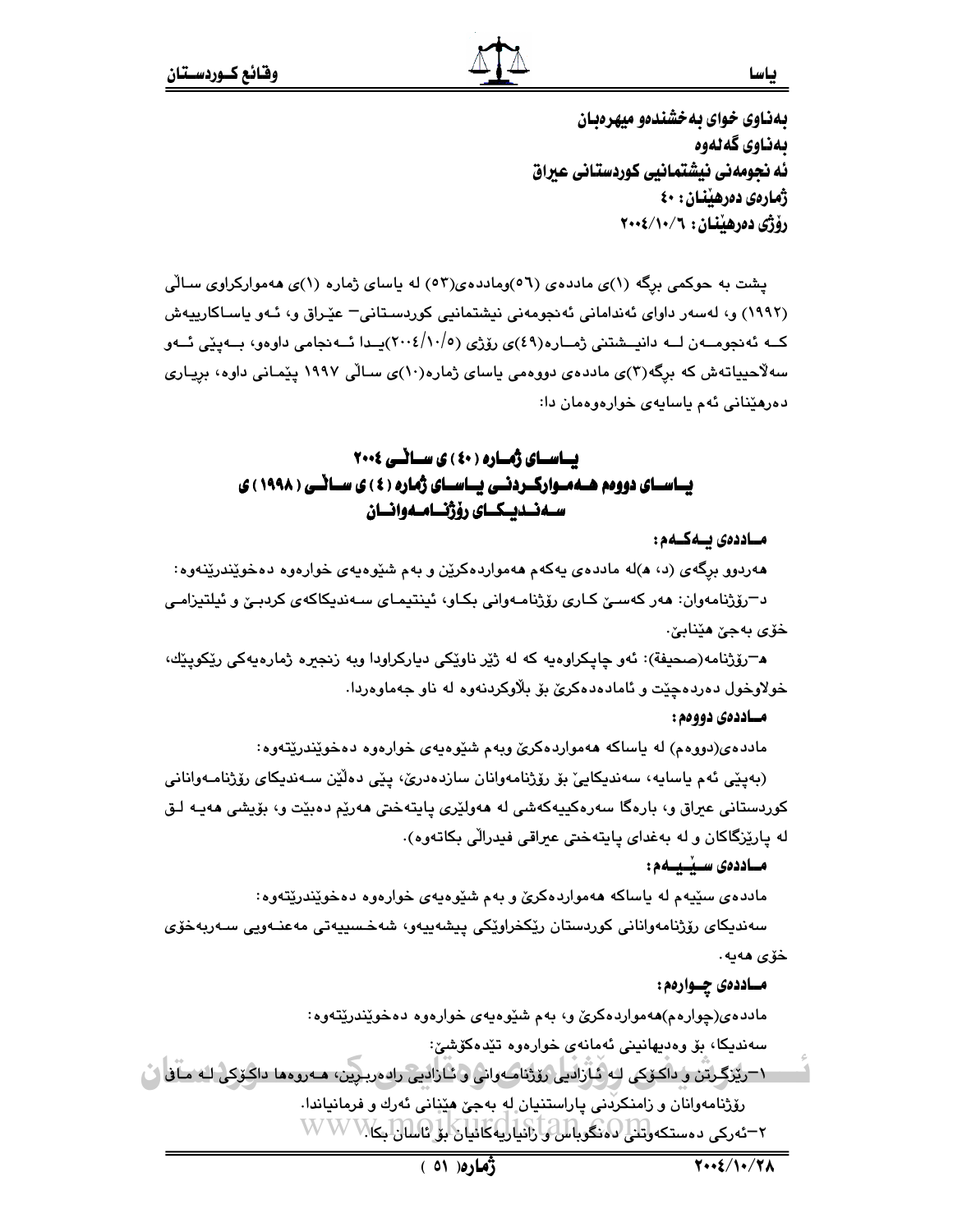| ۳–وەرگرتنى سەندىكاكە لە بەكێتىگەلى رۆژنامەگەرىي جىھانى و ئىقلىمىدا، ھـەروەھا ھەلّبەسـتنى           |
|----------------------------------------------------------------------------------------------------|
| پێڵ وپێوهندی لهگهڵیاندا.                                                                           |
| ٤–قالکردنبي رۆژنامەوانان بە ھەموو شىيوازى بلوى وبكرىن.                                             |
| °=پشتيواني و لايەنگرتن له رۆژنامەوانان له حالّەتى زەرووردا.                                        |
| ٦–بەرجەستەكردنى رژێمى فيدراڵى، يان ھەر شتێكى دى كە گەلى كوردستان خۆى بە دڵى بێ٠                    |
| ۷–داکۆکی کردن له بنــهماکانی دیموکراسـی و، ئازادییـه بنهڕهتــهکان و، ئاشـتی و بنــهماکانی مــافی   |
| مرۆۋ.                                                                                              |
| ۸–پشتیوانی له خهباتی گهلی کوردستان لـه پێنـاوی وهدیهـانینی مافـه نهتهوهییـهکانی خـوّی و،           |
| رهواج پێدانی بنهمای لێبوردهیی و بێ زهبروزهنگی له کۆمهڵگـهداو، داکوتـانی رهگـی برابـوونی            |
| نەتەوەيى وئايينى و يەكسانى لە ھەرێمى كوردستانى عىراقدا.                                            |
| ۹–بەشىدارى كىردن لــه بنيادنــانى دەوڵـەتى دەزگاكــارى و، بــەھێزكردنى بنــەماى جياكردنــەوەى      |
| دەسەلاتەكان.                                                                                       |
| ٦٠–پاراستنى سەروەرێتيى ياساو سەربەخۆيى دادوەرى٠                                                    |
| \۱–پاراستن و بەرەوچاكتر گۆرپنى رۆشنب <del>ى</del> رىى نەتەوەيى ونيشتمانى.                          |
| مـاددەى پـێــنــجــەم:                                                                             |
| مادده،ی(شهشهم) ههمواردهکرێ و، بهم شێوهیهی خوارهوه دهخوێندرێتهوه:                                   |
| (رۆژنامەوانان لە سجلى گشتيى سەندىكادا دەكرێن بە سێ پۆل:                                            |
| <b>ڀ٤گ٤م</b> : رۆژنامەوانى بەرمەشق: ئەو كەسەيە كە ھەر سىێ كەنالەكـەى رۆژنامەگـەريى كـردووە بـە     |
| پيشەي سەرەكيى خۆي. تا دوو سالّى لەسەريەكيش بەسەر پيادەكردنى ئەم پيشەيەيدا تێنەپـەرِێ               |
| و ناویشی له سـجلی گـشتیدا تۆمارنــهکرێ و لــهو لایهنــهوهش کــه ئیـشی تێـدا دهکـا تـهئییدنـهکرێ،   |
| نازناوي (رۆژنامەوانى كارا)ى پێ نابەخشرێ وھیچ ئیمتیازێکى وەك ئیمتیازەكانى رۆژنامەوانى كاراي         |
| پێ نادرێ تا ئەوكاتەی كە ناوی خۆی دەگوازێتەوە بۆ نـاو ليـستى ئـەو پۆلـە، جـا، ئـەوجا مـاوەی         |
| مەشىقەكەي دەخرێتــە ســەر مــاوەي خزمەتەكــەي. مــاوەي پـلــەكارىيش بــۆ كەســێ بروانامــەي        |
| بەكالۆريۆسى لە رۆژنامەگەرى و راگەياندن يان لە ھاوتاكانى ئەو بروانامەيەدا ھەبىّ، يەك سالّە.         |
| <b>دوو</b> هم: رۆژنامەوانى كارا: ئەو كەسەپە، كە بەرەڧتار لە ھەرسىّ كەنالەكانى                      |
| رۆژنامەگەریدا، دوو سالٌ کاری کردووه، یان دوو سالٌه کاری تێدا دەکات و                               |
| کردوونی به پیشهی سهرهکیی خـوّی و، ئـهو ماوهیـهش کـه لـه برِگـهی یهکهمـدا دیـارکراوه بهسـهر         |
| ئيشەكەيدا تێپەربووە.                                                                               |
| <b>سٽييهم</b> : رۆژنامەوانى ھاوپشك: ئەو كەسەيە كە ئىش وكارى رۆژنامەوانى دەكا، بەلام نـەيكردووە بـە |
| پیشەی سەرەكیى خىۆى و، بەلگەى ئەوەشىي گرێبەسىتىگەلێكە كـە لايەنـە پێوەندىيدارەكان بىۆى              |
| دەسەلمێنن. ماڧى ئەرەشى ھەيە پاش تێپەربورنى مارەيـەك كـە لـە پێـنج سـاڵى لەسـەريەك كـەمتر           |
| نهبيّ ناوي خوّي بگوازێتهوه بوّ سجلي گشتيي روّژنامهوانان و، پيشهي روّژنامهگهرييهکهشي  بکـات         |
| بىيسى سىسى دوزنامەي وەقايعى كىسىسوردىستان                                                          |
| مساددەى شىمشىمە:                                                                                   |
| ماددەى حەوتەم واليكيەندىيە كەئ ھەمواردا مىرى و بەم شىيو كيەي كىرارلارە دەخويندرىيتەرە:             |

 $\overline{\Lambda}$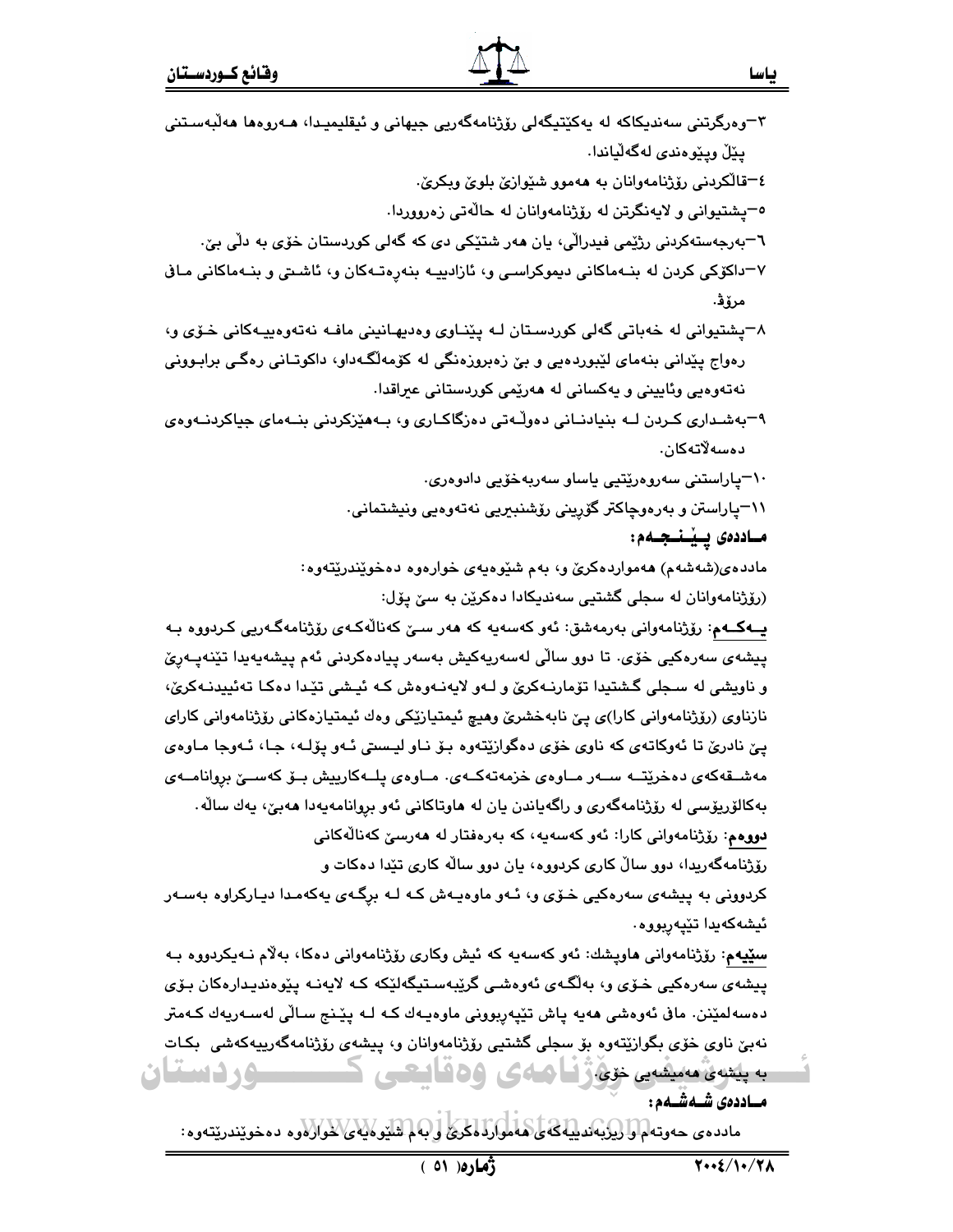\–مەيئە (دەستە)*ى* گشتيى. ٢–نەقيب. ۳–لیژنه*ی* زەيىتى. ٤–ليژنهي ريقابه. ە–لقەكانى سەندىكاكە. مـاددەي جـەوتـــەم: مادده،ی(ههشتهم)له باساکه ههمواردهکری و بهم شنیوهیهی خوارهوه دهخویندریتهوه: ١–دەبێ ھاوولاتى ھەرپمى كوردستان بێت يان لە ھەرپمى كوردستان نيشتەجێ بێت. ٢--دەبىّ ئەھلىيەتى يېشەبى و ياسابى ھەبێت. ٣–به جينايەتىٰ يان به جونحەيەكى ئابرووبەر حوكم نەدرابىٰ. ٤–دەبىؒ عينوانىؒ لە عينوانە رۆژنامەگەرپيەكانى ماددەي(٢٣)ى ھەبێ.

## مـاددەى ھـەشـتـەم:

ماددهی نۆپهم به هەردوو برگەكەشىيەوە ھەمواردەكرێو بەم شێوەپەی خوارەوە دەخوێندرێتەوە: بەئەندامبورنى سەندىكا بەم جۆرە دەبىّ:

- ۱–داوايـهك، بـه نووسـين يێشكهش بكـا بـه ئهنجومـهنى سـهنديكا، ئـهو مـادده رۆژنامهوانيانـهى لهگەلّدابیّ کـه خــۆی بــلاّوی کردوونــهوه یــان هەرشــتێکىدى گــهواهى ئــهوه بـدات کــه ئیــشى رۆژنامەوانيى كردووە، ئەنجومەنيش يێويستە لە مـاوەي سـى رۆژدا، كـە لـە رۆژى تۆمـاركردنى داواکهبهوه دهست یےٌدهکا، سهبری داواکهی بکاو بهکلای بکاتهوه٠ خۆ ئەگەر هات و ماوەکەش تێبەرى وھێشتا داواكەش بە بنبرى سەير نەكرابوو، ئەوە، لەو بارەدا بە شێوەپەكى ئۆتۆماتىكى په قبولکراو لهقهلهم دهدريٰ.
- ۲–ئەگەر داواكە قبولْ نەكرا، لايەنى پێوەندىدار پێويستە ھۆى قبـولْ نەكردنەكـەى پيـشان بـدات، داواکارهکهش بۆی هەيە، له ماوەی يازده رۆژدا، که له رۆژی تەبليغەوه دەست يېدەکات، يان بـه تـهبلیغ کـراو دادهنـریّ، لـه دادگـای تـهمییزی هـهریّمی کوردسـتانی عـبراق تانـه لـه برِیـاری قبوللهکردنهکه بدات، ئیدی بریاری تهمییز بنبره.

#### مـاددەى نــۆيــــەم :

ماددهی (دهیهم) له پاساکه ههمواردهکری و بهم شنوهیهی خوارهوه دهخویندریتهوه: ۱–دەستەي گشتى بالاترين دەسەلاتە لە سەندېكاكەدار، ھەمور ئەر رۆژنامەوانە كـارا مونتەسىيبانە دەگريتەوە كە ئېلتېزاماتى خۆيان بەيێودانگى ئەم ياسايە بەجى٘ھێناوە.

۲–دەسـتەي گـشتى، كـۆنگرەي خـۆي، لــە بارەگاكـەي خۆپـدا ســێ ســالْ جارێـك كـه لــەرۆژى ههلّبژاردنهکهپهوه دهست یئ دهکا به بریاری ئهنجومـهن و لهسـهر داوای نـهقیب دهبهسـتئ بـۆ هەلّىژاردنى ئەنجومەنى سەنەپكاو سىّ ئەنـدامى پـەدەگ و ھـەردوو ليژنـەي زەپتـى و ريقابـە بـە دەنگدانى نھێنى (نصاب) پش بە ئامادەبوونى دوو سێپەكى ئەندامانى ھەپئەي گشتى دێتەجىٚ. اله حالَّه تَيْكَيشدا (نصاب) نهماته جيَّ، تهوه لهو بارددا مه لبزاردن پاش پــازده روِّز لــه كوبوولــهوهي ن يەكـﻪم ﻟـﻪ ﻫﻪﻣـﺎﻥ ﯕـﺎﺕ ﻭﻟـﻪ ﻫﻪﻣــﺎﻥ ﺟﯚﮔـﻪﺩﺍ ﺋِـﻪﻧﺠﺎﻡ ﺩﻩﺩﺭﻯ، ﺟـﺎ، ﺋـﻪﻭﺟﺎ (ﻧـﺼـﺎﺏ) ﺑـﻪ www.mojkurdistan.com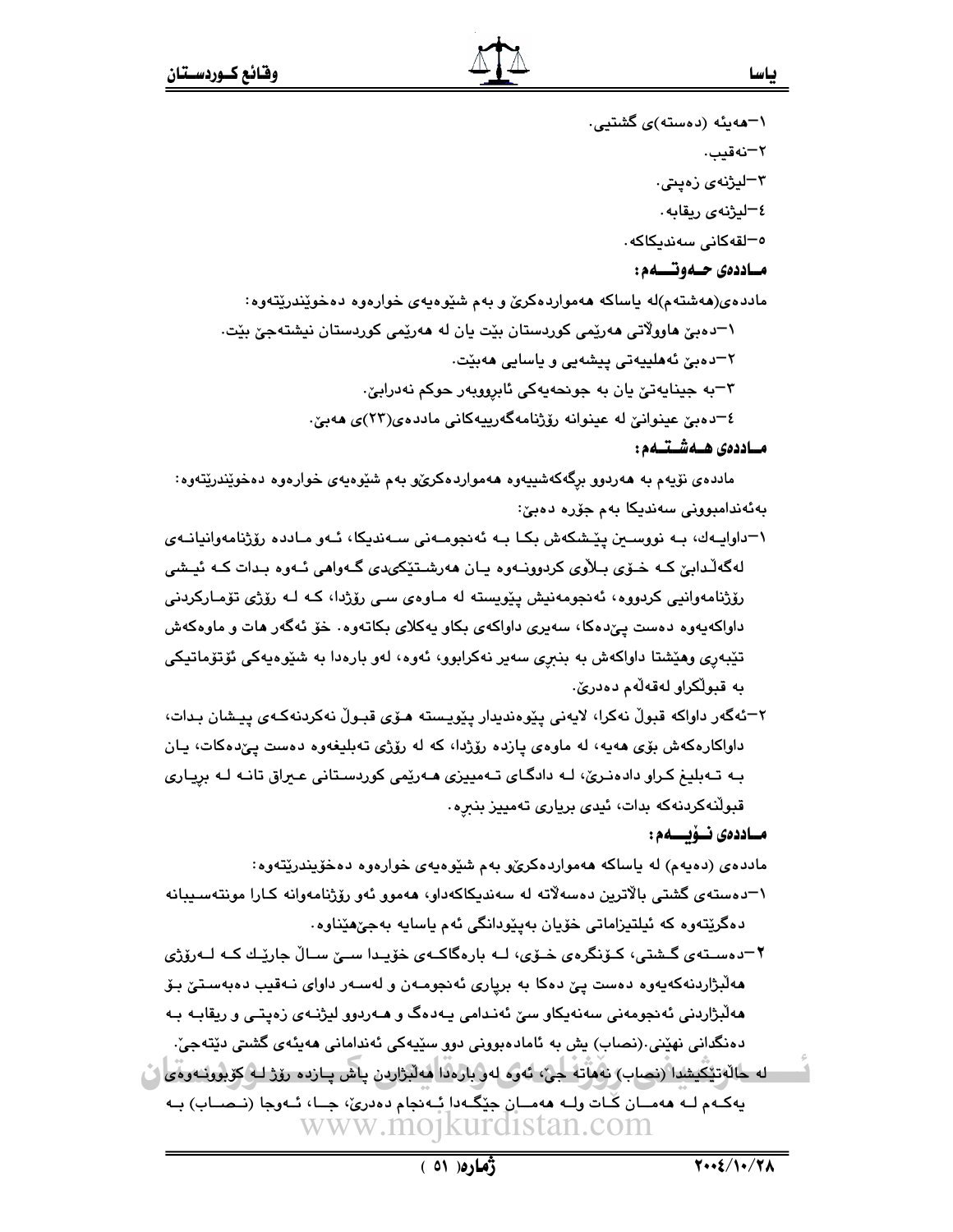- ئەوە، لـــەو بــارەدا، ھەلْبــژاردن لــه رێگــاي مەندوبەكانــەوە (نوێنەرەكانــەوە) ئــەنجام دەدرئ و، رێژەي نواندنيش له لايــهن ئەنجومـهنــهوه، يان له لايهن جێگـرى ئەنجومەنەكـهوه دياردەكــرىّ بە ئەندامانى ئەنجومەنى سەندېكاشەوە.
- ٤– هەيئەي گشتى، بـه دەنگـي دوو سـێيەكى ئامـادەبووان، مـاڧى هەڵوەشـاندنەوەي سـەندېكاكەي هەيە .

#### مساددەى دەيسسەم :

(مسادده ی پسازده) هسه موار دهکسری و، بسهم شسیوه په ی خسوارهوه دهخوینریتسه وه: هەيئەي گشتى ، ھەر سى سال جاريك بـه ئامـادەبوونى ئەندامـەكانى لـە كۆنگرەپەكـدا كۆدەبێتـەوە و، برِيارەكانى بە زۆرىنەى دەنگ دەردەھێنىٚ و، گفتوگۆ لەسەر راپۆرتگەل و كاروبارى سەندىكاو حساب و حسابکاری دهکاو راسپاردهی خویشی له بارهپانهوه پیشکهش دهکات.

#### مــاددەى يــاردە :

(مادده ی دوازده) له پاساکه ههمواردهکریّ و، بهم شیّوهیهی خوارهوه دهخویندریتهوه: ۱– مەرجە، ئەندامانى ئەنجومەنى سەندىكا، بە نەقيبيشەوە، سىّ سالّ بەسەر وەرگرتنى يلەي ئەندامى كاراياندا تێپەريبێت.

٢– ناشيٰ، ئەندامێتى ، لەو ليژنانەدا كە ھەيئەي گشتى ھەلىپژاردوون، يێكەوە كۆپكرێنەوە. مــاددەي دوازدە :

(مادده ی چوارده) له باساکه لهغودهکری و، ئهمهی خوارهوه جێگای دهگرێتهوه:

۱– نەقىب راستەوخۆ لە لايەن ھەيئەي گشتىيەوە ھەلدەبژێردرێت و، ناشىێ بۆ زيـاتر لــه دوو خـولى دوابەدواي يەك خۆي بۆ يلەي نەقيب بيالێوێ.

> ۲– نەقيب ناشى سەرۆكايەتيى دوو كۆمەلەي ماوشێوە لە ئامانج و مەبەستدا وەربگرىّ. مـادەى سـبــازدە:

> (ماددهی پازده) له پاساکه ههموار دهکریّ و، بهم شیّوهیهی خوارهوه دهخویندریتهوه:

۱–ليژنهي ريقابـه: لـه سـهرۆكێك و دوو ئەنـدام يێك دێت، ئيشيـشي ئەوەپـه تــەدقيقى خەسـڵەتى ئەندامێتى بكاو، بزانىؒ تا چەند لەگەلؒ شەرتوشرووتى پاساپيدا پەك دەگرێتەوە٠

٢– ليژنهي زەيىتى: له سەرۆكێك و دوو ئەندام يێك دێت، ئيشيشى ئەوەپـﻪ لـﻪو شـكات وسـكالايانه بيٽِڇٽتەوه که له ئەنجومەنـەوە بـۆي ھەواڵـﻪ دەکـرێ، تـا بـەيێى حوکمـەکانى ئـەم ياسـايە يـەکلاييان بكاتەوە.

#### مـاددی چــوارده :

برِگهی (۱) له ماددهی شازده ههموار دهکریّ و، بهم شنوهیهی خوارهوه دهخوێندرێتهوه: ٦–سەندىكا بۆى ھەيە لە يارتزگاڭاندا لق بكاتەرە. ليژنەي لق لە پێنج ئەندام پێك دێت، ئەندامانى ێ لق، لەر رۆژنامەوانەكارايانەي لە پارێزگاكەدا بە پىشەي رۆژنامەگەرىيەوە خەرىكن مەلىاندەبژێرن. www.mojkurdistan.com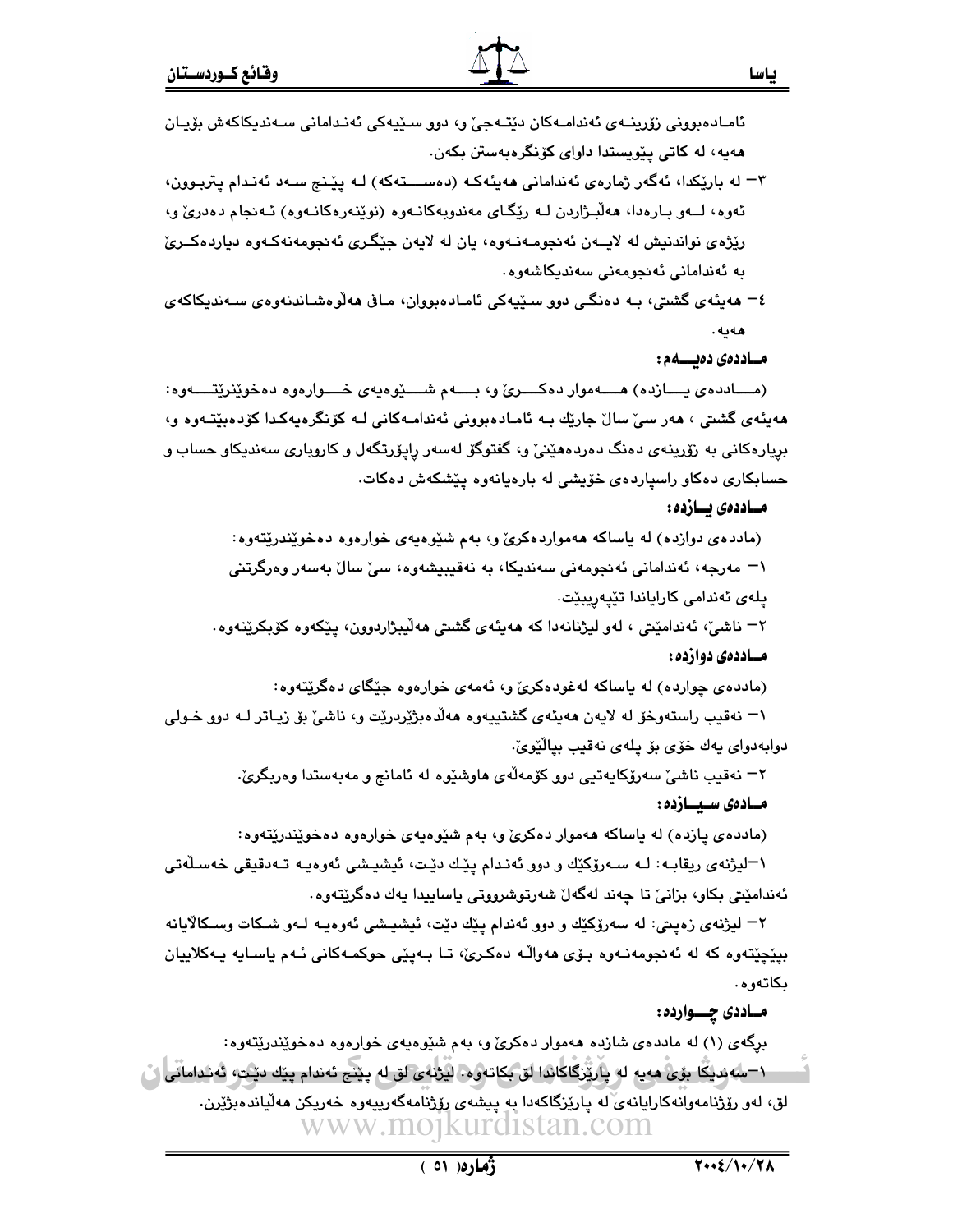مـاددەى يــازدە:

برگهي (٤) له ماددهي نۆزده ههموار دهکريّ و، بهم شێوهيهي خوارهوه دهخوێنرێتهوه: ٤– رۆژنامەوانى، بەيێى حوكمـەكانى ياسـاي خانەنـشينى رۆژنامـەوانانى ھـەرێم خانەنـشين كرابـي، دهشیٔ، له رێِگای گرێِبهسـتیی کـارهوه لـه دامودهزگـای رۆژنامهگـهری و راگهیانـد نـدا ئـیش بکـات بـه رەچاوكردنى ئېمتيازەكانى رۆژنامەوانى كارا.

#### مــاددەى شــــازدە :

برگهي (٦) له ماددهي بيست ههموار دهكريّ و، بهم شَيْويهي خوارهوه دهخويّندريّتهوه: ٦– بروالەقكردن بە سىستەمى فىدرالى و ئاواتەكانى گەلى كوردستان و ماڧ چارەي خۆنووسین و ئاسایشی ماوولاتیان به ریگای راستهوخو یان لابهلا و، وروژاندنی غهریزهی جەماوەر، سابەھەر رێگاپەك دەبىٚ، ببیٚ.

#### مـاددەى جـەقـىدە :

بهندي (سێپهم)له ماددهي بيست ويهك ههمواردهكريّ و بهم شێوهيهي خوارهوه دهخوێندرێتهوه: رۆژنامەوانى سزا درابى، مافى ئەوەي ھەيە لە ماوەي سى رۆژدا<sup>—</sup> كە لە رۆژى تەبلىغەوە دەست يى دهکـا ¬، لـه بـهردهمي دادگـاي تـهمييزدا تانـه لـه بريارهکـاني قهدهغـهکردن و دهرکـردن بـدات کـه ئەنجومەنى سەندىكا دەرى ھێناون. سزاش ناخرێتە بەركار تا نەگاتە يلەي پەكلابوونەوەو بنېرى.

#### مــاددەى ھــەژدە :

برِگهی(شهشهم) له ماددهی بیست ودوو ههمواردهکریّ و، بهم شَیْوهیهی خوارهوه دهخویندریتهوه: ٦ – داھاتى چاپەمەنيەكانى سەندېكا.

## مــاددەى ئـــۆزدە :

ماددهی بیست وسیٰ ههموار دهکریٰ و، بهم شێوهیهی خوارهوه دهخوێندرێتهوه: رۆژنامەوان ئەوكەسەيە كە يەكى لەم عينوانانەي خوارەوەي ھەيە:

- ١) خاوەن ئېمتياز
	- ۲) سەرنوۋسەر
- ۳) جێگری سەرنووسەر
- ٤) بەرێوەبەرى نووسىن
- ٥) سکرتێر*ی* نووسین
	- ٦) نووسەر
- ۷) وەرگىنىيى رۆژنامەوانىي
- ۸) يەيامن<u>ىرى</u> رۆژنامەگەرى
- ۹) وێ**ن**ەگرى رۆژنامەگەرى
- ۱۰) شێوهکارو(کاریِکاتێِر کار)*ی* رۆژنامهگەری
	- ۱۱) تەصمىمكار*ى* رۆژنامە

## <u>سوردستان</u> ۱۲) مەنبخى ئەنئامە رۇۋقا ھەي 15قايىچى ك

١٣) رێِكخەرى ئەرشىفى رۆژنامەگەرى WWW.MOJKurdistan.Calali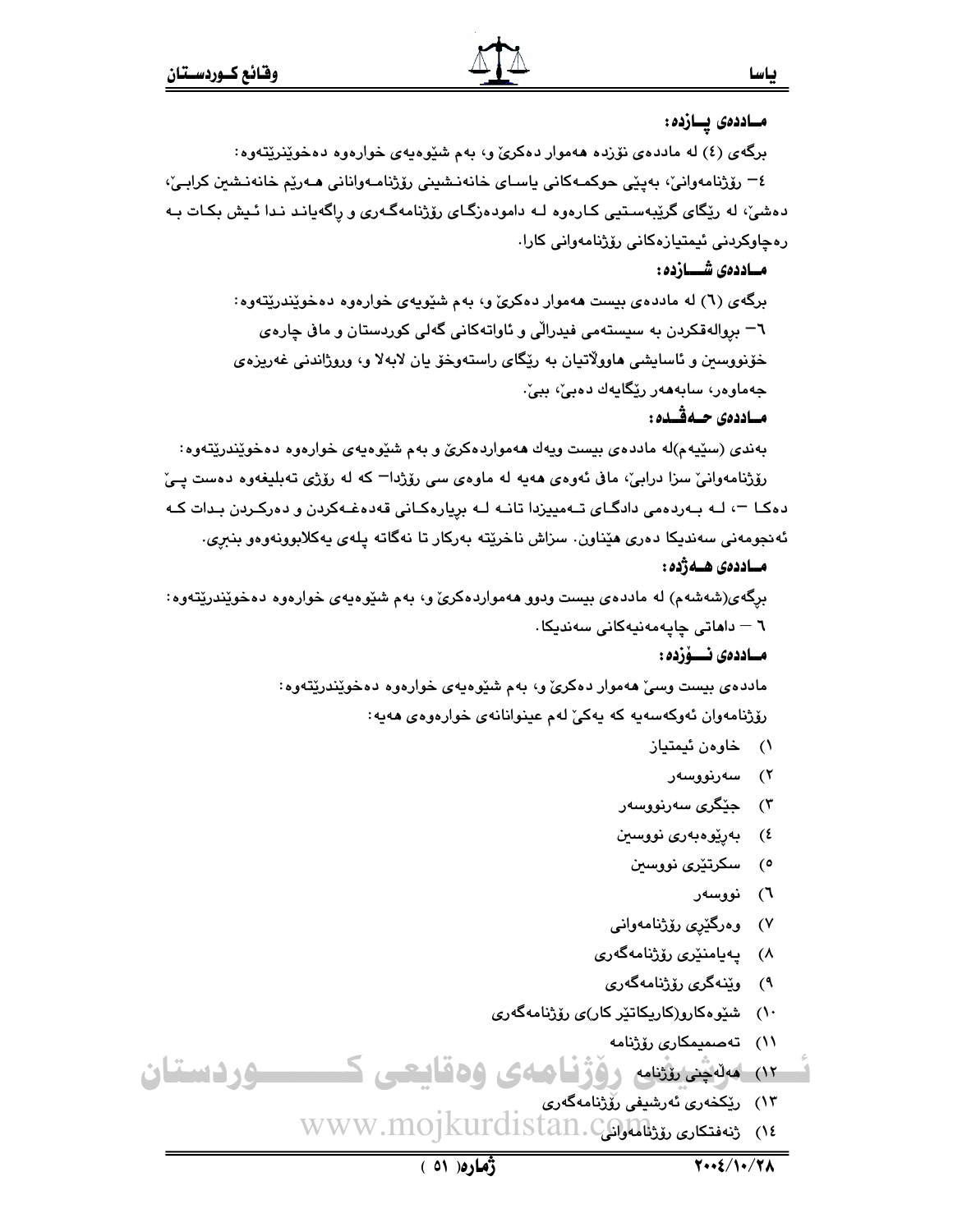مـاددەى بـيـسـت:

هەر دەقىٰ پێچەوانەي حوكمەكانى ئەم ياسايە بێت، ناخرێتە بەركار.

مـاددەى بـيـست و يـــەك:

ئهم ياسايه له رۆژى بلاوكردنهوهى له (وهقايعى كوردستان) دا دهخريته بهركار.

د کـمال عبدالکـریـم فـؤاد سـهروْکـی ئــه نجــومــه نی نیــشــتمـانیــی کــوردســتـانی ــ عیـّــراق

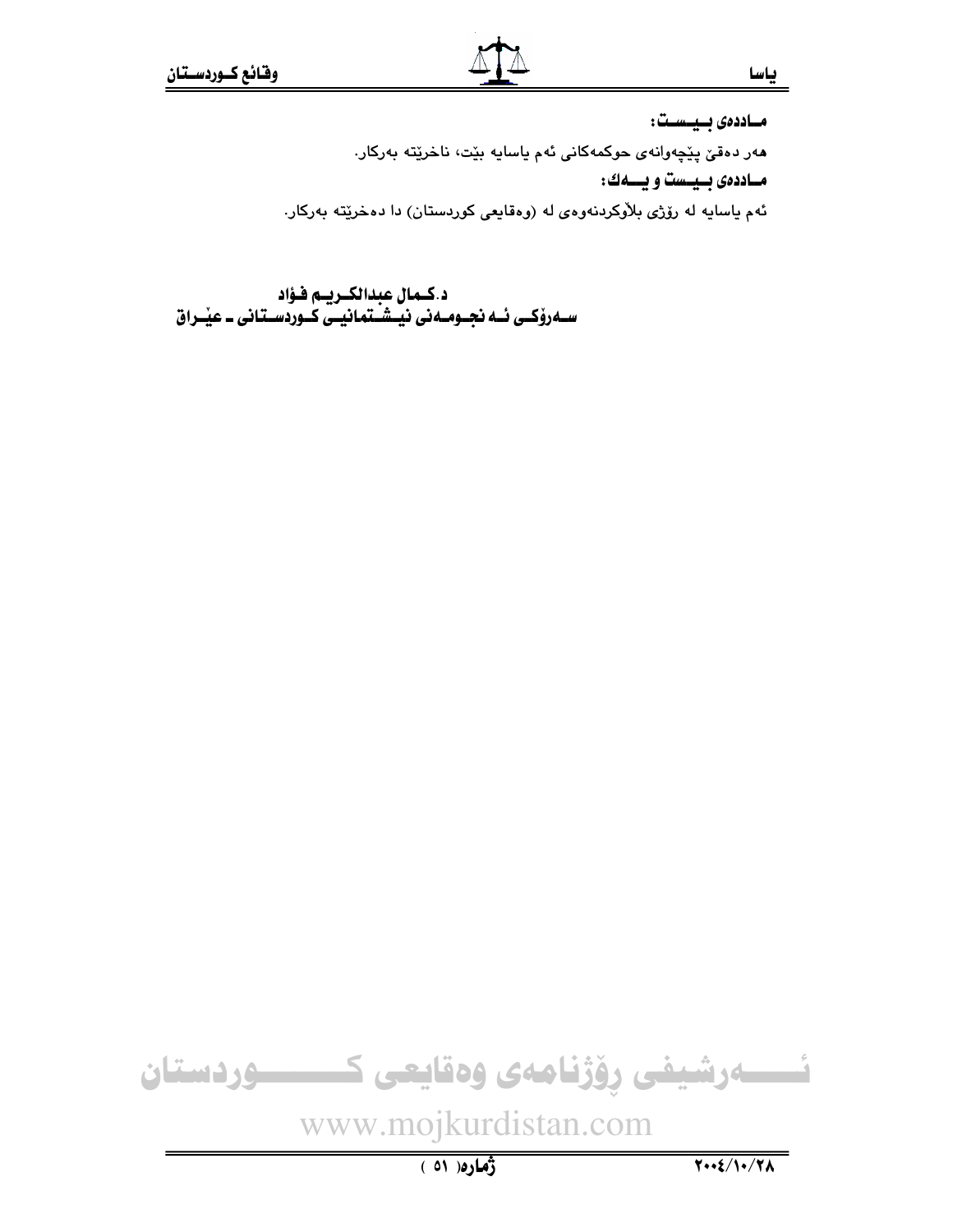بهذاوى خواى به خشندهو ميهرهبان ىمناوى گەنەوە ئه نجومهني نيشتمانيي كوردستاني عيراق ژمارەي بريار: ٥٣ رۆژى بريار: ۲۰۰٤/۹/۲۰۰

" بريــار "

پسشت بــه حوکمــهکانی بریــاری ژمــاره (٢٤) ی رۆژی (٦/١١/٦) ی ئه نجومــهنی نیــشتمانیی کوردستانی عبراق، ئەنجومـەن لـه دانيـشتنی ژمـاره (٤٨)ی رۆژی (٢٠٠٤/٩/٢٨)ی خـولی گواسـتەنيى خۆيدا ئەم بريارەى خوارەوەى دا:

يـەكـەم:

متمانه دهدریؒ به بهرِیٚز (د. خاتوو ئەختەر نجم الدین شمس الدین) ببیؒ به وەزیری خوێندنی بـالاّو لێػۆڵۑنەوە ي زانسىتى بۆ ئىدارەي سلێمانى .

دوومم:

ئهم برياره له رۆژى دەرمێنانيەوە دەخرێتە بەركارو لە(وەقايعى كوردستان)دا بلاودەكرێتەوە.

د.كـمال عبدالكـريـم فـؤاد سـهرؤکـی ئـه نحـومـهنی نیـشـتمانیـی کـوردسـتانی ـ عیّـراق

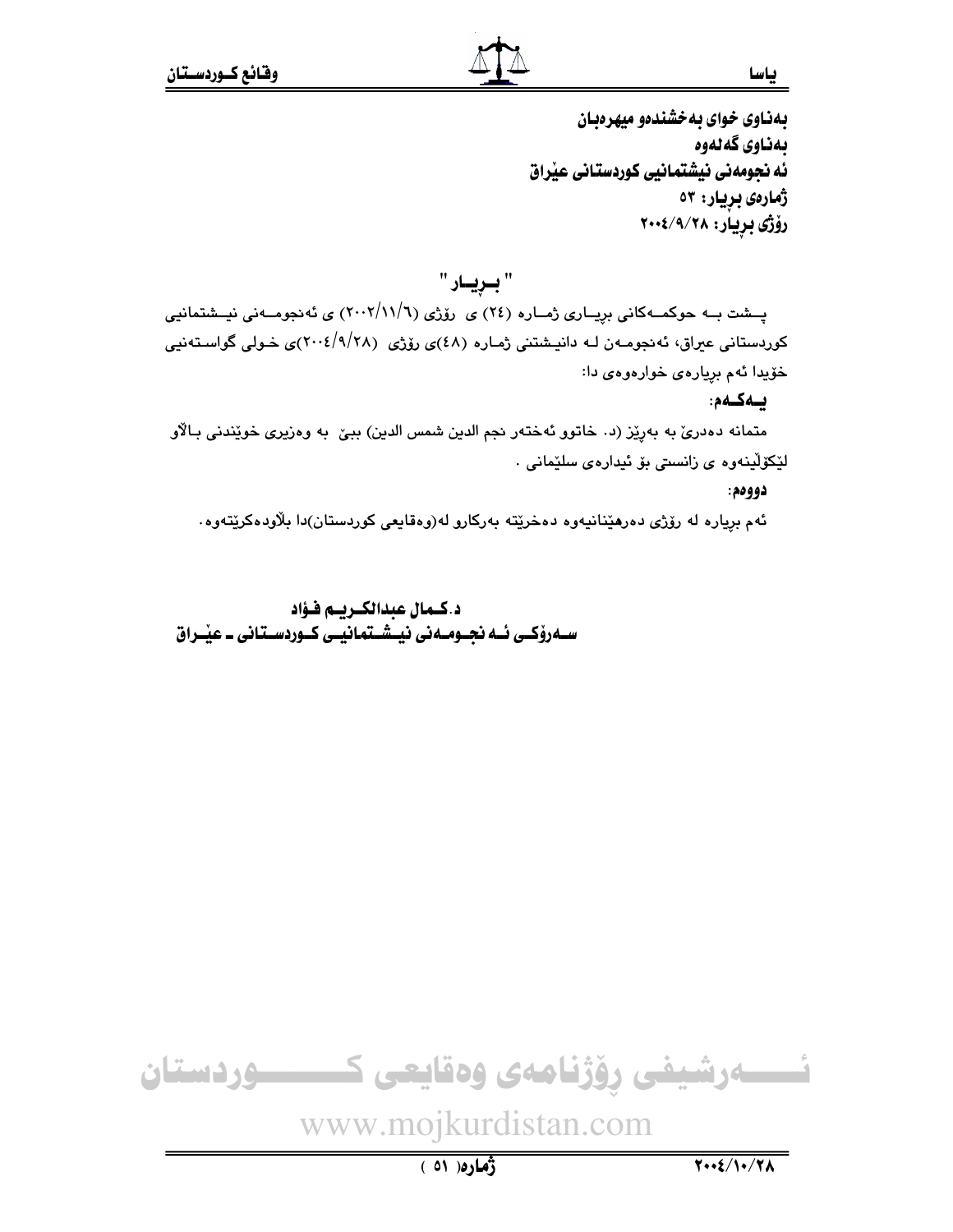ياسا

بهذاوى خواي به خشندهو ميهرهبان ىمناوى گەنەوە ئه نحومهني نيشتمانيي كوردستاني عيراق ژمارەي بريار: ٥٤ رۆژى بريار: ٢٠٠٤/٩//٢٠٠٤

" بىريـار "

یشت به حـوکمی مـادده ی (۳۸) لـه پـیروی نـاوخوّی ژمـاره (۱)ی هـهموارکراوی سـالّی (۱۹۹۲) ی ئهنجومـهنى نيـشتمانيى كوردسـتانى عـيراق و، دوابـهدواى بريـارى ژمـاره (٢)ى رۆژى (٦/١/٢)، ئه نجومهن له دانیشتنی ژماره (٤٨) ی رۆژی (٢٠٠٤/٩/٢٨) یدا ئهم بریارهی خوارهوهی دا:

**یــهکــه**م: ئەندامى ئەنجومەنى نيشتمانيى كوردستانى عيراق بەرێز (عبدالكريم ابوبكر) زياد دەكـرئ بۆ سەر ليژنەي كاروبارى ياسايى.

دوومم: ئەندامى ئەنجومەنى نيشتمانيى كوردستانى عيراق بـەرێز (حسن عبدالكريم زەمـان) زيـاد دەكرىؒ بۆ سەر ليژنەي كاروپارى ياسايى٠

**سیّٰـیــهم**: ئەندامی ئەنجومەنی نیشتمانیی کوردستانی عیراق بەرێز (عیدو بابە شێخ) لە ئەندامێتیی ليژنهي کاروپاري باسايي لادهبريّ ودهبيّ به ئەندامي ليژنهي تەندروستي و کاروپاري کۆمەلايەتي٠

**چــوارەم**: ئەندامى ئەنجومەنى نيشتمانيى كوردستانى عيراق بەرێز (نجاة ياسـين) زيـاد دەكـرىّ بـۆ سەر ليژنەي يەروەردەو فێركردنى بالا.

**یــیْــنجهم**: ئەندامی ئەنجومەنی نیشتمانیی کوردستانی عـیراق بـەرِی٘ز (مـصطفی قـادر محمـود) لـه ئەندامێتيي ليژنەي يێوەنديەكان لادەبرێ و دەبیٚ بە ئەندامى ليژنەي ئەشغالٚ و ئاوەدانكردنەوە .

**شـُـهشـُـه**م: ئەندامى ئەنجومـەنى نيـشتمانيى كوردسـتانى عـيراق بـەرِيٚز ( نهلـه محمـد سـعدالله) لـه ئەندامێتيى ليژنەي ئەشغال و ئاوەدانكردنەوە لادەبرىٰ و دەبىٰ بە ئەندامى ليژنەي يێوەنديەكان.

**حــهوتـــهم**: ئهم بږیاره له رۆژی ئیقرارکردنیهوه رێکهوتی (۲۸/۱/۱)،وه دهخرێتـه بـهرکارو لـه رۆژنامەي (پەرلەمان)و (وەقايعى كوردستان)يشدا بلاودەكريتەوە.

د.كـمال عبدالكـريـم فـؤاد سـهروْکـی ئــه نحــومــهنی نیــشــتمانیــی کــوردســتانی ــ عیـّــراق

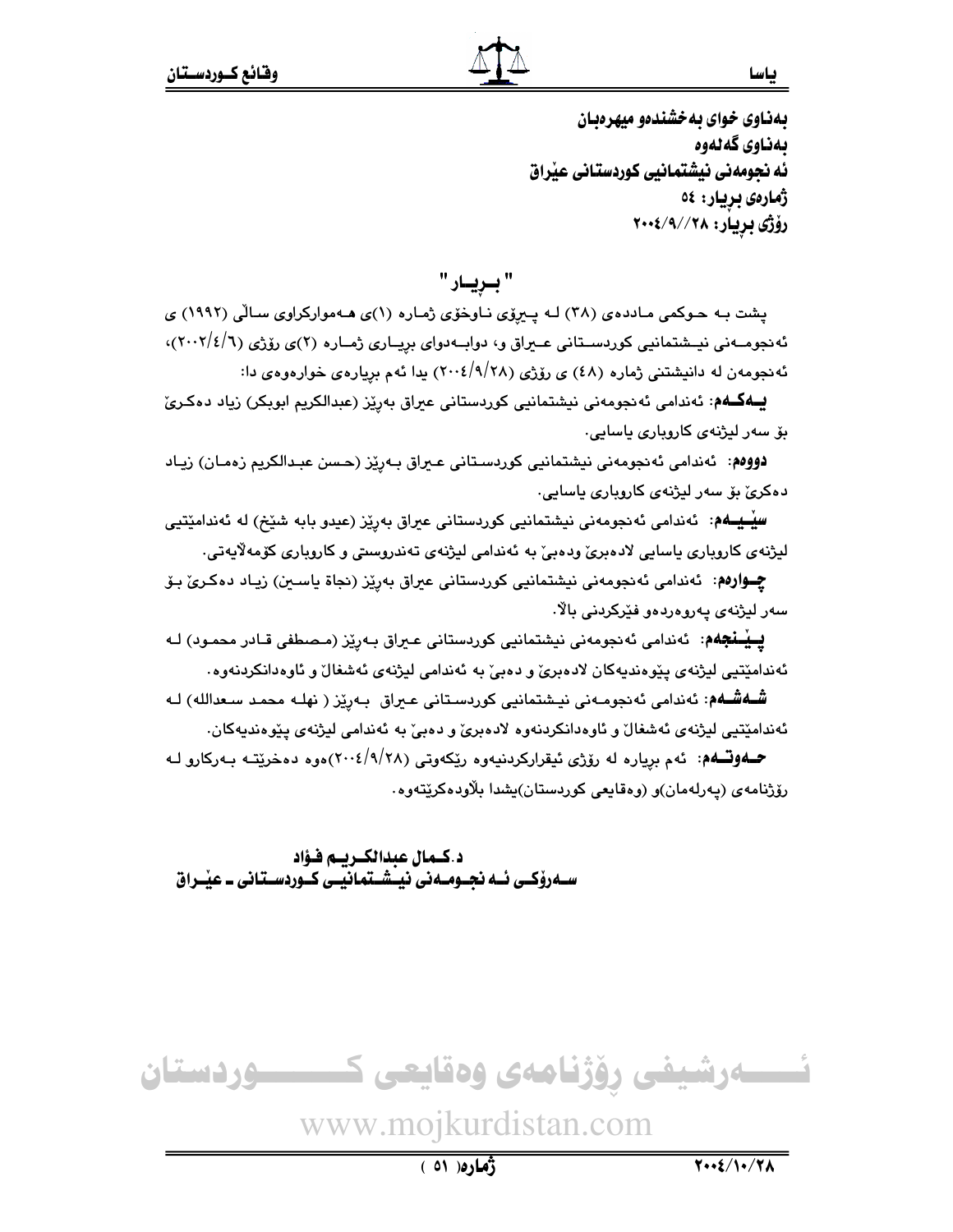## سـەرۆكــابــەتــى ئەنــجومەنــى وەزيــران

پشت بهحوکمهکانی مادده (۷) له باسای ئالای هەرپمی کوردستانی عیراق ژماره (۱۶) سالّی ۱۹۹۹ ، ئەنجومـەنى وەزيـران لــه كۆبوونــەوەى ژمـارە (٤١)ى رۆژى ٢٠٠٤/٧/٢٦ برياريـدا بــه دەركردنــى ئــهم سیستهمهی خوارهوه:

سىستەمى ئــالاي كــوردسـتان ژهاره (۲) سانی ۲۰۰۶ **مــاددهي پــهگــهم**: پێوانهي ئالاي کوردستان بهم شێوهيهي خوارهوه دهبێت: يێوانهي ئالاي گەورە بەم يێوانەيەي خوارەوە دەبێت: أ−۱۲۰ سم × ۱۸۰ سم . ب−۱۰۰ سم × ۱۵۰ سم . ج−∙٦٠ سم ۹۰ ×۹۰ سم . بهلام پێوانهي ئالاي بچوك له هەر پێوانەپەك بێت بەھەمان شێوەي برگەي (١) پەك دەبێت. **ماددەى دووەم**: ئالاي كوردستان رۆژانە لەسەر ئەم بالەخانانەي خوارەوە ھەلدەدريت: سەرۆكايەتى ئەنجومەنى نيشتمانى كوردستان. سەرۆكايەتى ئەنجومەنى وەزيران و ھەموو وەزارەتەكان. پارێزگاكان، قائمقاميەتەكان، ناحيەكان. سەرجەم بارەگار يەكەسەربازييە سنوورييەكانى ھەرێمى كوردستان. ئەو بنكە پۆليسيانەي كە دەكەونە دەرەوەي يەكە ئيدارييەكان و يان ناوچە سىنوورييەكان كـە له لايەن وەزيرى ناوخۆ ديارى دەكرێن. **ماددهی سـیـْـیهم**: ئالای کوردستان لهسهر ئـهم بالّهخانـه حکومیانـهی کـه لـه مـادهی (۲) دا باسـی لێوه نهکراوه لهو بۆنەو يادەوەريانەى خوارەوە ھەلدەدرێت: ۱–ههموو رۆژانى پشووى رەسمى. ۲–ههموو ئهو بۆنەو يادەوەرىييە نىشتمانىييە گرنگانەي كە لە لايەن ئەنجومەنى وەزيران بە پىشووى رەسمى دادەنرێن. ۳–دەكرێت رۆژانى يێنجشەممە لە گۆرەيانى قوتابخانەكاندا رێورەسمى ھەڵدانى ئـالاّى كوردسـتان (سلاوي ئالا ـ تحية العلم) لهگهلٌ سروودي نيشتماني بهريوه بچيت. ٤–هەر بۆنەو شوێنێکى ترى تايبەتى کە لە لايەن سەرۆکى ئەنجومەنى وەزيرانەوە ديارى دەکرێت. **ماددهی چـــوارهم**: ئالای کوردستان تاکو پشتێندی ستوون ههلّدهدرێت، لهو کاتانهی خوارهوهدا: ۱–له روودانی ههر کارهساتێکی نیشتمانی و نهتهوهیی. ۲−لەكاتى رێو رەسمى بەخاك سياردنى سەرۆكى ھەرێمى كوردستان. ۳–لــﻪﻛﺎﺗﻰ ﺭێـﻮﺭﻩﺳﻤﻰ ﺑـﻪﺧﺎﻙ ﺳــﭙﺎﺭﺩﻧﻰ ﺳــﻪﺭﯙﻛﻰ ﺋﻪﻧﺠﻮﻣـﻪﻧﻰ ﻧﻴـﺸﺘﻤﺎﻧﻴﻰ ﻭ، ﻳـﺎﻥ ﺳـﻪﺭﯙﻛﻰ ئەنجومەنى وەزيران. ٤–له هەر حالّەتێكى تر، كه لەلايەن ئەنجومەنى وەزيرانەوە بە رۆژى ماتەمينى گشتى دادەنرێت. **ماددەی يــيْــنــــجِه**م: دەســەلاتى مۆلەتـدان بـه چـاپكردن و دروسـتكردنى ئـالاى كوردسـتان، يـان بازرگانی پێکردنی بەھەمور جۆرو شێوەکانی ئالا لە پەرۆر کاغەزر ھەر کانزايەك بێت، دەدرێت بـە وەزیری رۆشنبیری، که به پێی رێنمایی تایبـهت رێوشـوێنهکانی دیـاری دەکـات، بەشـێوەپەك کـه لەگەل ياساي ئالاي كوردستان ۋ ئەم سىستەمە بگونجێت. ماددەی شــەشـەم: نەسەر وەرپرەكانى حكومەتى مەرپمى كوردستانە، ئەم سىستەمە جېبەجى بكەن.

ڏهاره (٥١)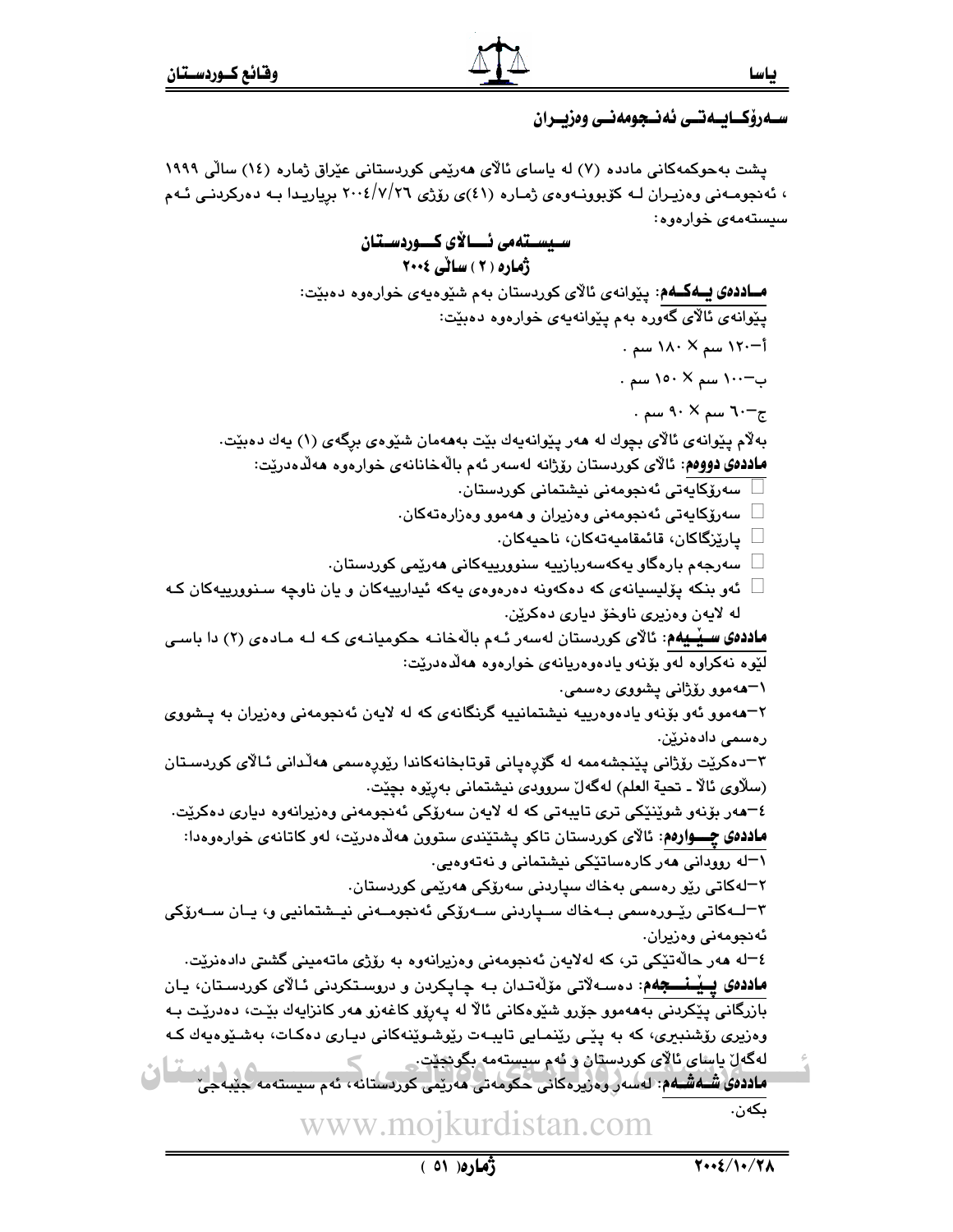نــيْــچــيــرڤــان بــارزانــى<br>ســەرۆكــى ئــەنــجومــەنــى وەزيــــران



# www.mojkurdistan.com

ژُماره( ٥١ )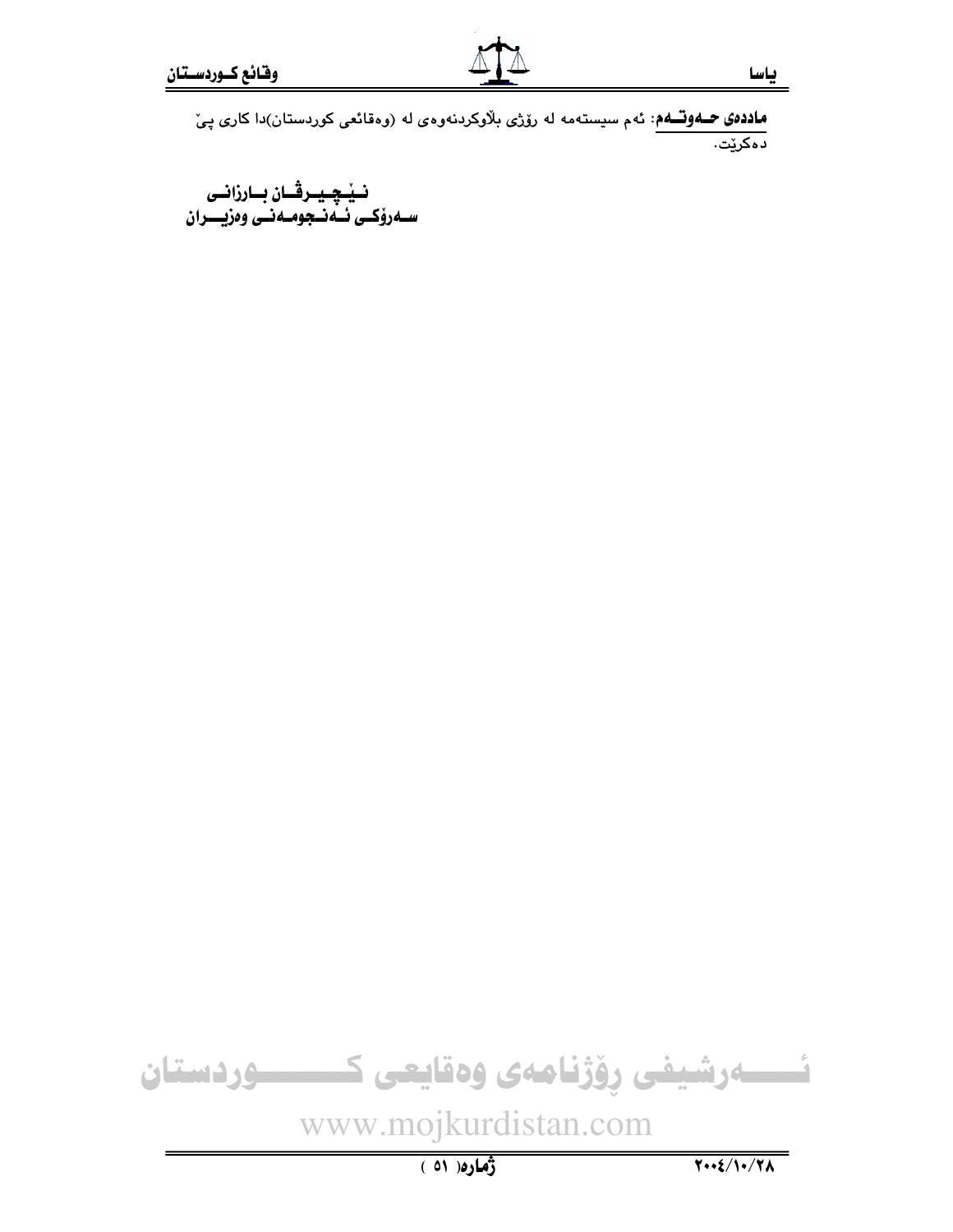ياسا

بسم الله الرحمن الرحيم باسم الشعب المجلس الوطني لكوردستان – العراق رفم الإصدار: ٣٨ تاريخ الإصدار: ٢٠٠٤/٩/٢٩

استناداً لحكم الفقرة (١) من المادة (٥٦)والمادة (٥٣)من القانون رقم (١) لـسنة ١٩٩٢المعـدل، وبنـاءاً علـى مـا عرضــه مجلـس الــوزراء، ومـا شــرعه المجلـس الــوطني لكوردســتان – العــراق بجلــسته المرقمة(٤٨)والمنعقدة بتاريخ ٢٠٠٤/٩/٢٨وللصلاحية المخولة لنا بموجب الفقرة(٣) من المادة الثانية مـن القانون رقم(١٠)لسنة ١٩٩٧قررنا إصدار القانون الآتي:

## قسانسون رقبه( ٣٨ ) لسنة ٢٠٠٤ قسانون الهيئة العبامة للنفط والغباز والبشروكيميائييات لاقتليم كوردستان العراق

التفصل الأول التعاريف

المسادة الأولسي :

يقصد بالعبارات الآتية المعاني المبينة ازاءها لأغراض هذا القانون: \–الاقليم: اقليم كوردستان العراق. ٢=**مجلس الوزراء**: مجلس وزراء اقليم كوردستان العراق. ٣–الهيئة: الهيئة العامة للنفط والغاز والبتروكيميائيات. ٤–**رئيس الهيئة**: رئيس الهيئة العامة للنفط والغاز والبتروكيميائيات. المسادة الثسانيسة : تؤسس في الاقليم هيئة عامـة تعـرف بالهيئـة العامـة للـنفط والغـاز والبتروكيميائيـات وتـرتبط برئاسـة مجلس الورزاء ويرأسها موظف بدرجة خاصة يتم تعيينه من قبل رئيس مجلس الورراء على ان يكون لـه المام تام بمسائل النفط والغاز والبتروكيميائيات ومن حملة الشهادة الجامعية الاولية على الاقل. المبادة الشالشة : للهيئة ميزانية مستقلة خاصة. المادة الرابعة : الاهداف والمهام: تهيئة الظروف المناسبة لاستقطاب الشركات والمؤسسات المحليـة والاجنبيـة ورعايتهـا وتـشجيعها لاستثمار أموالها في المجالات والمشاريع الاتية: ١–استكشاف وتطوير الحقول النفطية والغازية. ٢-نقل النفط الخام والغاز الطبيعي. ٣-تصفية النفط الخام والغازر ــوردستان م تنمية قطاع الخدمات النفطية..<br>WWW.MOjkurdistan.com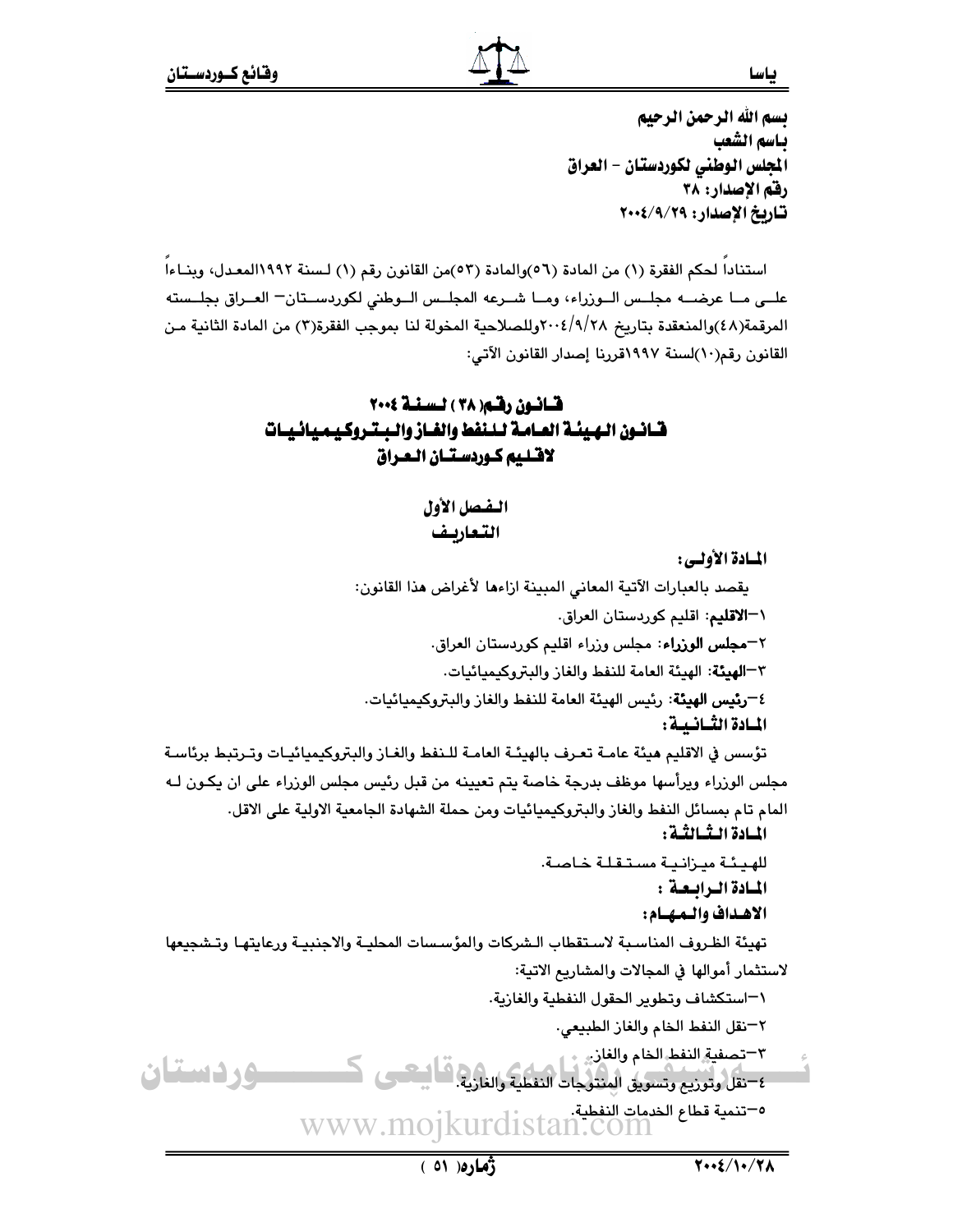## المادة البخيامسية : واجبيات الهيئية :

\−تنسيق الامور الخاصة بالمجالات والمشاريع المـذكورة في المـادة اعـلاه مـع الـشركات والمؤسـسات المحلية والاجنبية والراغبة في التعاون او العاملـة في الاقلـيم واسـتقبالها والتباحـث والتفـاوض معهـا بهـدف ابرام الاتفاقيات والعقود او الإشراف عليها ومتابعة التنفيذ وتنسيق الامور مـع الجهـات المركزيـة الفدراليـة المعنية والمختصة.

٢–ابرام العقود النفطية والغازية والمشتقات الاخرى بعد موافقة رئيس مجلس الوزراء.

٣–تنفيذ والاشراف على العقود النفطية المبرمـة مـم الـشركات النفطيـة العالميـة لاسـتثمار واسـتغلال الثروات البترولية.

٤—القيام بجمع المعلومات والبيانات والدراسات الجيولوجية والجيوفيزياوية والجيوالكيميائية والمتعلقة بنقل وتصفية النفط الخام وتصنيع الغاز ونقل وتوزيع المنتجات النفطية والبتروكيميائية الخاصة بـالاقليم وكذلك التي لها علاقة غير مباشرة بالاقليم. على ان يتم تبويبها وحفظها وصيانتها وفق الاساليب المبدئية المتطورة والمعتمدة في الصناعة النفطية العالمية والاستفادة منها في مشاريع واعمال الاقليم وحفظها.

0−اعادة تقييم الاحتياطي النفطي والغازي في الاقليم وذلك في ضوء المستجدات والنظريات والاسـاليب الحديثة.

٦−وضم خطة استراتيجية بعيدة المدى ومتكاملة لتأسيس وتطوير صناعة الغـاز والبتروكيميائيـات في الاقليم.

٧–دعم ورعايـة العمـل البحثـى في مجـالات علـوم الارض وصـناعة الـنفط والغـاز والبتروكيميائيـات في جامعات ومعاهد الاقليم ورفدها بمواضيع للبحث والاولويات.

٨—العمل على تهيئة الكوادر المتخصصة في مجال النفط والغاز والبتروكيميائيات وتـدريبها وتطويرهـا داخل وخارج الاقليم.

٩–متابعة التطورات والمستجدات والانجـازات في مجـال الـنفط والغـاز والبـتروكيميائيـات ونقـل الخـبرة الناجحة والتكنولوجيا الحديثة المناسبة الى الاقليم.

المسادة السسادسة:

**الهيكل التَّـنظيمي**: تتكون الهيئة من المديريات العامة التالية:

١-المديرية العامة للحفر: وتتكون من قسم هندسة الحفر والجيولوجيـا وهندسـة الـنفط (المكـامن) والحاسبات الالكترونية.

٢–المديرية العامة للعمليات: تتكون من قسم الانتاج والتسويق والسيطرة والتركيز ومحطات عزل الغاز وخطوط الانابيب ومحطات الضخ والتخزين.

٣–المديريــة العامــة للــشؤون الهندســية: تتكـون مــن اقــسام المعامـل المركزيــة والنقليــات والــورش المكانيكية وهندسة الاتصالات والآلات الدقيقة وتشخيص المعدات والسيطرة.

٤—المديرية العامة للشؤون الادارية: تتكون من الاقسام الخاصـة بـادارة المـوظفين والـشؤون القانونيـة والاسكان.

٥−المديريـة العامـة للـشؤون الماليـة والميزانيـة:تتكـون مـن اقـسام الحاسـبات والميزانيـة والمخـازن والسيطرة والمشتريات الخارجية والداخلية والتدقيق.

٦—المديرية العامة لشرطة لحماية النفط: تتكون من الاقسام الخاصة بحماية المنشآت النفطية والافـراد ١ وممتلكات الهيئة.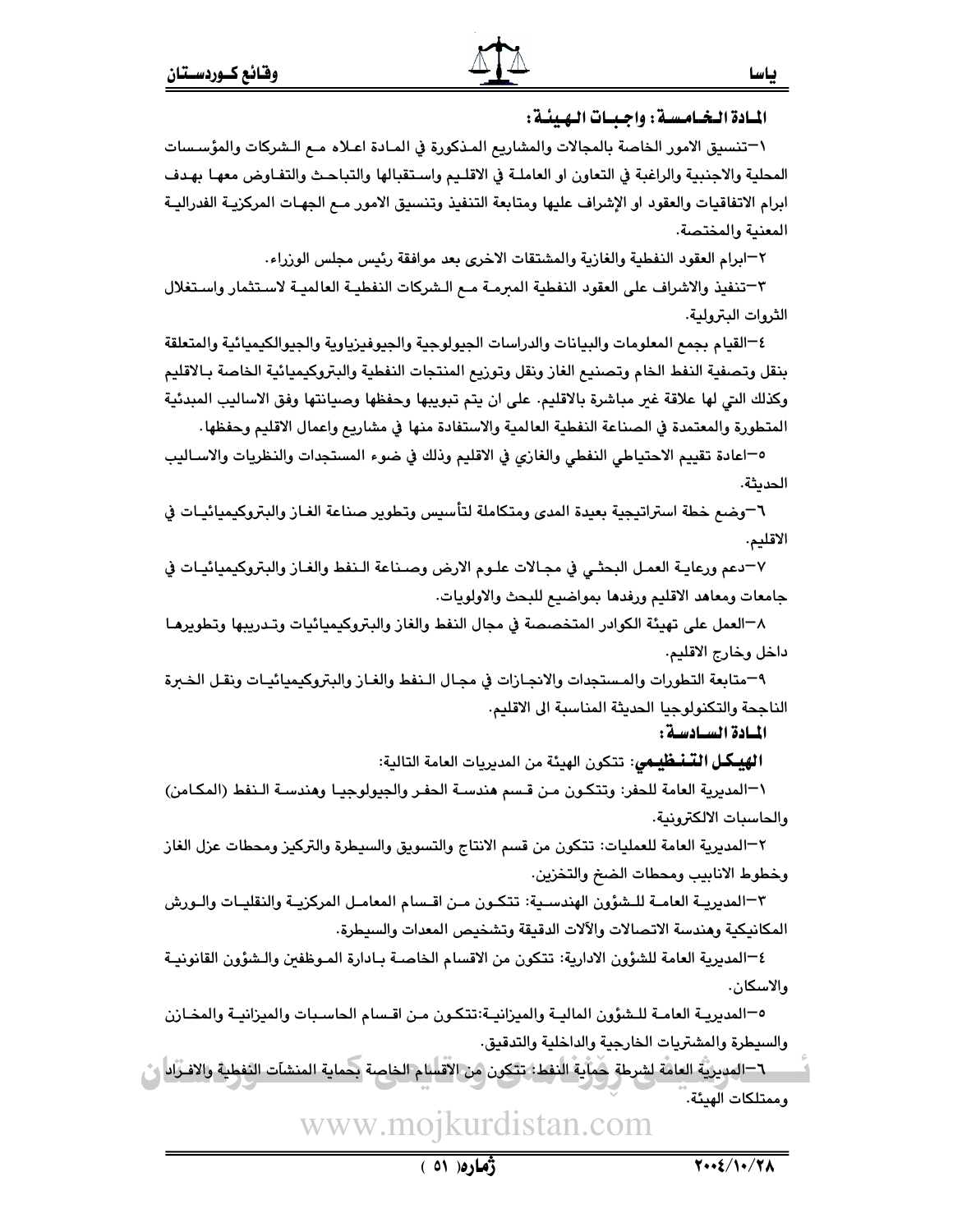#### المسادة السسابيصة :

لرئيس الهيئة تعيين الكوادر الوظيفية عدا المستشارين والمدراء العامين حيث يـتم تعييـنهم مـن قبـل رئيس مجلس الوزراء.

#### المبادة الشيامنية:

يفك ارتباط التشكيلات المتعلقة بشؤون النفط والغاز من وزارة الـصناعة والكهربـاء ويـتم ربطهـا بهـذه الهيئة.

المبادة البتياسعية :

لرئاسة مجلس الوزراء اصدار التعليمات اللازمة لتسهيل تنفيذ احكام هذا القانون. المسادة العساشرة:

على مجلس الوزراء تنفيذ احكام هذا القانون.

الماده الحادي عشر:

ينفذ هذا القانون اعتباراً من تاريخ نشره في جريدة وقائع كوردستان.

د.كمـال عـبـدالكـريـم فــؤاد رئيس الجلس الوطنسى لكـوردسـتان - العــراق



www.mojkurdistan.com

ياسا

ژماره (٥١)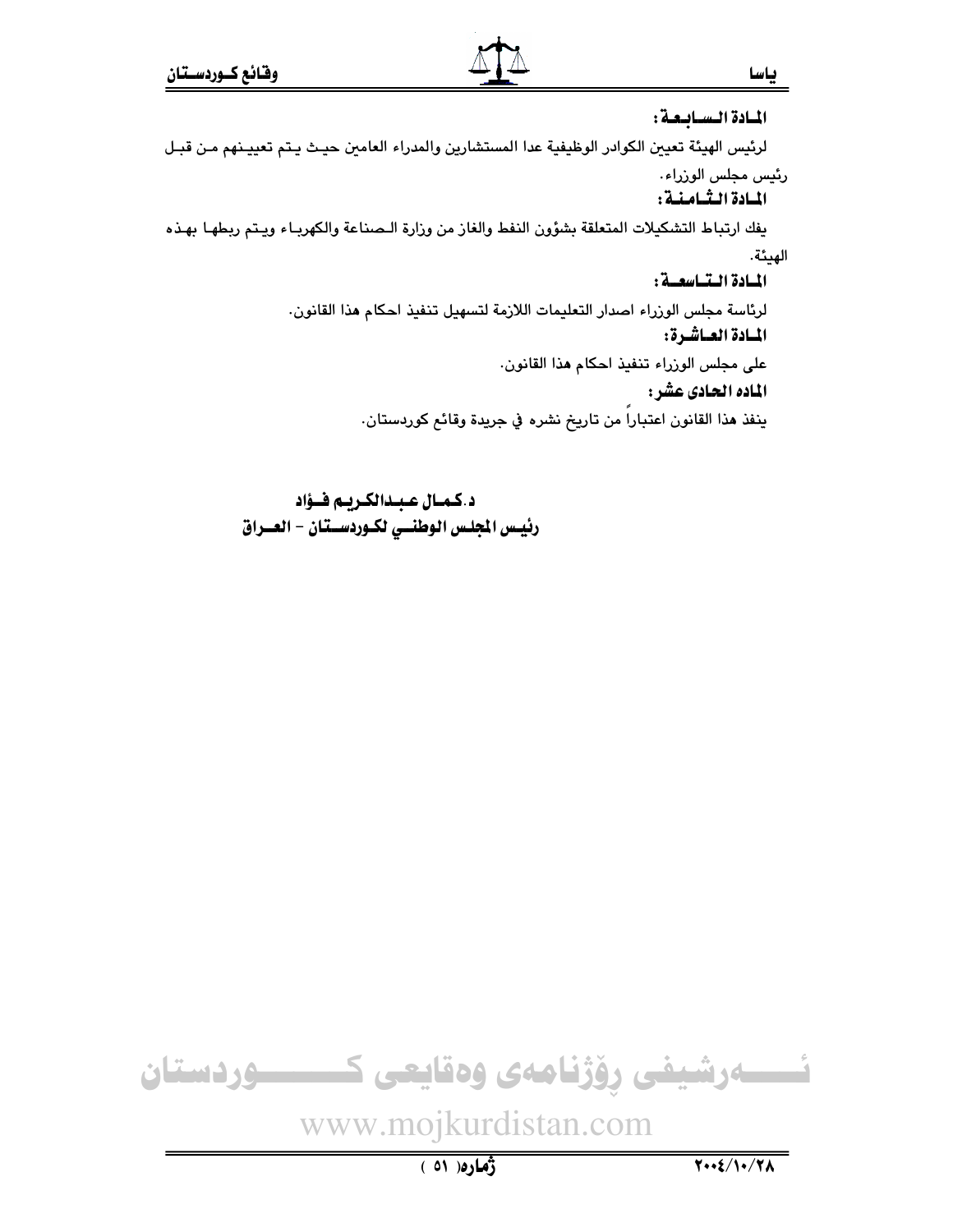ياسا

يسم الله الرحمن الرحيم باسم الشعب المجلس الوطني لكوردستان – العراق رفم الإصدار: ٣٩ تاريخ الإصدار: ٢٠٠٤/٩/٢٩

استنادا لحكم الفقرة (١) من المادة (٥٦)والمادة (٥٣)من القانون رقم (١) لـسنة ١٩٩٢المعـدل، وبنـاءا علـى مـا عرضــه مجلـس الــوزراء، ومــا شــرعه المجلـس الــوطني لكوردســتان - العــراق بجلــسته المرقمة(٤٨)والمنعقدة بتاريخ ٢٨/٢٨وللصلاحية المخولة لنا بموجب الفقرة(٣) من المادة الثانية من القانون رقم(١٠)لسنة ١٩٩٧قررنا إصدار القانون الآتي:

## قانون رقم (٢٩ ) لسنة ٢٠٠٤ قبانيون البواسيسية البعسامة للسيبياحة غي اقتليم كوردستتان العيراق

الفصل الأول التعاربف

المسادة الأولى:

يقصد بالتعابير الآتية المعاني المبينة ازاءها لأغراض هذا القانون:

الاقليم: اقليم كوردستان العراق.  $\rightarrow$ 

مجلس الوزراء: مجلس وزراء اقليم كوردستان العراق.  $-\tau$ 

**المؤسسة** : المؤسسة العامة للسياحة في اقليم كوردستان العراق.  $-\tau$ 

**رئيس المؤسسة**: رئيس ادارة المؤسسة العامـة للـسياحة في اقلـيم كوردسـتان  $-\epsilon$ العراق.

 $-\circ$ ا**لغرض السياحي**: ويقصد به الراحة والاستجمام والرياضة والسياحة والتسلية والصيد ومشاهدة الاماكن التاريخية والاثرية والمناظر الطبيعية والانشطة الترفيهية الاخرى.

المرفـق الـسياحي: ويقـصد بـه أي نـشاط يمـارس فيـه الغـرض الـسياحى  $-1$ كالفنادق والمطاعم والكازينوهات والمنتجعات وغبرها من اماكن اللهو.

المنطقة السياحية: ويراد بها المكان المؤهل لممارسة النشاط السياحي  $-\mathsf{v}$ ويتحقق فيه الغرض السياحى.

> الفصل الثسانى التسأسيس والأهداف

المسادة الشانسة:

يؤسس بموجب هذا القانون مرفقٍ عام يسمى (المؤسسة العامة للسياحة في اقلـيم كوردسـتان العـراق) ِ ويرأسها مُوظِّفْ بِدِرجة خاصة وترتبط بمجلس اللوزراء ويتم تعيين مُنتسببها بقـرار مـن رئيس مجلس <mark>(</mark>بُ الوزراء. www.mojkurdistan.com

 $7.2/1.77A$ 

 $(01)$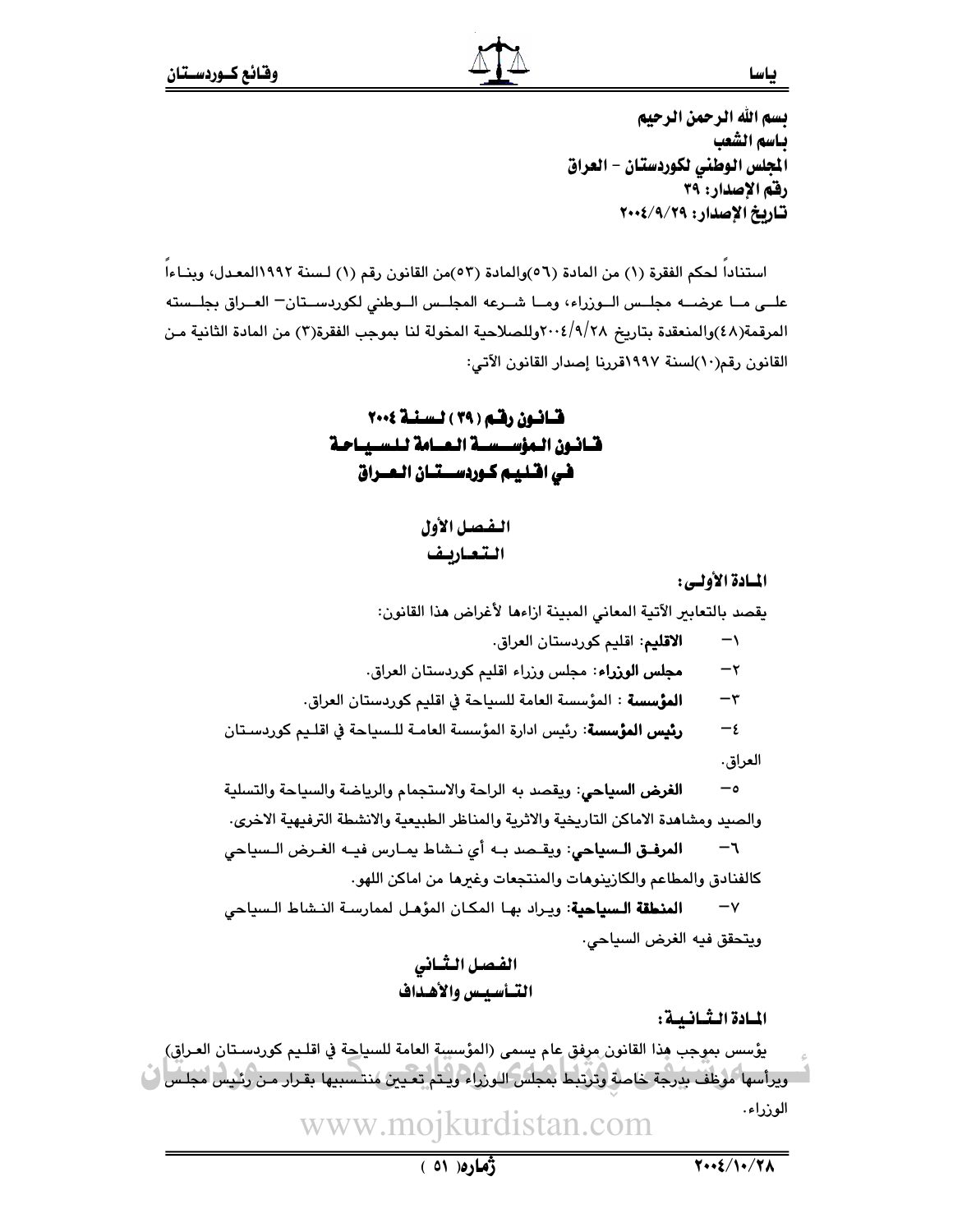ــوردستان

المبادة الشيالشة :

للمؤسسة شخصية معنوية واستقلال مالى وادارى.

المبادة البرابعية :

تهدف المؤسسة الى تحقيق ما يلي:

\一تشجيع الحركة السياحية باعتبارها مصدراً اقتصادياً مهماً من مصادر الثروة القومية للاقليم.

٢−توسيع الحركة السياحية في الاقليم والاهتمام بالمنـاطق الـسياحية المختلفـة واسـتثمارها للاغـراض السياحية.

٣–رفع المستوى السياحي للمرافق السياحية المختلفة في الاقلـيم وبمـا يكفـل تقـديم افـضل الخـدمات للسياح عند الاقامة او التنقل بين المناطق السياحية.

٤-تطوير الحركة السياحية في الاقليم باعتبارهـا نشاطا اعلاميـاً وثقافيـا وحـضاريا وبمـا يـؤدى الى اجتذاب اكبر عدد من السياح من مختلف ارجاء العالم وتعريفهم بتراث شعب كوردستان وحـضارته بمـا يتضمن ابراز تضحيات هذا الشعب وكفاحه في سبيل نيل حريته.

المبادة البخيامسية :

تسعى المؤسسة الى تحقيق اهدافها بالوسائل التالية:

١–العمل على استغلال المصادر الطبيعية في الاقليم كالجبال والـشلالات وشـواطيء الانهـار والـبحيرات وينابيع المياه المعدنية وتطويرها بما يحقق الغرض السياحى.

٢–استثمار وتطوير الاماكن التأريخية والاثرية بالتنسيق مع الجهات ذات العلاقة.

٣–انشاء المجمعات والفنادق الـسياحية ومحـلات التـسلية والترفيــه والمنتزهـات وغيرهـا مـن المرافـق السياحية.

٤–تشجيع ودعم القطاع الخاص للنهوض بالحركة السياحية في الاقلـيم بمختلـف الوسـائل كتخـصيص الاراضى للمواطنين لغرض انشاء المرافـق الـسياحية المختلفـة ووفـق شـروط خاصـة تتحدد بتعليمـات يصدرها مجلس الوزراء.

٥—تأجىر واستئجار المرافق السياحية المختلفة.

٦–تأسيس الشركات السياحية المختلفة.

٧–تسهيل تقديم الخدمات المصرفية في المناطق السياحية.

٨–تشجيع الشركات الاجنبية والمستثمرين الاجانب على الاستثمار في مجال السياحة في الاقليم.

٩–اقامة الدورات التدريبية لتطوير كفاءة الكوادر السياحية.

١٠–انشاء مكاتب ووكالات سياحية داخل الاقليم وخارجه لتقديم الخدمات السياحية.

1\−تنظيم السفرات السياحية الفردية والجماعية من مختلف دول العالم من والى الاقليم.

1٢–بث الوعى السياحي عن طريق وسائل الاعلام المختلفة وإصدار دليل خاص للسياحة.

١٣–التعاون والتنـسيق مـم الجهـات المختـصة في الاقلـيم علـي ابـراز خـصوصيات شـعب كوردسـتان

وتضحياته وتجسيد ذلك عن طريق اقامة النصب التذكارية والمعارض والنشاطات الفنية المختلفة.

۔رشیفی رؤژنامەی وەقايعی 5

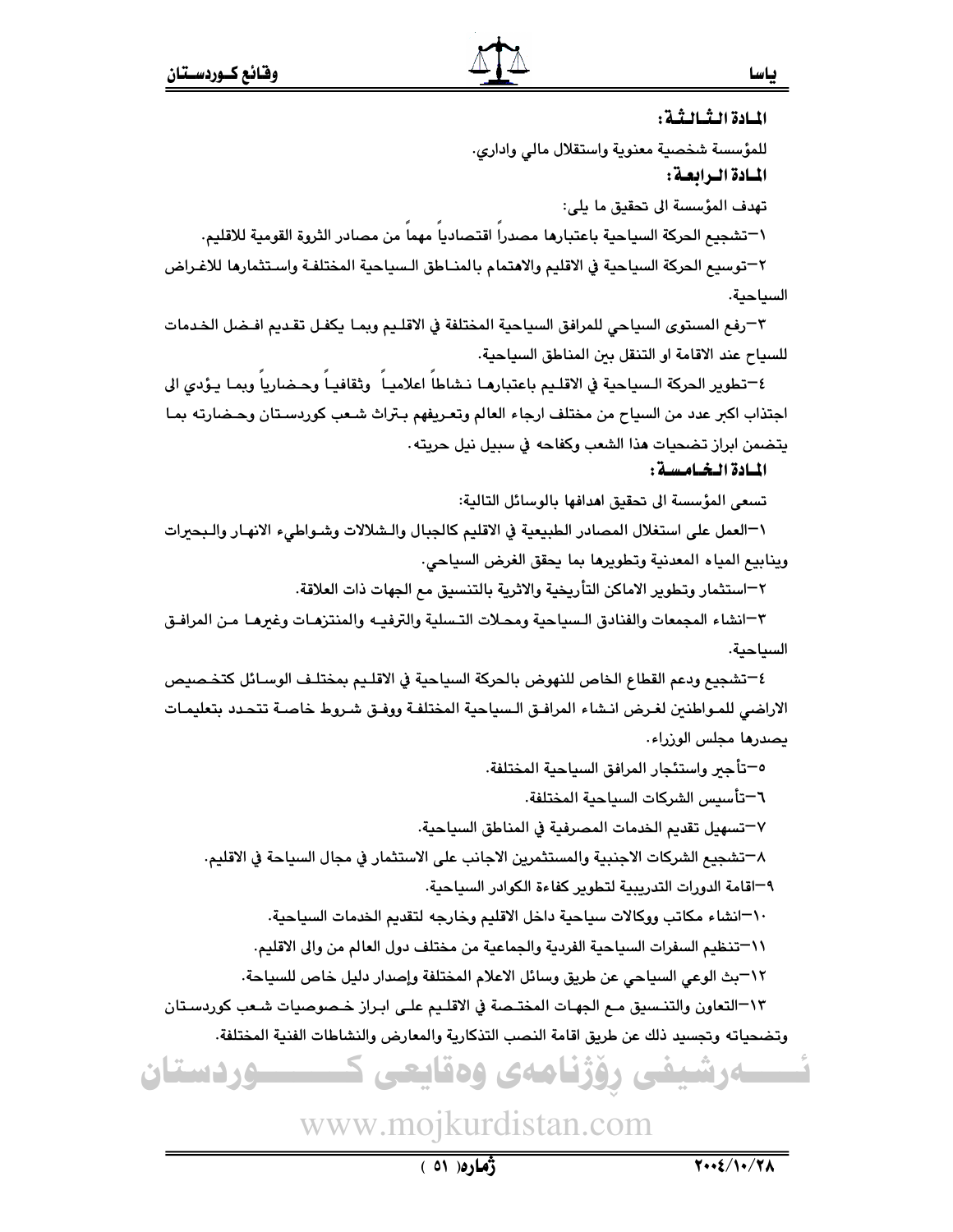المسادة السيادسة:

رئيس المؤسسة: هو الرئيس الاداري والمالي للمؤسسة ويشترط فيـه ان يكون حاصـلا علـى شـهادة جامعية ومن ذوي الخبرة والكفاءة وان لا تقل خدمته عن خمس عشرة سنة ويعين بقرار من رئيس مجلس الوزراء.

**نائب رئيس المؤسسة**: ويشترط فيه ان يكون حاصلا على شهادة جامعية ومـن ذوي الخـبرة والكفـاءة على ان لا تقل خدمته عن عشر سنوات وينوب عن رئيس المؤسسة عنـد غيابـه ويعـين بقـرار مـن رئـيس مجلس الوزراء.

**مدير عام السياحة**: ويشترط فيه ان يكون حاصلاً على شهادة جامعيـة في مجـال الـسياحة ولـه خدمـة سياحية لا تقل عن عشر سنوات ويعين بقرار من رئيس مجلس الوزراء.

المسادة السسايعة:

يمارس رئيس المؤسسة الصلاحيات التالية: ١-ادارة شؤون المؤسسة ويرؤس جلساتها والاشراف على الدوائر التابعة لها. ٢–تمثيل المؤسسة امام المحاكم والدوائر ذات العلاقة. ٣–التوقيع على المخابرات التي تصدر عن المؤسسة. ٤–اقتراح الميزانية السياحية واعداد الملاك والموازنة السنوية والحسابات الختامية. ٥−الموافقة على صرف المبالغ التي لا تتجاوز خمسة ملايين دينار لكل حالة. المبادة البثسامنية : يتشكل مجلس المؤسسة من:- $-$ رئىسا  $-$ \<sup>—</sup>رئيس المؤسسة – عضواً ويحل محل رئيس المؤسسة عند غيابه. ٢–نائب رئيس المؤسسة – عضوا. ٣–مدير عام السياحة — عضواً. ٤--مدبر الشؤون القانونية للمؤسسة 0-متخصص في شؤون السياحة والفندقة مصحفوا. - عضوا. ٦–خبر اقتصادى ٧–عضو آخر او اكثر من ذوى الاختصاص براه رئيس المؤسسة ضـروريا لحـضور جلـسات المجلـس من داخل او خارج المؤسسة دون أن يكون له حق التصويت. المبادة البتياسعية : يمارس مجلس المؤسسة الصلاحيات التالية: \¬رسم واقرار السياسة العامة للسياحة في الاقليم بعد موافقة مجلس الورراء. ٢–المصادقة على العقود المتعلقة بإقامة وتطوير المنشآت والمشاريع السياحية واستثمارها. ٣–المُضَادَقَة عِلَى اتفاقيـات التعـاون السَّنياكي المُعَقُّودة مـم الجهـات الخارجيـة بعـد موافقـة مجلس ا

الوزراء. www.moikurdistan.com

ڏهاره (٥١)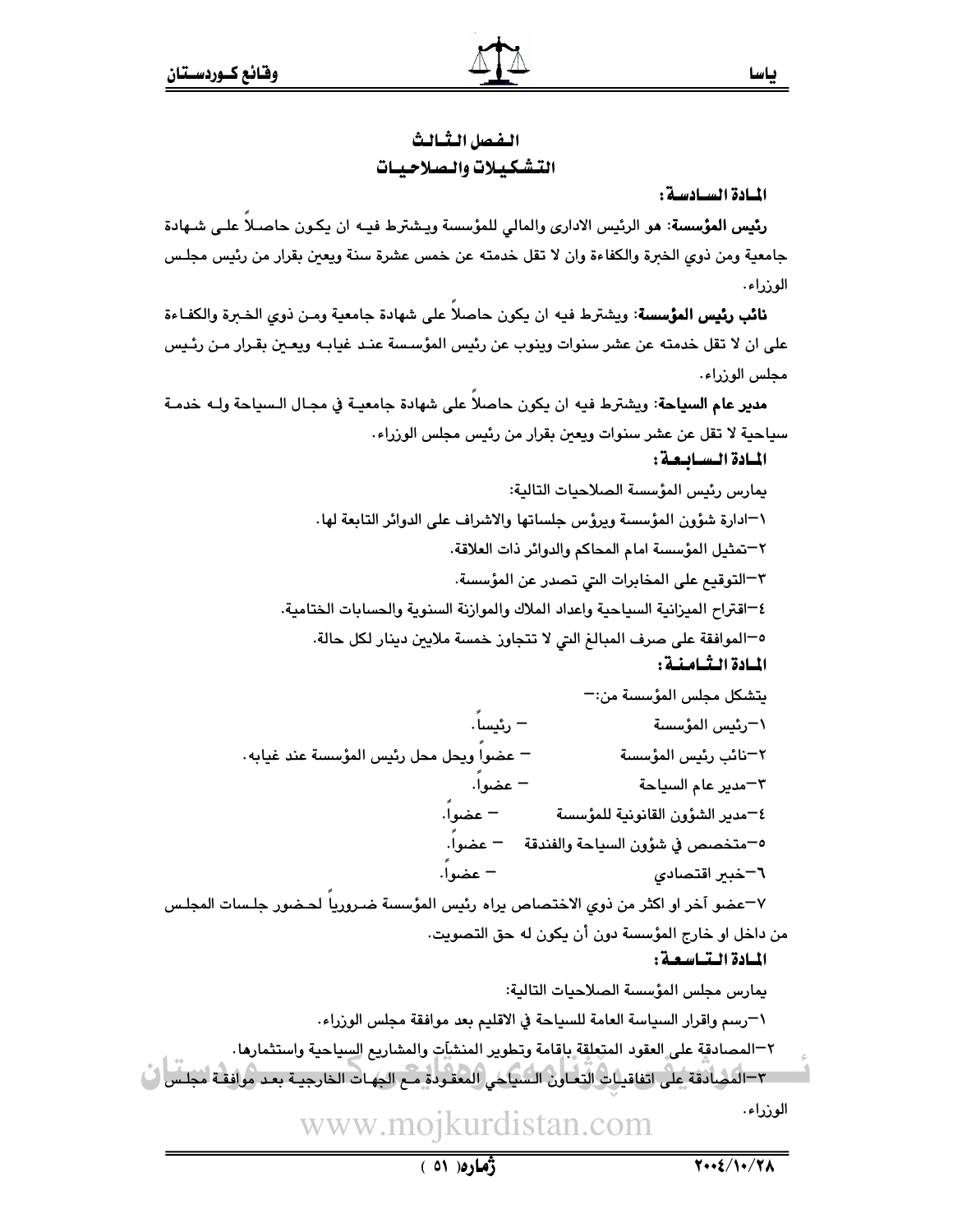٤–المصادقة على مشروع الميزانيـة الـسنوية والملاكـات والحسابات الختاميـة للمؤسـسة ورفعهـا الى الحهات المعنية.

٥−لمجلس المؤسسة صلاحية تملك الاراضي المملوكة للدولة والمناسبة للاغراض السياحية بدون بـدل خىمان تحقيق اهدافها وعليهـا تعـويض اصـحاب الحقـوق التـصرفية فيهـا تعويـضا عـادلا مـن ميزانيتهـا J الخاصة بموجب القوانين المرعية.

## المـادة الـعـاشـرة:

يجتمع المجلس مرة واحدة في الشهر على الاقل وكلما دعت الحاجة وبدعوة مـن رئـيس المؤسـسة ويـتم النصاب بحضور اكثرية الاعضاء وتتخذ القرارات باكثرية الاصوات وعند التساوي يرجح الجانب الذي فيــه رئيس المؤسسة.

## تشكيلات المؤسسة العـامـة لـلـسيــاحـة

## المادة الحادية عشرة:

#### المدبرية العامة للسياحة

**اولا**:−تتكون المدبرية العامة للسباحة من المدبريات التالبة:

\−مديرية الشؤون السياحية:− ويديرها موظف بدرجة مدير ويحمل شـهادة متخصـصة ولــه خدمـة لا تقل عن عشر سنوات.

٢–مديرية الأدارة والمالية:–ويديرها موظف بدرجة مدير ويحمل شهادة متخصـصة ولــه خدمــة لا تقـل عن عشر سنوات.

٣-مديرية التخطيط والمتابعة:- ويديرها موظف بدرجة مدير ويحمل شـهادة متخصـصة ولـــ» خدمــة لا تقل عن عشر سنوات.

٤−مديرية الاعلام:− ويديرها موظف بدرجة مدير ويحمل شهادة متخصصة في الأعلام وله خدمة لا تقل عن عشر سنوات.

0– مديرية الهندسة:– ويديرها موظف بدرجة مدير ويحمل شهادة بكالوريوس في الهندسة وله خدمة لا تقل عن عشر سنوات.

٦-مديرية الشؤون القانونية:- ويديرها موظف بدرجة مدير ويحمل شهادة بكالوريوس في القـانون ولـه خدمة لا تقل عن عشر سنوات.

∀− مديريات السياحة في محافظات الأقليم :− ويديرها موظف بدرجة مدير ويحمل شـهادة متخصـصة وله خدمة لا تقل عن عشر سنوات.

**ثـــانــيـــا**ً:— تحدد مهام وتشكيلات وصلاحيات المديريات المذكورة في الفقرة اولاً بنظام خاص. الفـصـل الـرابــع

الإيسرادات

المادة الثـانـيـة عـشـرة:

- كىسىسى**ردىستان** م التكون الرادات المؤسسة من تقطيع الجماعي وه قياليكسي ١ - الرسوم والارباح الناجمة عن نشاطاتها.
	- v بدلات ايجازا المزافق الشاعية WWW.MOjkurdist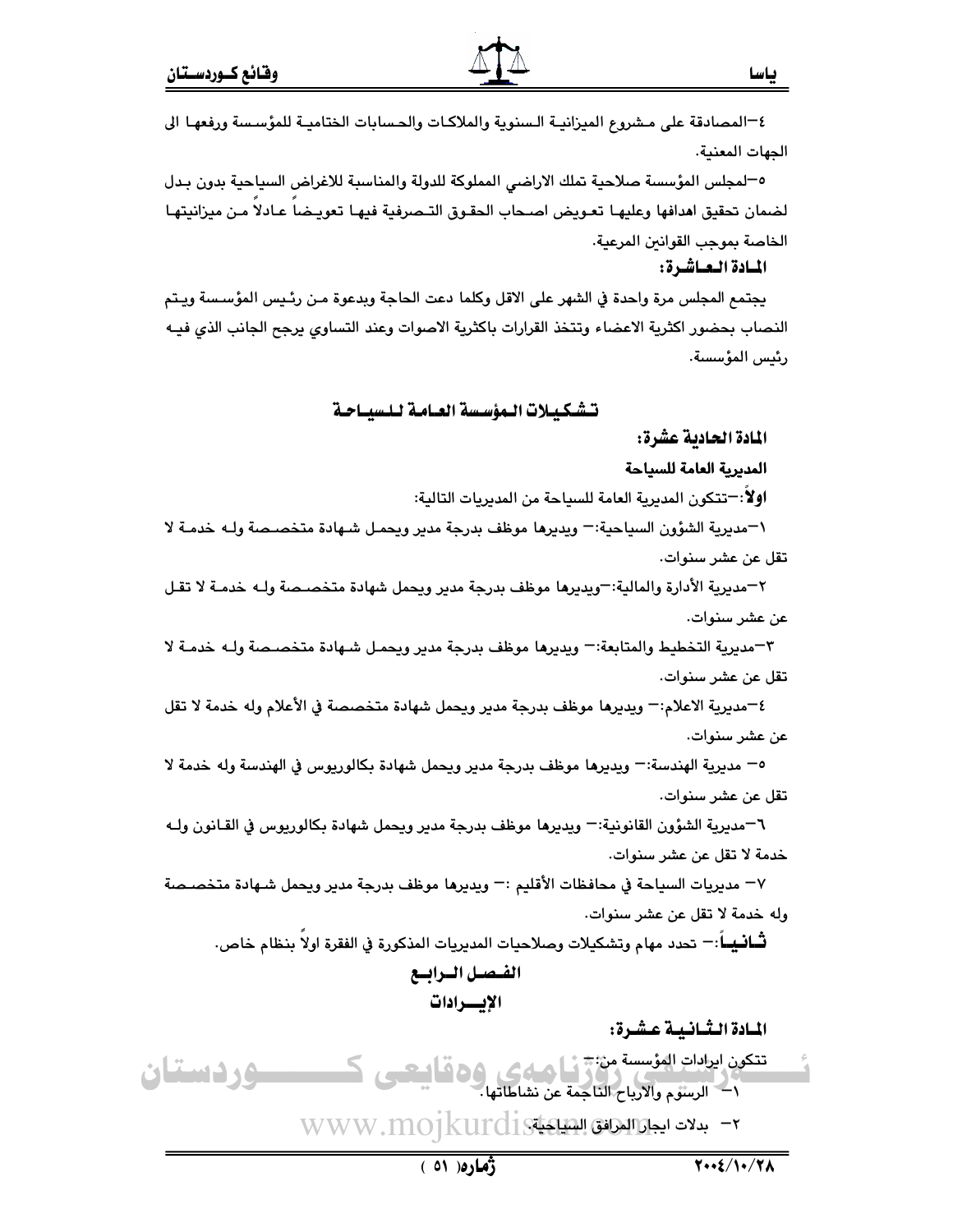| ٣– المـنح والمـساعدات والهبـات الــتي تقـدم للمؤسـسة وفـق القـوانين والانظمـة                   |
|-------------------------------------------------------------------------------------------------|
| والتعليمات النافذة.                                                                             |
| <sup>ع—</sup> المنحة السنوية واية تخصيصات اخرى تقدمها حكومة اقليم كوردستان.                     |
| المادة الثمالثة عشرة:                                                                           |
| يستوفى لقاء منح اجازة المرفق السياحي أو تجديدها رسم سنوي كالآتي:                                |
| ٦٠٠,٠٠٠ ستمائة الف دينار مرفق سياحي ممتاز.                                                      |
| ٤٥٠,٠٠٠ اربعمائة وخمسون الف دينار مرفق سياحي درجة اولى.                                         |
| ٣٠٠,٠٠٠ ثلاثمائة الف دينار مرفق سياحي درجة ثانية.                                               |
| ١٥٠,٠٠٠ مائة وخمسون الف دينار مرفق سياحي درجة ثالثة.                                            |
| ٧٥,٠٠٠ خمسة وسبعون الف دينار مرفق سياحي درجة رابعة.                                             |
| ٣٨,٠٠٠ شانية وثلاثون الف دينار مرفق سياحي درجة خامسة.                                           |
| المادة الرابعة عشرة:                                                                            |
| للمؤسسة ميزانية خاصة تقدمها الى مجلسي الوزراء قبل ثلاثة اشهر على الاقل من بداية الـسنة الماليـة |
| لغرض المصادقة عليها ضمن ميزانية الاقليم.                                                        |
| المادة الخامسة عشرة:                                                                            |
| تعفى المؤسسة من الرسوم كافة عدا الرسوم الكمركية على المواد الغذائية والمشروبات علـى اخـتلاف     |
| انواعها والمستوردة من قبلها.                                                                    |
| المادة السادسة عشرة:                                                                            |
| شمول المشاريع والمرافق السياحية الداخلة ضمن التصنيف الـسياحي بالاعفـاءات المقـررة للمـشاريع     |
| الصناعية او حزء منها لضمان تحقيق اهداف المؤسسة المنصوص عليها في هذا القانون.                    |

المادة السابعة عشرة:

على المؤسسة استحصال موافقة مجلس الورراء في كل ما يتعلق بنشاطاتها خارج العراق. المادة الشامنية عشرة:

تلغى الهيئة العامة للسياحة وتشكيلاتها والمنصوص عليها في قانون وزارة البلـديات والـسياحة لاقلـيم كوردستان العراق رقم (١٥)لسنة ١٩٩٢ وتؤول ممتلكاتها المنقولة وغير المنقولة كافة من منشآت وعقارات ومرافـق سـياحية والاراضـى المخصـصة بمـا فيهـا الـدور الـسياحية كالفنـادق والمـدن والقـرى والمطـاعم والاكشاك السياحية او اية اموال او ممتلكات اخرى الى المؤسسة العامة للسياحة وتسجل باسمهـا في دائـرة التسجيل العقاري.

المادة التتاسعة عشرة:

المادة العشرون: www.mojkurdistan.com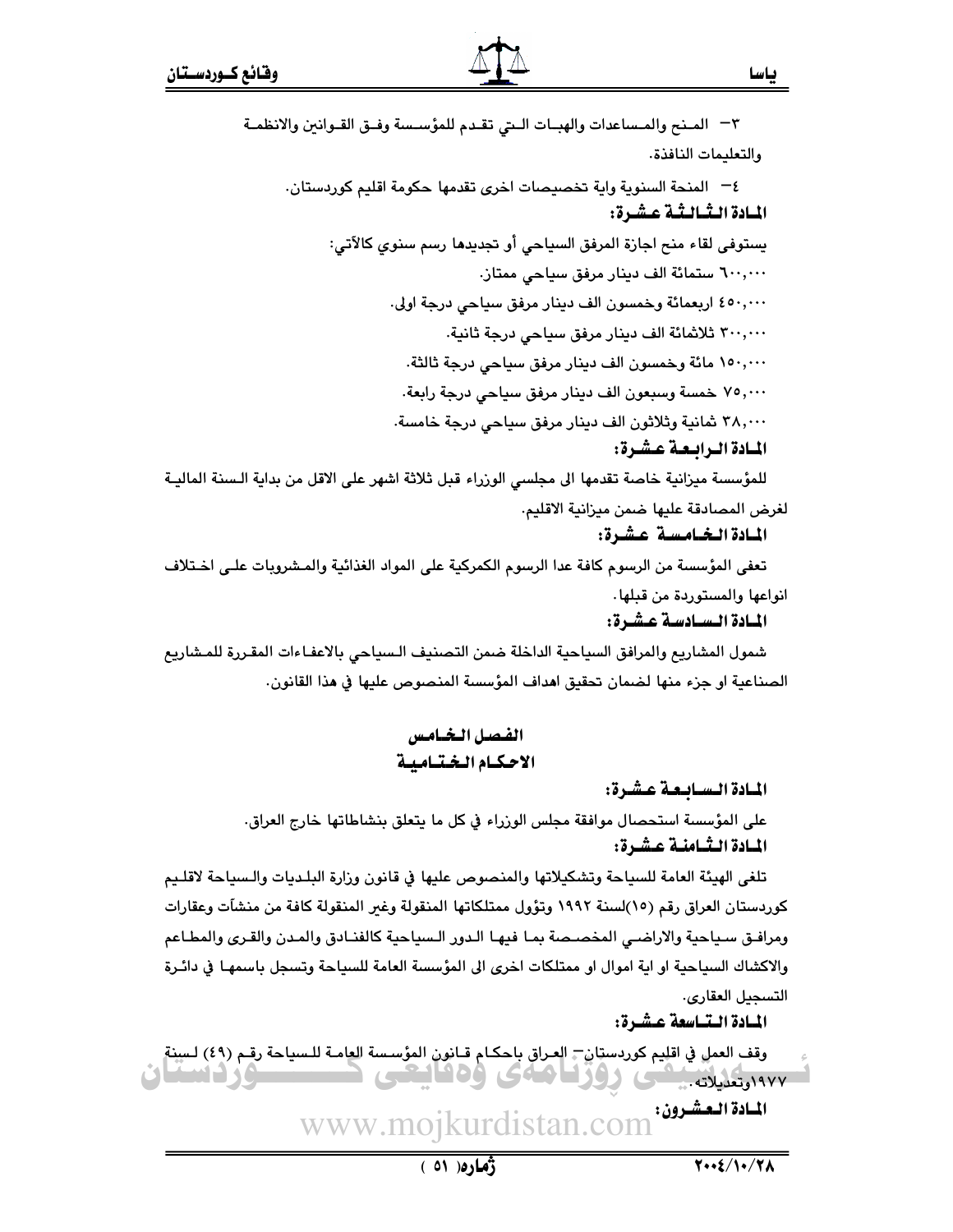ياسا

لمجلس المؤسسة تأجير واستئجار وبيـع وشـراء الاراضـى والعقـارات بمختلـف انواعهـا وفـق تعليمـات تصدرها رئاســة مجلس الوزراء لهذا الغرض دون التقيد باحكـام قـانون بيـع وايجـار امــوال الدولـة رقــم (٣٢) لسنة ١٩٨٦.

## المبادة البحياديية والبعشيرون:

يحصر بالمؤسسة صلاحية تسمية الفنادق والمنشآت السياحية في اقليم كوردستان— العراق اسـتثناء من احكـام قـانون الاسمـاء التجاريـة رقـم(٢٥)لـسنة ١٩٥٩ وعلـى الجهـات المختـصة استحـصال موافقـة المؤسسة عند منح وتجديد والغاء اجازة بيع المشروبات الروحية.

## المبادة الشيانية والتعشيرون:

لا يجوز احداث منشآت او ابنية او تغيير معالم المناطق السياحية بشكل يتعارض وتصاميم المؤسسة التي ستعد من قبلها.

## المبادة الشبالشة والبعشرون:

تحدد المناطق الـسياحية المـشمولة باحكـام هـذا القـانون مـن قبـل رئاسـة مجلـس الـوزراء وينـشر في الجريدة الرسمية للاقليم.

المبادة البرابيعة والتعشيرون:

لصاحب حق التصرف في الاراضي المملوكة للدولة انـشاء المـشاريع الـسياحية او الكازينوهـات عليهـا استثناء من احكام الفقرة اولا من المادة الثانية من قانون توحيد اصناف اراضي الدولـة رقـم (٥٣) لـسنة ١٩٧٦بعد استحصال موافقة رئاسة مجلس الوزراء والدوائر ذات العلاقة لقـاء بـدل يحـدد بتعليمـات ماليـة تصدرها وزارة المالية والاقتصاد في اقليم كوردستان وبالتنسيق مع رئاسة مجلس الوزراء.

## المبادة البخيامسة والبعشيرون:

لايعمل باي نص يتعارض واحكام هذا القانون.

الـمادة الـسـادسـة والـعـشـرون :

لمجلس الورراء اصدار التعليمات لتسهيل تنفيذ احكام هذا القانون.

المبادة السسابيعة والعشيرون:

على مجلس الوزراء تنفيذ احكام هذا القانون. المبادة التثامنية والعشرون:

ينفذ هذا القانون من تأريخ نشره في جريدة وقائع كوردستان.

## د.كمـال عـبـدالكـريـم فــؤاد رئيس الجلس الوطنسي لكـوردسـتان - العــراق الاسيساب الموجيبة

بالنظر لكون اقليم كوردستان العراق ذا طبيعـة سـياحية حيـث تقـم العديـد مـن المـصايف والمرافـق السياحية والمناطق والمواقع الاثرية والدينية المختلفة ولما لقطاع السياحة من اهمية بالغة لكونـه مـصدرا رئيسيا من مصادر الثروة الوطنية ووسيلة فعالة لتعريف العالم بتراث وحضارة شعب كوردسـتان ولغـرض - تشجيع الجركة السياحية وجذب السياح عن طريق اقامة المؤسسات والمرافق السياحية الحديثة والعصرية إن في الاقليم من خلال اعطاء المُؤْسسة العامة للسياحة دوراً فـاعلاً واساسـياً في مـذا المجـال ولَكـل ذلـك فقـد www.mojkurdistan.com شرع هذا القانون.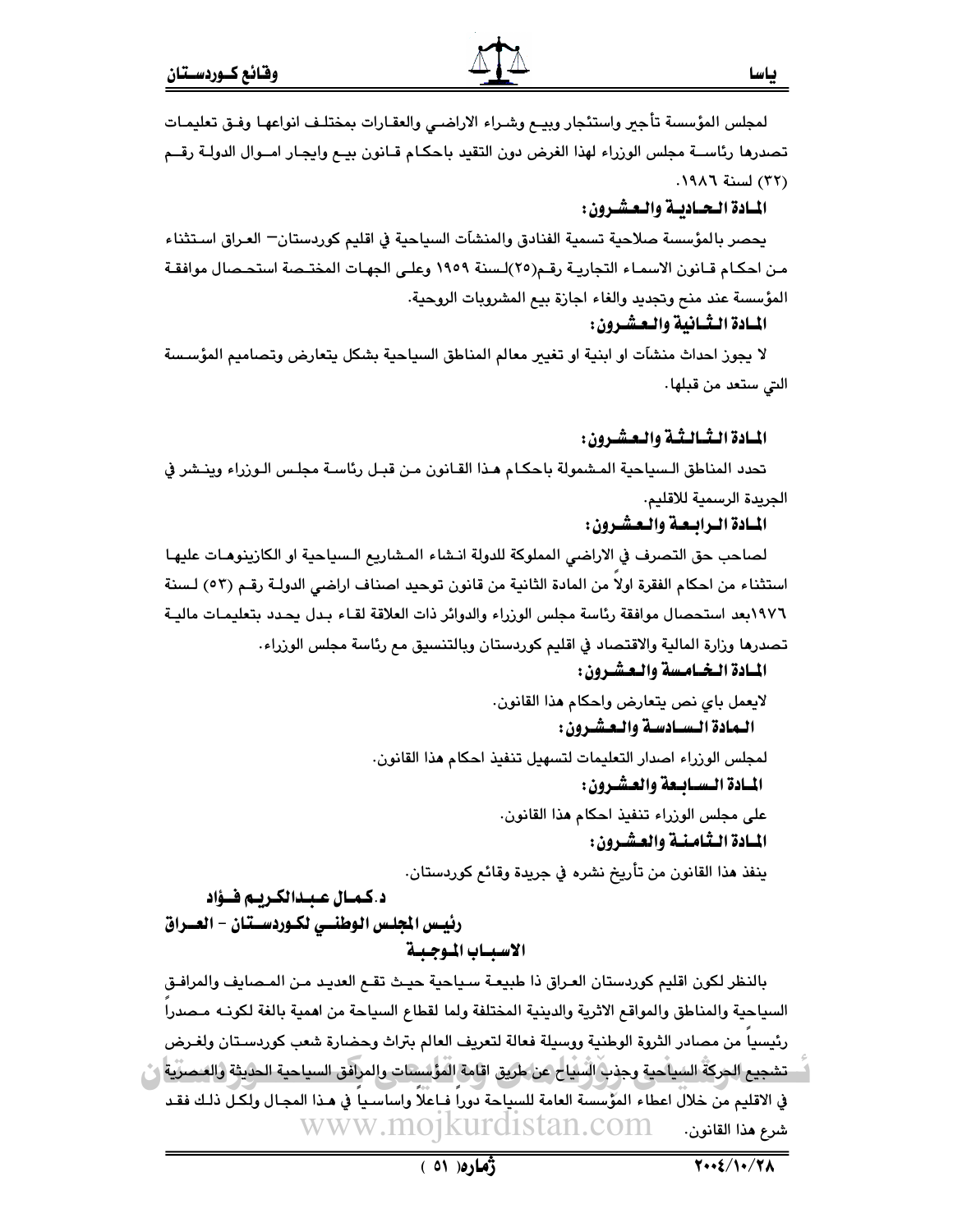ياسا

بسم الله الرحمن الرحيم بياسم الشعب المجلس الوطني لكوردستان – العراق رقم الإصدار: ٤٠ تاريخ الإصدار: ١٠/١٠/١٠/٢

استنادا لحكم الفقرة (١) من المادة (٥٦)والمادة (٥٣)من القانون رقم (١) لـسنة ١٩٩٢المعـدل، وبنـاءا على ما عرضه العدد القانوني من اعضاء المجلس الوطني لكوردستان العراق، وما شرعه المجلس بجلسته المرقمة(٤٩)والمنعقدة بتاريخ ٢٠٠٤/١٠/٥وللصلاحية المخولة لنا بموجب الفقرة(٣) من المـادة الثانيـة مـن القانون رقم(١٠)لسنة ١٩٩٧قررنا إصدار القانون الآتي:

> قانون رقم (٤٠) لسنة ٢٠٠٤ قسانون التعديل الثسانى لقبانون نقبابة الصحفيين رقسم (٤) لسنة ١٩٩٨ المعدل

#### المسادة الأولسي :

تعدل الفقرتان (د ، هـ) من المادة الأولى وتقرآن كالآتى: د—الصحفي: كل شخص يمارس العمل الصحفي ومنتم الى النقابة موفهِ بالتزاماته. هـ¬الصحيفة: المطبوع الذي يصدر دوريا بأسم معين وبأعداد متسلسلة وبانتظام ومعد للتوزيـم علـي الجمهور. المسادة الشيانيية : تعدل المادة الثانية من القانون وتقرأ كالآتي: (تؤسس بموجب هذا القانون نقابة للصحفيين تسمى نقابة صحفيي كوردسـتان العـراق ويكـون مقرهـا الرئيس في أربيل عاصمة الاقليم ولها أن تفتح فروعا في المحافظات وفي بغداد عاصمة العراق الفيدرالي). المبادة الشيالشة : تعدل المادة الثالثة من القانون وتقرأ كالآتي: نقابة صحفيي كوردستان منظمة مهنية تتمتع بالشخصية المعنوية المستقلة. المأادة الرابعة : تعدل المادة الرابعة وتقرأ كالآتي: تهدف النقابة الى تحقيق مايلي: \−احترام حرية الصحافة وحرية التعبير عن الـرأى والـدفاع عنهمـا وعـن حقـوق الـصحفيين وضـمان الحماية الضرورية لأداء مهامهم. ٢–تسهيل مهمة الصحفيين في الحصول على الأنباء والمعلومات. ٣–قبول النقابة في الاتحادات الصحفية العالمية والاقليمية ومد الجسور معها. ٤—تأهيل الصحفيين بكافة السبل المتاحة. ه — دعم ومساندة الصحفيين في الحالات الضرورية.<br>● –دعم ومساندة الصحفيين في الحالات الضرورية. وردستان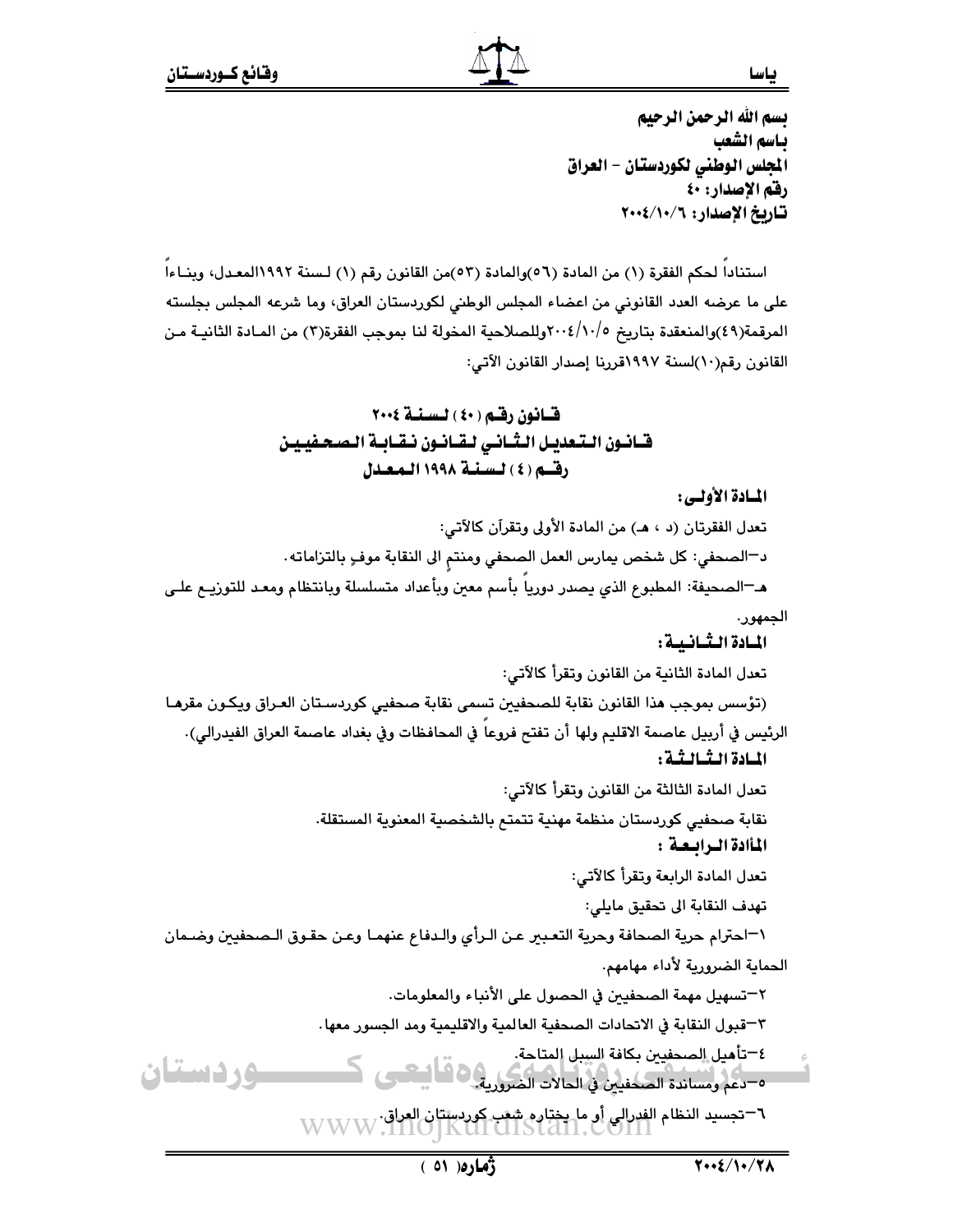٧-الدفاع عن المبادئ الديمقراطية والحريات الأساسية والسلم ومبادئ حقوق الإنسان.

٨–دعم نضال شعب كوردستان من أجل تحقيق حقوقه القوميـة وإشـاعة مبـدأ التـسامح واللاعنـف في

المجتمع وترسيخ التآخي القومى والدينى والمساواة في اقليم كوردستان العراق.

٩–المساهمة في بناء دولة المؤسسات وتعزيز مبدأ الفصل بين السلطات.

١٠-الدفاع عن سيادة القانون واستقلال القضاء.

1\7حماية وتطوير الثقافة القومية والوطنية.

المادة البخيامسية :

تعدل المادة السادسة وتقرأ كالآتي:

يصنف الصحفيون في السجل العام الى ثلاثة اصناف:

أولاً: الصحفى المتمرن: مو الذي يتخذ من الصحافة بقنواتها الثلاث مهنة رئيسية لـه ولايتمتـع بلقـب أو(بصفة)الصحفي العامل إلا بعد مرور سنتين متواصلتين على ممارسته وبتأييد من الجهـة المعنيـة الـتي يعمل لديها بعد تسجيل أسمه في السجل العام ولايتمتع بأي امتياز من امتيـازات الـصحفى العامـل إلا بعـد أن ينقل أسمه الى جدول ذلك الصنف وعندئذ تضاف فترة التمرن الى خدماته وتكون مدة التدرج بالنسبة لمن يحمل شهادة البكالوريوس في الصحافة والإعلام أو مايعادلها سنة واحدة.

## ثانياً: الصحفي العامل:

هو الذي عمل أو يعمل في الصحافة بقنواتها الثلاث بصورة فعلية وقد اتخذها مهنـة رئيـسية لـه ومـرت على عمله الفترة المبينة في الفقرة السابقة.

## ثالثاً: الصحفى المشـارك:

هو من كان ممارسا العمل الصحفى دون أن يتخذه مهنة رئيسية له وثبت ذلك بإبراز العقود الـضرورية من الجهات المعنية ويحق له نقل أسمه الى جدول الصحفيين العام بعد مـرور مـدة لاتقـل عـن (٥)سـنوات متواصلة واتخاذ مهنة الصحافة مهنة رئيسية له.

## المبادة السيادسة:

تعدل المادة السابعة وتسلسلاتها وتقرأ كالآتى:

\—الهيئة العامة.

٢–النقيب.

٣–لحنة الانضباط.

٤–لجنة المراقبة.

0–فروع النقابة.

## المسادة السسابسعة :

تعدل المادة الثامنة من القانون وتقرأ كالآتي:

١–أن يكون من مواطني اقليم كوردستان العراق أو مقيماً فيه.

٢–أن يتمتم بالأهلية المهنية والقانونية.

٣-غير محكوم بجناية أو جَنْجَة مُخْلة بالشرف. ٨ ٥ قُلُ مَسْتِي وردستان ٤–أن يحمل أحد العناوين الصحفية الواردة في المادة(٢٣). www.mojkurdistan.com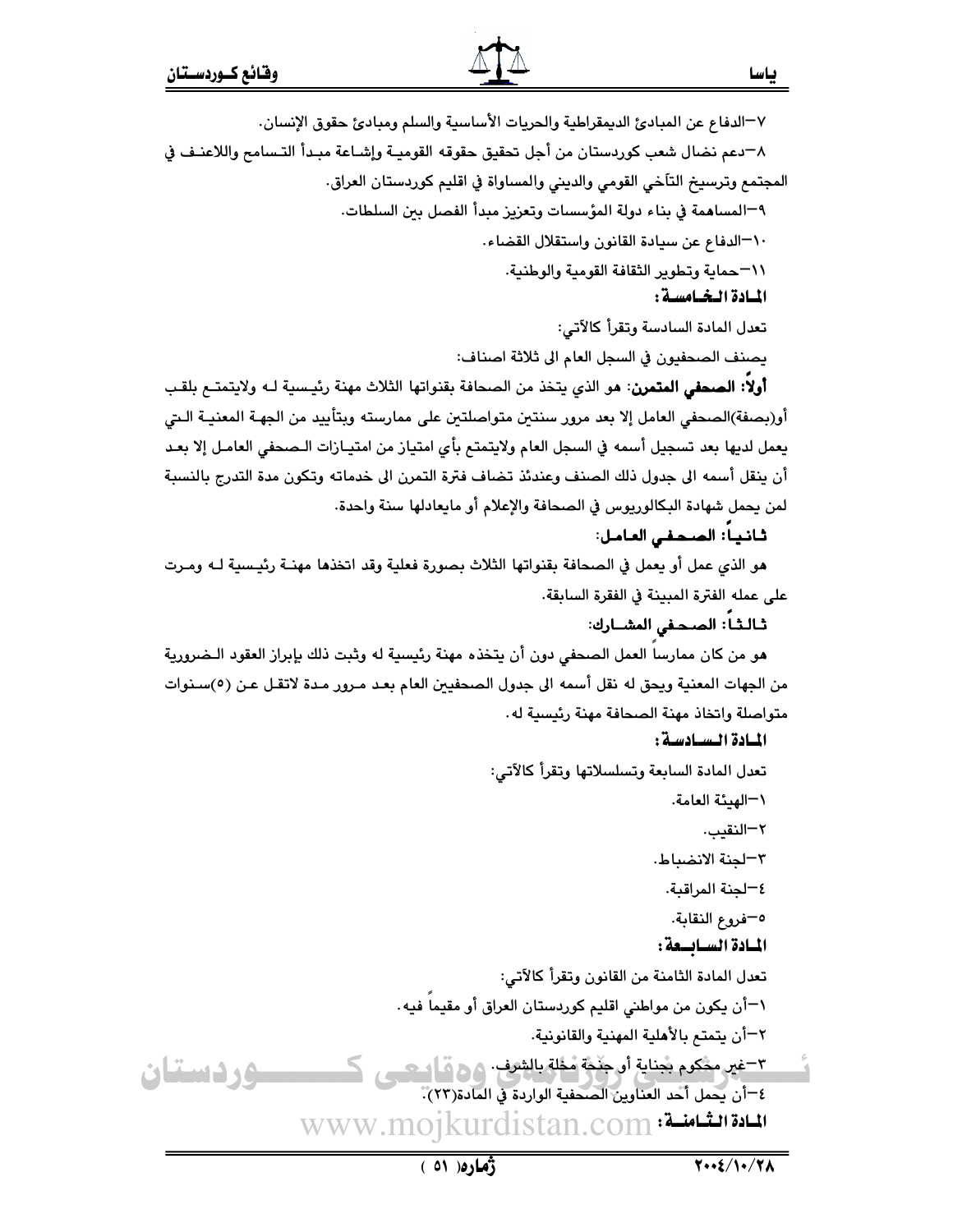<u>سور دستان</u>

تعدل المادة التاسعة وبفقرتيها وتقرأ كالآتي:

يكون الانتماء الى النقابة بـ:

١-طلب تحريري يقدم الى مجلس النقابـة مـشفوعا بمـواد صـحفية نـشرت مـن قبلـه أو كـل مـا يؤيـد ممارسته العمل الصحفى وعلى المجلس البت في الطلب خلال مدة ثلاثين يوما من تـاريخ التـسجيل وإذا لم بِبت في الطلب رغم انتهاء المدة المذكورة بعتبر مقبولا تلقائيا.

٢-في حالة رفض الطلب على الجهة المعنية بيان اسباب الرفض ولمقدم الطلب أن يطعن بقرار الـرفض لدى محكمة تمييز اقليم كوردستان العراق خلال مدة خمسة عشر يوماً من تاريخ التبليغ أو اعتباره مبلغاً ويكون قرارها باتا.

المسادة التساسعية:

تعدل المادة العاشرة من القانون وتقرأ كالآتى:

١ – تعتبر الهيئة العامة أعلى سلطة في النقابة وتضم جميع الصحفين العاملين المنتسبين الـذين اوفـوا بجميع التزاماتهم بموجب هذا القانون.

٢ – تعقد الهيئة العامة مؤتمرها في مقرها كل ثـلاث سـنوات اعتبـارا مـن تـاريخ الانتخابـات بقـرار مـن المجلس و دعوة من النقيب لانتخاب مجلس النقابة وثلاثـة اعـضاء احتيـاط ولجـنـتى الانـضباط والمراقبـة بالاقتراع السرى ويتم اكمال النصاب بحضور ثلثى اعضاء الهيئة العامـة وفي حالـة عـدم اكتمـال النـصاب تجرى الانتحابات بعد خمسة عشر يوما من الاجتماع الاول وفي الزمان والمكان المحددين ويعتـــر النــصاب كاملا" بحضور اكثرية الاعضاء ولثلثي اعضاء النقابة طلب عقد المؤتمر عند الاقتضاء.

٣ –في حالة زيادة عدد اعضاء الهيئة عن خمسائة عضو تجرى الانتخابات عن طريق المندوبين وتحدد نسبة التمثيل من قبل المجلس اومن يقوم مقامه و بضمنهم اعضاء مجلس النقابة.

٤–يحق للهيئة العامة حل النقابة بثلثي أصوات الحاضرين.

المسادة العساشرة:

تعدل المادة الحادية عشرة وتقرأ كالآتي: –

تجتمع الهيئة العامة كل ثلاث سنوات بحضور أعضائها في المؤتمر وتصدر قراراتها بالأكثرية و تناقش التقارير و شؤون النقابة و حساباتها و تقديم التوصيات بشأنها٠

## المـادة الحـاديسة عـشـرة:

تعدل المادة الثانية عشرة من القانون وتقرأ كالاتي: –

يشترط في أعضاء مجلس النقابة بمن فيهم النقيب مضي مدة ثـلاث سـنوات علـى نيلـهم  $\overline{\phantom{0}}$ درجة العضو العامل.

> لا يجوز الجمع بين عضوية اللجان المنتخبة من قبل الهيئة العامة  $-\tau$ المادة الثـانـيـة عشـرة:

> > إلغاء المادة الرابعة عشرة من القانون ويحل محلها مايلي:

١–ينتخب النقيب من قبل الهيئة العامة بشكل مباشر ولا يجوز له ترشيح نفسه لمنصب النقيب لا كثر

مندستهن مثتلبتینی رؤژنیا صهی وهقاییهی ک

٢–لا يجوز للنَّقيب الجمم بين رئاسة جمعيتين متشابهتين في الأهداف والاغراض. WWW.mojkurdistan.com المادة الثمانية عشورة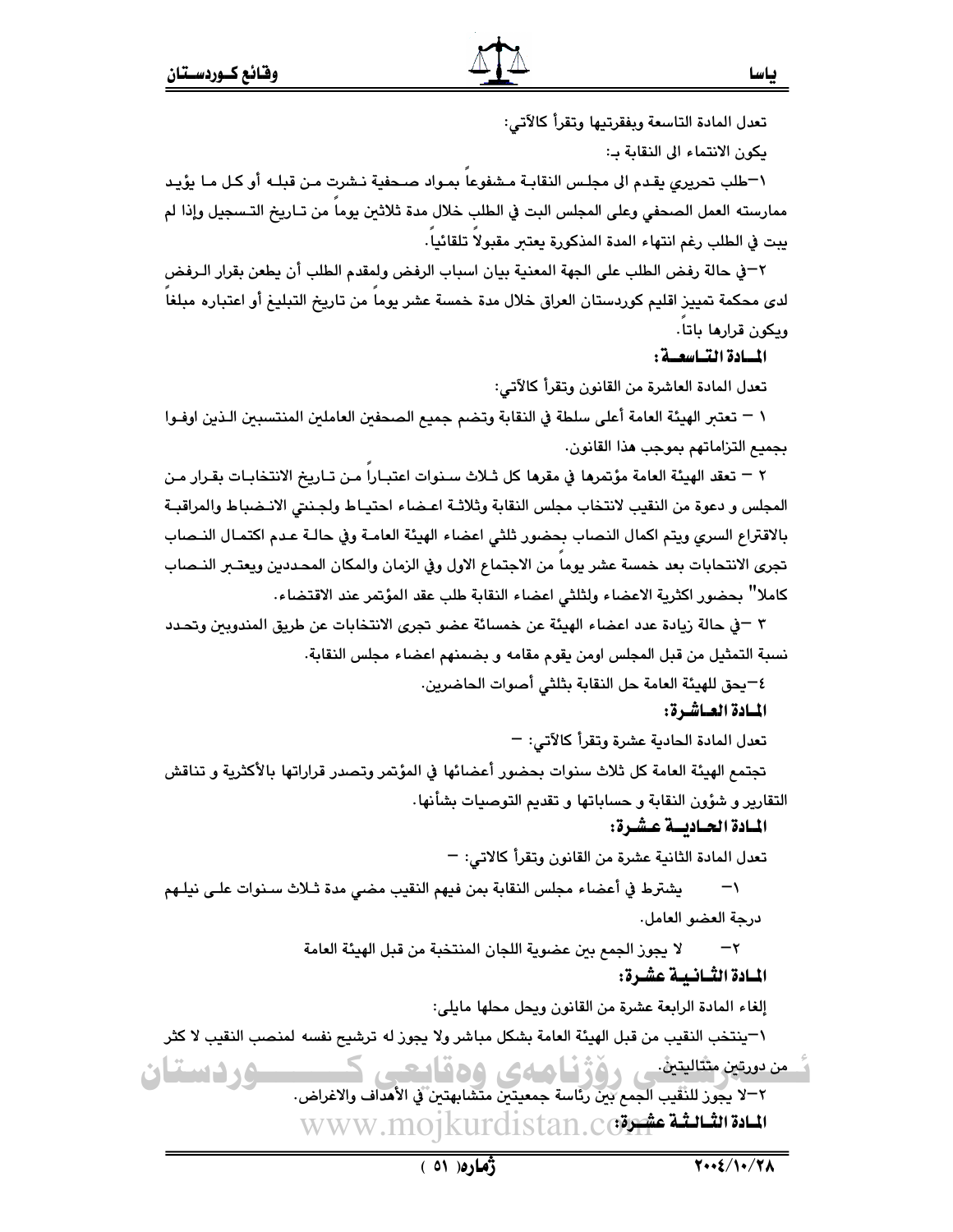تعدل المادة الخامسة عشرة وتقرأ كالآتي: \¬ لجنة المراقبة: وتتكون من رئيس وعضوين وتكون مهمتها تدقيق صفة العضوية ومـدى مطابقتها للقانون. ٢— لجنة الأنضباط : وتتكون من رئيس وعضوين وتكون مهمتها التحقيق في الشكاوى التي تحال اليها من المجلس للبت فيها بموجب أحكام هذا القانون. المبادة البرابيعة عشرة: تعدل الفقرة(١) من المادة السادسة عشرة وتقرأ كالآتي: \¬ للنقابة فتح فروع لها في المحافظات وتتكون لجنــة الفـرع مـن خمـسة أعـضاء ينتخـبهم أعضاء الفرع من الصحفيين العاملين الذين يزاولون مهنة الصحافة في تلك المحافظة. المبادة البخيامسية عشرة: تعدل الفقرة(٤) من المادة التاسعة عشرة وتقرأ كالآتي: ٤—يجوز للصحفى المتقاعد بموجب أحكـام قـانون تقاعـد الـصحفيين للأقلـيم العمـل في المؤسـسات الصحفية والأعلامية عن طريق عقد العمل وتراعى فيه امتيازات الصحفى العامل. المبادة السيادسية عشيرة: تعدل الفقرة(٦) من المادة العشرون وتقرأ كالأتي: ٦– زعزعة الثقة بالنظام الفدرالي وطموحـات شـعب كوردسـتان وحـق تقريـر مـصيره وامـن مواطنيـه بالطرق المباشرة أو غير المباشرة واثارة غرائز الجمهور بأية وسيلة كانت. المبادة البسيانيعة عشرة: يعدل البند ثالثاً من المادة الحادية والعشرون وتقرأ كالآتي: ثـالـثـاً :— للصحفى المعاقب حق الطعن في قرارات مجلس النقابة الخاصة بالمنع أو الفصل لدى محكمة التمييز خلال مدة ثلاثين يوما من تاريخ التبليغ بالقرار ولاتنفذ العقوبة إلا بعد اكتسابها درجة البتات. المبادة الشامنية عشرة: تعدل الفقرة السادسة من المادة الثانية والعشرون وتقرأ كالأتي: ٦– ايرادات مطبوعات النقابة. المـادة التــاسـعة عـشـرة: تعدل المادة الثالثةوالعشرون وتقرأ كالأتى: يقصد بالصحفى من يحمل احد العناوين الآتية: ١) صاحب الأمتياز ٢) رئيس التحرير ٢) نائب رئيس التحرير ٤) مدير التحرير ٥) سكرتىر التحرير ٦) المعرد شعرف رؤژنا ههى وهقايعى كــــــوردستان M العراسل الصحفي www.mojkurdistan.com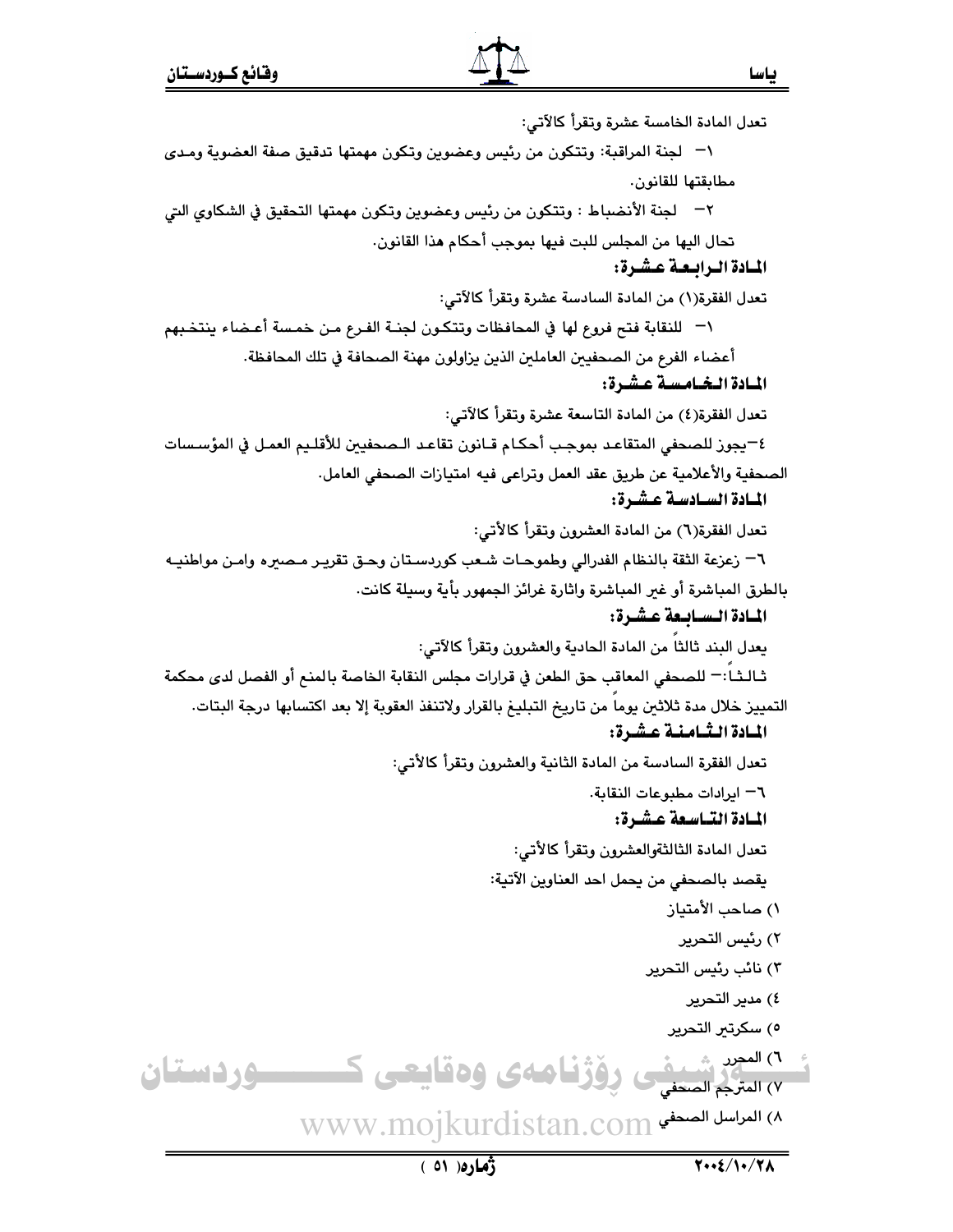- ٩) المصور الصحفى
- ١٠) الرسام (والكاريكاتيرست) الصحفي
	- \۱) المصمم الصح**في**
	- ١٢) المصحح الصحفي
	- ١٣) منظم الأرشيف للصحافة
		- ١٤) المنصت الصحفي

المسادة العشرون:

لايعمل بأي نص يخالف أحكام هذا القانون. المسادة السعادية والعشرون:

ينفذ هذا القانون اعتباراً من تاريخ نشره في جريدة وقائع كوردستان.

د.كمـال عـبـدالكـريـم فــؤاد رئيس الجلس الوطنسي لكـوردسـتان - العــراق



www.mojkurdistan.com

 $\sqrt{1+\frac{2}{\pi}}$ 

ژُماره( ٥١ )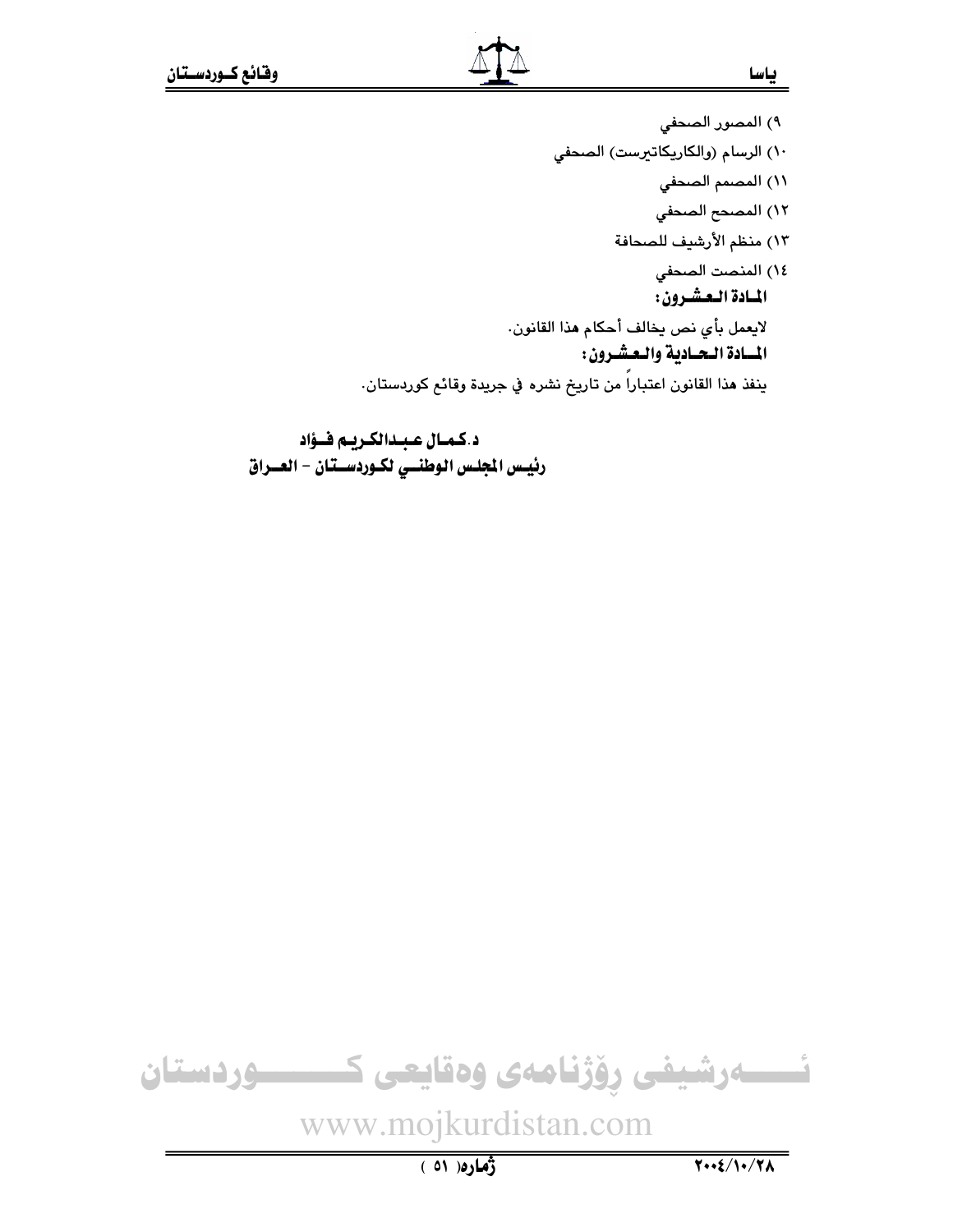بسم الله الرحمن الرحيم باسم الشعب الجلس الوطني لكوردستان - العراق رفقم القرار:٥٣ تاريخ القرار: ٢٠٠٤/٩/٢٠٠٢

" قرار "

استناداً لأحكام القرار(٢٤) الـصادر عـن المجلـس الـوطني لكوردسـتان= العـراق في ٢٠٠٢/١١/٦، قـرر المجلس بجلسته المرقمة (٤٨) (الدورة الانتقالية) في ٢٠٠٤/٩/٢٨ مايلي: أولاً: منــم الثــقة للسـيدة (د.أختر نجم الدين شمس الدين) وزيـراً للتـعليم العالي والبحث العـلمي في إدارة السليمانية. **ثــانــيــا**َ: ينفذ هذا القرار اعتباراً من تاريخ صدوره وينشر في جريدة وقائع كوردستان.

د.كمال عبدالكريم فـؤاد رئيس الجلس الوطنسي لكـوردسـتان - العــراق